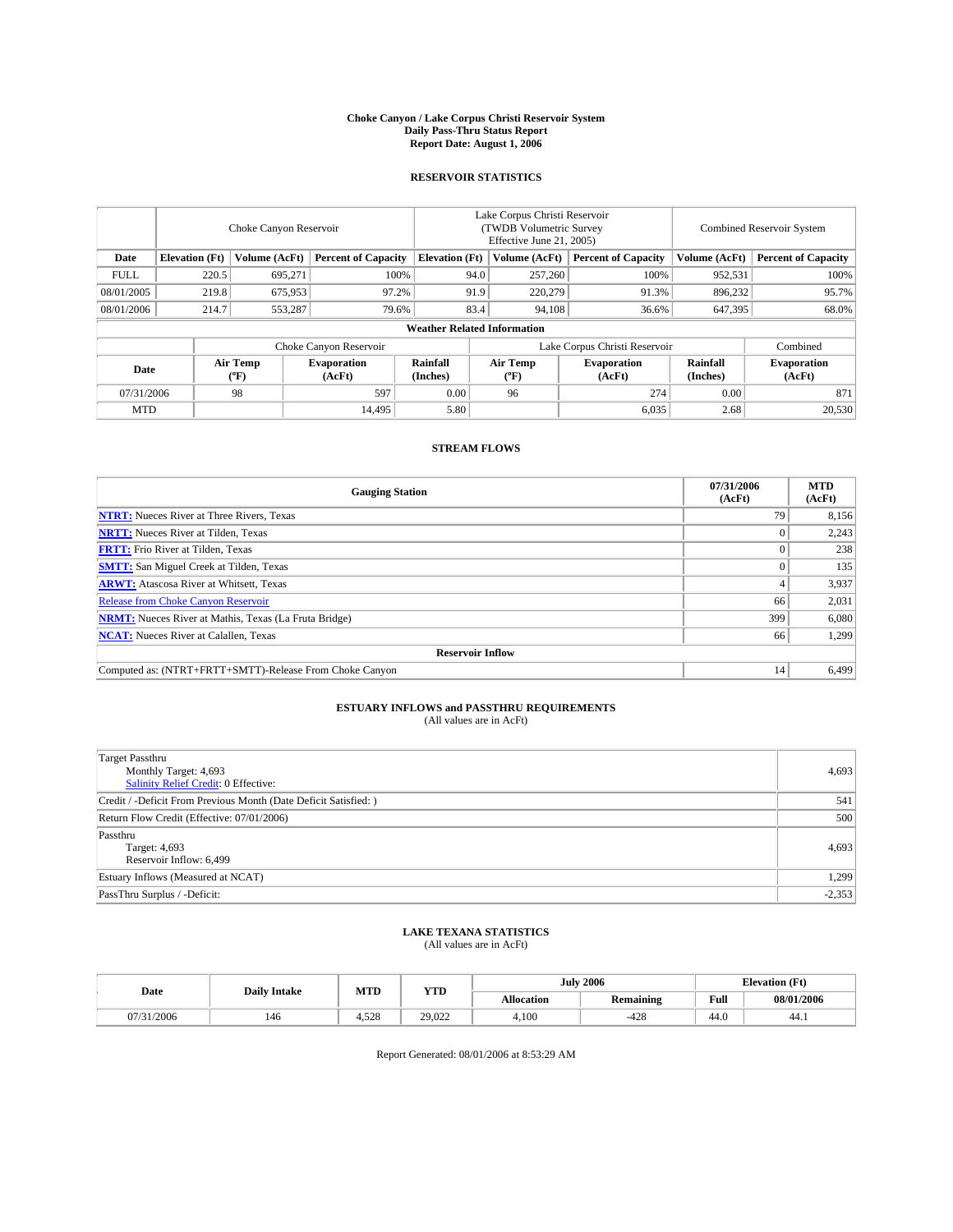#### **Choke Canyon / Lake Corpus Christi Reservoir System Daily Pass-Thru Status Report Report Date: August 2, 2006**

# **RESERVOIR STATISTICS**

|                                                                              | Choke Canyon Reservoir |                                |                              |                                    | Lake Corpus Christi Reservoir<br>(TWDB Volumetric Survey)<br>Effective June 21, 2005) |                  |                               |                      | <b>Combined Reservoir System</b> |  |  |
|------------------------------------------------------------------------------|------------------------|--------------------------------|------------------------------|------------------------------------|---------------------------------------------------------------------------------------|------------------|-------------------------------|----------------------|----------------------------------|--|--|
| <b>Elevation</b> (Ft)<br>Volume (AcFt)<br><b>Percent of Capacity</b><br>Date |                        | <b>Elevation</b> (Ft)          |                              | Volume (AcFt)                      | <b>Percent of Capacity</b>                                                            | Volume (AcFt)    | <b>Percent of Capacity</b>    |                      |                                  |  |  |
| <b>FULL</b>                                                                  | 220.5                  | 695,271                        | 100%                         |                                    | 94.0                                                                                  | 257,260          | 100%                          | 952,531              | 100%                             |  |  |
| 08/02/2005                                                                   | 219.7                  | 675,443                        | 97.1%                        |                                    | 91.9                                                                                  | 219,580          | 91.0%                         | 895,023              | 95.6%                            |  |  |
| 08/02/2006                                                                   | 214.7                  | 552,606                        | 79.5%                        |                                    | 83.3                                                                                  | 93,326           | 36.3%                         | 645,932              | 67.8%                            |  |  |
|                                                                              |                        |                                |                              | <b>Weather Related Information</b> |                                                                                       |                  |                               |                      |                                  |  |  |
|                                                                              |                        |                                | Choke Canyon Reservoir       |                                    |                                                                                       |                  | Lake Corpus Christi Reservoir |                      | Combined                         |  |  |
| Date                                                                         |                        | Air Temp<br>$({}^o\mathrm{F})$ | <b>Evaporation</b><br>(AcFt) | Rainfall<br>(Inches)               |                                                                                       | Air Temp<br>(°F) | <b>Evaporation</b><br>(AcFt)  | Rainfall<br>(Inches) | <b>Evaporation</b><br>(AcFt)     |  |  |
| 08/01/2006                                                                   |                        | 98                             | 543                          | 0.00                               |                                                                                       | 95               | 253                           | 0.00                 | 796                              |  |  |
| <b>MTD</b>                                                                   |                        |                                | 543                          | 0.00                               |                                                                                       |                  | 253                           | 0.00                 | 796                              |  |  |

## **STREAM FLOWS**

| <b>Gauging Station</b>                                       | 08/01/2006<br>(AcFt) | <b>MTD</b><br>(AcFt) |
|--------------------------------------------------------------|----------------------|----------------------|
| <b>NTRT:</b> Nueces River at Three Rivers, Texas             |                      |                      |
| <b>NRTT:</b> Nueces River at Tilden, Texas                   |                      | $\mathbf{0}$         |
| <b>FRTT:</b> Frio River at Tilden, Texas                     |                      | $\overline{0}$       |
| <b>SMTT:</b> San Miguel Creek at Tilden, Texas               |                      | $\Omega$             |
| <b>ARWT:</b> Atascosa River at Whitsett, Texas               |                      |                      |
| <b>Release from Choke Canyon Reservoir</b>                   | 66                   | 66                   |
| <b>NRMT:</b> Nueces River at Mathis, Texas (La Fruta Bridge) | 625                  | 625                  |
| <b>NCAT:</b> Nueces River at Calallen, Texas                 | 151                  | 151                  |
| <b>Reservoir Inflow</b>                                      |                      |                      |
| Computed as: (NTRT+FRTT+SMTT)-Release From Choke Canyon      | 12                   | 12                   |

# **ESTUARY INFLOWS and PASSTHRU REQUIREMENTS**

(All values are in AcFt)

| <b>Target Passthru</b><br>Monthly Target: 5,000<br>Salinity Relief Credit: 0 Effective: | 5,000    |
|-----------------------------------------------------------------------------------------|----------|
| Credit / -Deficit From Previous Month (Date Deficit Satisfied: )                        | $-2,353$ |
| Return Flow Credit (Effective: )                                                        | 0        |
| Passthru<br>Target: 5,000<br>Reservoir Inflow: 12                                       | 12       |
| Estuary Inflows (Measured at NCAT)                                                      | 151      |
| PassThru Surplus / -Deficit:                                                            | $-2,214$ |

### **LAKE TEXANA STATISTICS** (All values are in AcFt)

|  |            | <b>Daily Intake</b> | MTD | <b>YTD</b> |                   | <b>August 2006</b> |      | <b>Elevation</b> (Ft) |
|--|------------|---------------------|-----|------------|-------------------|--------------------|------|-----------------------|
|  | Date       |                     |     |            | <b>Allocation</b> | <b>Remaining</b>   | Full | 08/02/2006            |
|  | 08/01/2006 | 146                 | 146 | 29.167     | 4.100             | 3.954              | 44.0 | 44.1                  |

Report Generated: 08/04/2006 at 9:49:54 AM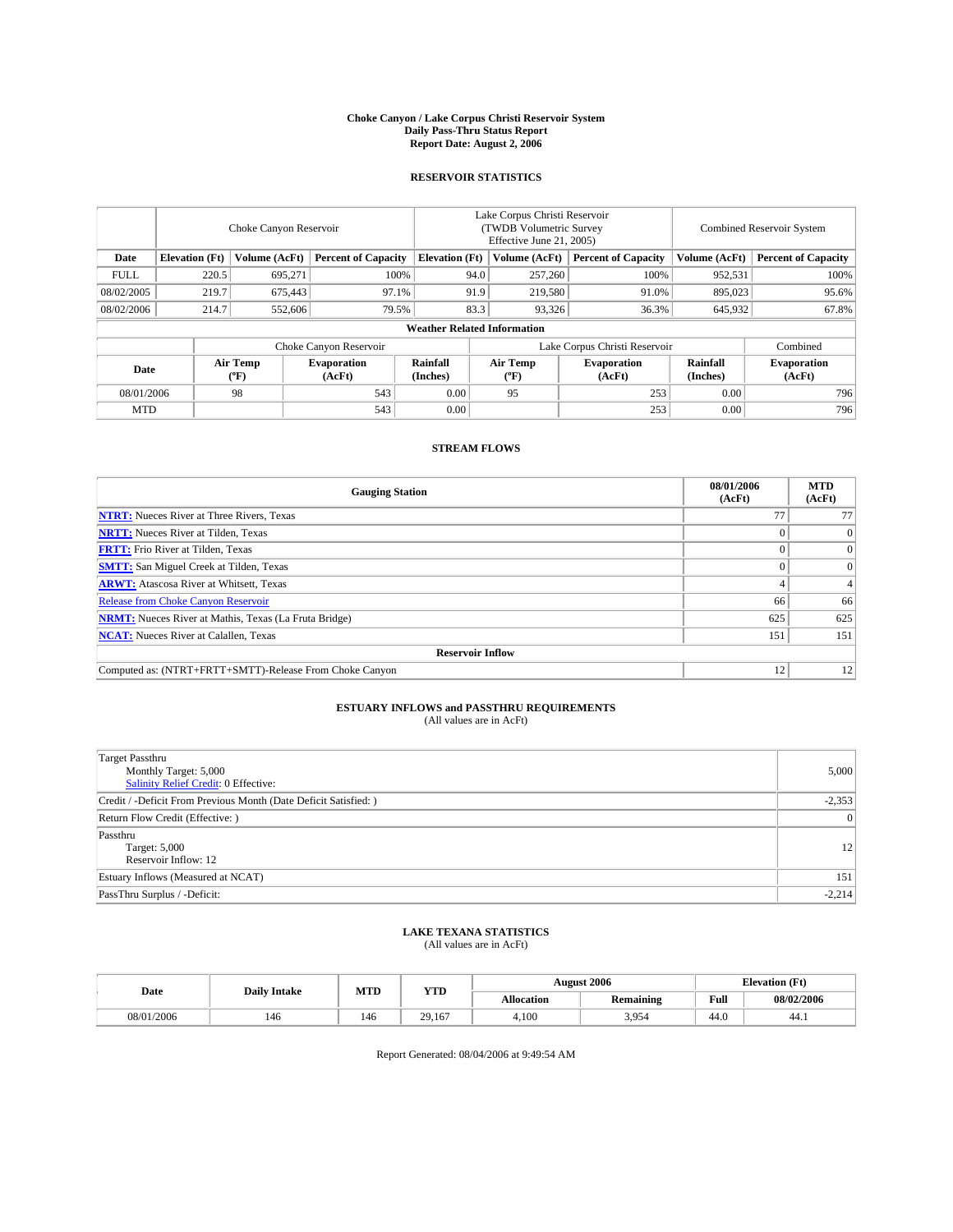#### **Choke Canyon / Lake Corpus Christi Reservoir System Daily Pass-Thru Status Report Report Date: August 3, 2006**

# **RESERVOIR STATISTICS**

|                                                                              | Choke Canyon Reservoir             |                                |                              |                      | Lake Corpus Christi Reservoir<br>(TWDB Volumetric Survey)<br>Effective June 21, 2005) |                  |                               |                      | <b>Combined Reservoir System</b> |  |  |  |  |
|------------------------------------------------------------------------------|------------------------------------|--------------------------------|------------------------------|----------------------|---------------------------------------------------------------------------------------|------------------|-------------------------------|----------------------|----------------------------------|--|--|--|--|
| <b>Elevation</b> (Ft)<br>Volume (AcFt)<br><b>Percent of Capacity</b><br>Date |                                    | <b>Elevation</b> (Ft)          |                              | Volume (AcFt)        | <b>Percent of Capacity</b>                                                            | Volume (AcFt)    | <b>Percent of Capacity</b>    |                      |                                  |  |  |  |  |
| <b>FULL</b>                                                                  | 220.5                              | 695,271                        | 100%                         |                      | 94.0                                                                                  | 257,260          | 100%                          | 952,531              | 100%                             |  |  |  |  |
| 08/03/2005                                                                   | 219.7                              | 674,679                        | 97.0%                        |                      | 91.9                                                                                  | 219,406          | 90.9%                         | 894,085              | 95.5%                            |  |  |  |  |
| 08/03/2006                                                                   | 214.6                              | 552,151                        | 79.4%                        |                      | 83.2                                                                                  | 92,548           | 36.0%                         | 644,699              | 67.7%                            |  |  |  |  |
|                                                                              | <b>Weather Related Information</b> |                                |                              |                      |                                                                                       |                  |                               |                      |                                  |  |  |  |  |
|                                                                              |                                    |                                | Choke Canyon Reservoir       |                      |                                                                                       |                  | Lake Corpus Christi Reservoir |                      | Combined                         |  |  |  |  |
| Date                                                                         |                                    | Air Temp<br>$({}^o\mathrm{F})$ | <b>Evaporation</b><br>(AcFt) | Rainfall<br>(Inches) |                                                                                       | Air Temp<br>(°F) | <b>Evaporation</b><br>(AcFt)  | Rainfall<br>(Inches) | <b>Evaporation</b><br>(AcFt)     |  |  |  |  |
| 98<br>570<br>08/02/2006                                                      |                                    | 0.00                           |                              | 97                   | 265                                                                                   | 0.00             | 835                           |                      |                                  |  |  |  |  |
| <b>MTD</b>                                                                   |                                    |                                | 1,113                        | 0.00                 |                                                                                       |                  | 518                           | 0.00                 | 1,631                            |  |  |  |  |

## **STREAM FLOWS**

| <b>Gauging Station</b>                                       | 08/02/2006<br>(AcFt) | <b>MTD</b><br>(AcFt) |
|--------------------------------------------------------------|----------------------|----------------------|
| <b>NTRT:</b> Nueces River at Three Rivers, Texas             |                      | 155                  |
| <b>NRTT:</b> Nueces River at Tilden, Texas                   |                      | $\Omega$             |
| <b>FRTT:</b> Frio River at Tilden, Texas                     |                      | $\overline{0}$       |
| <b>SMTT:</b> San Miguel Creek at Tilden, Texas               |                      | $\Omega$             |
| <b>ARWT:</b> Atascosa River at Whitsett, Texas               |                      | 9                    |
| <b>Release from Choke Canyon Reservoir</b>                   | 66                   | 131                  |
| <b>NRMT:</b> Nueces River at Mathis, Texas (La Fruta Bridge) | 627                  | 1,253                |
| <b>NCAT:</b> Nueces River at Calallen, Texas                 | 405                  | 556                  |
| <b>Reservoir Inflow</b>                                      |                      |                      |
| Computed as: (NTRT+FRTT+SMTT)-Release From Choke Canyon      | 12                   | 24                   |

# **ESTUARY INFLOWS and PASSTHRU REQUIREMENTS**

(All values are in AcFt)

| <b>Target Passthru</b><br>Monthly Target: 5,000<br>Salinity Relief Credit: 0 Effective: | 5,000     |
|-----------------------------------------------------------------------------------------|-----------|
| Credit / -Deficit From Previous Month (Date Deficit Satisfied: )                        | $-2,353$  |
| Return Flow Credit (Effective: )                                                        | $\vert$ 0 |
| Passthru<br>Target: 5,000<br>Reservoir Inflow: 24                                       | 24        |
| Estuary Inflows (Measured at NCAT)                                                      | 556       |
| PassThru Surplus / -Deficit:                                                            | $-1,821$  |

### **LAKE TEXANA STATISTICS** (All values are in AcFt)

|  |            | <b>Daily Intake</b> | MTD | <b>YTD</b>       |                   | <b>August 2006</b> |      | <b>Elevation</b> (Ft) |
|--|------------|---------------------|-----|------------------|-------------------|--------------------|------|-----------------------|
|  | Date       |                     |     |                  | <b>Allocation</b> | <b>Remaining</b>   | Full | 08/03/2006            |
|  | 08/02/2006 | 146                 | 29  | 29.313<br>27.JIJ | 4.100             | 3.809              | 44.0 | 44.0                  |

Report Generated: 08/04/2006 at 10:09:09 AM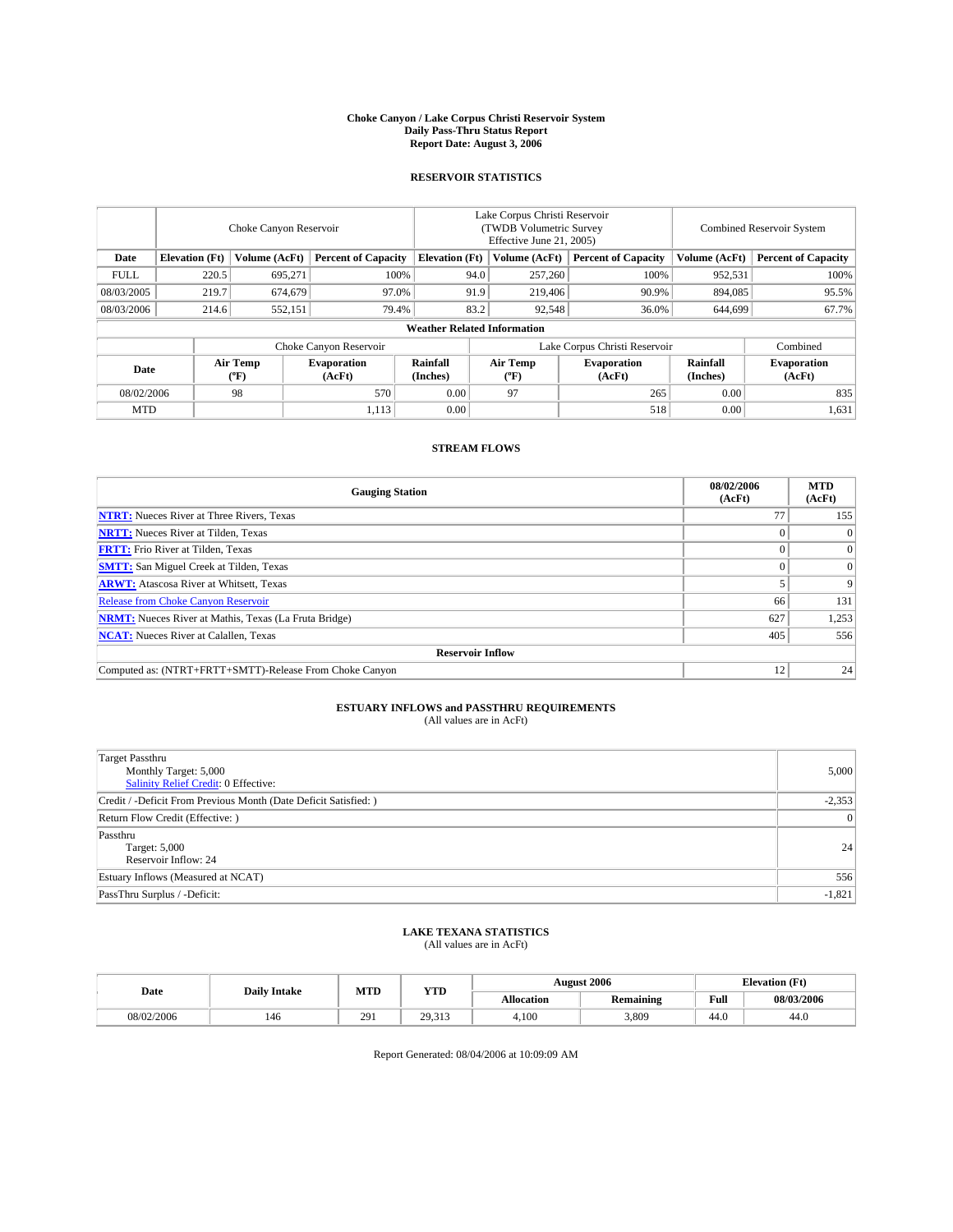#### **Choke Canyon / Lake Corpus Christi Reservoir System Daily Pass-Thru Status Report Report Date: August 4, 2006**

# **RESERVOIR STATISTICS**

|                                                                              | Choke Canyon Reservoir             |                                |                              |                      | Lake Corpus Christi Reservoir<br>(TWDB Volumetric Survey)<br>Effective June 21, 2005) |                  |                               |                      | <b>Combined Reservoir System</b> |  |  |  |  |
|------------------------------------------------------------------------------|------------------------------------|--------------------------------|------------------------------|----------------------|---------------------------------------------------------------------------------------|------------------|-------------------------------|----------------------|----------------------------------|--|--|--|--|
| <b>Elevation</b> (Ft)<br>Volume (AcFt)<br><b>Percent of Capacity</b><br>Date |                                    | <b>Elevation</b> (Ft)          |                              | Volume (AcFt)        | <b>Percent of Capacity</b>                                                            | Volume (AcFt)    | <b>Percent of Capacity</b>    |                      |                                  |  |  |  |  |
| <b>FULL</b>                                                                  | 220.5                              | 695,271                        | 100%                         |                      | 94.0                                                                                  | 257,260          | 100%                          | 952,531              | 100%                             |  |  |  |  |
| 08/04/2005                                                                   | 219.7                              | 674,169                        | 97.0%                        |                      | 91.9                                                                                  | 218,882          | 90.7%                         | 893,051              | 95.4%                            |  |  |  |  |
| 08/04/2006                                                                   | 214.6                              | 551,696                        | 79.3%                        |                      | 83.2                                                                                  | 91,663           | 35.6%                         | 643,359              | 67.5%                            |  |  |  |  |
|                                                                              | <b>Weather Related Information</b> |                                |                              |                      |                                                                                       |                  |                               |                      |                                  |  |  |  |  |
|                                                                              |                                    |                                | Choke Canyon Reservoir       |                      |                                                                                       |                  | Lake Corpus Christi Reservoir |                      | Combined                         |  |  |  |  |
| Date                                                                         |                                    | Air Temp<br>$({}^o\mathrm{F})$ | <b>Evaporation</b><br>(AcFt) | Rainfall<br>(Inches) |                                                                                       | Air Temp<br>(°F) | <b>Evaporation</b><br>(AcFt)  | Rainfall<br>(Inches) | <b>Evaporation</b><br>(AcFt)     |  |  |  |  |
| 98<br>437<br>08/03/2006                                                      |                                    | 0.03                           |                              | 96                   | 180                                                                                   | 0.00             | 617                           |                      |                                  |  |  |  |  |
| <b>MTD</b>                                                                   |                                    |                                | 1,550                        | 0.03                 |                                                                                       |                  | 698                           | 0.00                 | 2,248                            |  |  |  |  |

## **STREAM FLOWS**

| <b>Gauging Station</b>                                       | 08/03/2006<br>(AcFt) | <b>MTD</b><br>(AcFt) |
|--------------------------------------------------------------|----------------------|----------------------|
| <b>NTRT:</b> Nueces River at Three Rivers, Texas             |                      | 232                  |
| <b>NRTT:</b> Nueces River at Tilden, Texas                   |                      | $\Omega$             |
| <b>FRTT:</b> Frio River at Tilden, Texas                     |                      | $\overline{0}$       |
| <b>SMTT:</b> San Miguel Creek at Tilden, Texas               |                      | $\Omega$             |
| <b>ARWT:</b> Atascosa River at Whitsett, Texas               |                      | 13                   |
| <b>Release from Choke Canyon Reservoir</b>                   | 66                   | 197                  |
| <b>NRMT:</b> Nueces River at Mathis, Texas (La Fruta Bridge) | 629                  | 1,882                |
| <b>NCAT:</b> Nueces River at Calallen, Texas                 | 526                  | 1,082                |
| <b>Reservoir Inflow</b>                                      |                      |                      |
| Computed as: (NTRT+FRTT+SMTT)-Release From Choke Canyon      | 12                   | 36                   |

# **ESTUARY INFLOWS and PASSTHRU REQUIREMENTS**

(All values are in AcFt)

| <b>Target Passthru</b><br>Monthly Target: 5,000<br>Salinity Relief Credit: 0 Effective: | 5,000     |
|-----------------------------------------------------------------------------------------|-----------|
| Credit / -Deficit From Previous Month (Date Deficit Satisfied: )                        | $-2,353$  |
| Return Flow Credit (Effective: )                                                        | $\vert$ 0 |
| Passthru<br>Target: 5,000<br>Reservoir Inflow: 36                                       | 36        |
| Estuary Inflows (Measured at NCAT)                                                      | 1,082     |
| PassThru Surplus / -Deficit:                                                            | $-1,307$  |

### **LAKE TEXANA STATISTICS** (All values are in AcFt)

|  |            | <b>Daily Intake</b> | MTD          | <b>YTD</b>      | <b>August 2006</b> |                  |      | <b>Elevation</b> (Ft) |
|--|------------|---------------------|--------------|-----------------|--------------------|------------------|------|-----------------------|
|  | Date       |                     |              |                 | <b>Allocation</b>  | <b>Remaining</b> | Full | 08/04/2006            |
|  | 08/03/2006 | 146                 | $10-$<br>43. | 29.459<br>- 27. | 4.100              | 3,663            | 44.0 | 44.0                  |

Report Generated: 08/04/2006 at 10:12:26 AM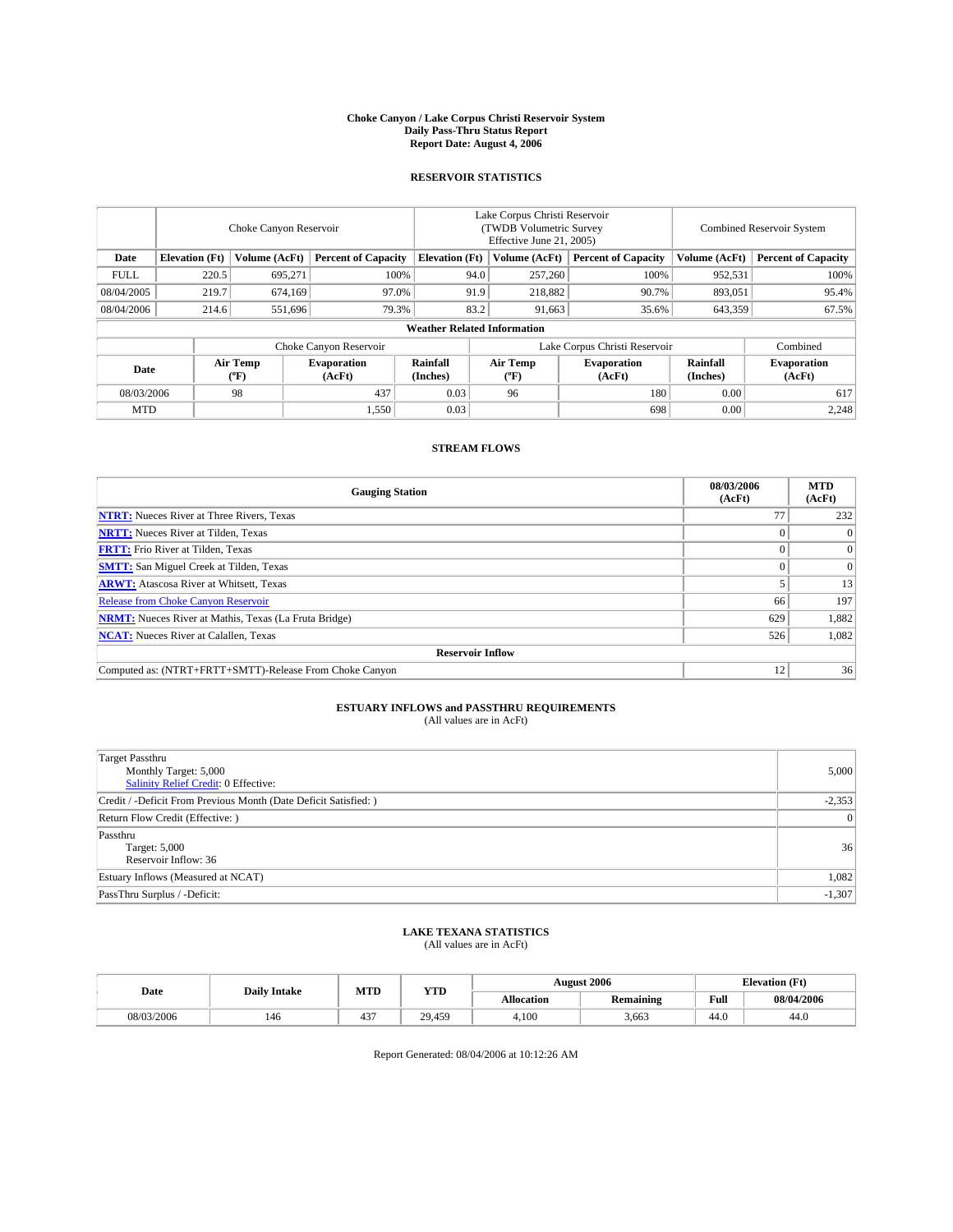#### **Choke Canyon / Lake Corpus Christi Reservoir System Daily Pass-Thru Status Report Report Date: August 5, 2006**

# **RESERVOIR STATISTICS**

| Choke Canyon Reservoir                                                       |       |                       |                              | Lake Corpus Christi Reservoir<br>(TWDB Volumetric Survey<br>Effective June 21, 2005) |                            |                  |                               | <b>Combined Reservoir System</b> |                              |  |
|------------------------------------------------------------------------------|-------|-----------------------|------------------------------|--------------------------------------------------------------------------------------|----------------------------|------------------|-------------------------------|----------------------------------|------------------------------|--|
| <b>Elevation</b> (Ft)<br>Volume (AcFt)<br><b>Percent of Capacity</b><br>Date |       | <b>Elevation (Ft)</b> |                              | Volume (AcFt)                                                                        | <b>Percent of Capacity</b> | Volume (AcFt)    | <b>Percent of Capacity</b>    |                                  |                              |  |
| <b>FULL</b>                                                                  | 220.5 | 695,271               |                              | 100%                                                                                 | 94.0                       | 257,260          | 100%                          | 952,531                          | 100%                         |  |
| 08/05/2005                                                                   | 219.7 | 673,659               | 96.9%                        |                                                                                      | 91.8                       | 218,708          | 90.7%                         | 892,367                          | 95.3%                        |  |
| 08/05/2006                                                                   | 214.6 | 551,242               | 79.3%                        |                                                                                      | 83.1                       | 90,894           | 35.3%                         | 642,136                          | 67.4%                        |  |
|                                                                              |       |                       |                              | <b>Weather Related Information</b>                                                   |                            |                  |                               |                                  |                              |  |
|                                                                              |       |                       | Choke Canyon Reservoir       |                                                                                      |                            |                  | Lake Corpus Christi Reservoir |                                  | Combined                     |  |
| Date                                                                         |       | Air Temp<br>(°F)      | <b>Evaporation</b><br>(AcFt) | Rainfall<br>(Inches)                                                                 |                            | Air Temp<br>(°F) | <b>Evaporation</b><br>(AcFt)  | Rainfall<br>(Inches)             | <b>Evaporation</b><br>(AcFt) |  |
| 08/04/2006                                                                   |       | 97                    | 397                          | 0.02                                                                                 |                            | 96               | 192                           | 0.00                             | 589                          |  |
| <b>MTD</b>                                                                   |       |                       | 1,947                        | 0.05                                                                                 |                            |                  | 890                           | 0.00                             | 2,837                        |  |

## **STREAM FLOWS**

| <b>Gauging Station</b>                                       | 08/04/2006<br>(AcFt) | <b>MTD</b><br>(AcFt) |
|--------------------------------------------------------------|----------------------|----------------------|
| <b>NTRT:</b> Nueces River at Three Rivers, Texas             | 75                   | 308                  |
| <b>NRTT:</b> Nueces River at Tilden, Texas                   |                      | $\Omega$             |
| <b>FRTT:</b> Frio River at Tilden, Texas                     |                      | $\mathbf{0}$         |
| <b>SMTT:</b> San Miguel Creek at Tilden, Texas               |                      | $\Omega$             |
| <b>ARWT:</b> Atascosa River at Whitsett, Texas               |                      | 18                   |
| <b>Release from Choke Canyon Reservoir</b>                   | 66                   | 262                  |
| <b>NRMT:</b> Nueces River at Mathis, Texas (La Fruta Bridge) | 629                  | 2,511                |
| <b>NCAT:</b> Nueces River at Calallen, Texas                 | 542                  | 1,624                |
| <b>Reservoir Inflow</b>                                      |                      |                      |
| Computed as: (NTRT+FRTT+SMTT)-Release From Choke Canyon      | 10                   | 46                   |

# **ESTUARY INFLOWS and PASSTHRU REQUIREMENTS**

(All values are in AcFt)

| <b>Target Passthru</b><br>Monthly Target: 5,000<br>Salinity Relief Credit: 0 Effective: | 5,000    |
|-----------------------------------------------------------------------------------------|----------|
| Credit / -Deficit From Previous Month (Date Deficit Satisfied: )                        | $-2,353$ |
| Return Flow Credit (Effective: )                                                        | 0        |
| Passthru<br>Target: 5,000<br>Reservoir Inflow: 46                                       | 46       |
| Estuary Inflows (Measured at NCAT)                                                      | 1,624    |
| PassThru Surplus / -Deficit:                                                            | $-775$   |

### **LAKE TEXANA STATISTICS** (All values are in AcFt)

|  |            | <b>Daily Intake</b> | MTD | <b>YTD</b> | <b>August 2006</b> |                  |      | <b>Elevation</b> (Ft) |
|--|------------|---------------------|-----|------------|--------------------|------------------|------|-----------------------|
|  | Date       |                     |     |            | <b>Allocation</b>  | <b>Remaining</b> | Full | 08/05/2006            |
|  | 08/04/2006 | 146                 | 583 | 29,605     | 4.100              | $-1$<br>، ر. ر.  | 44.0 | 44.0                  |

Report Generated: 08/05/2006 at 8:10:30 AM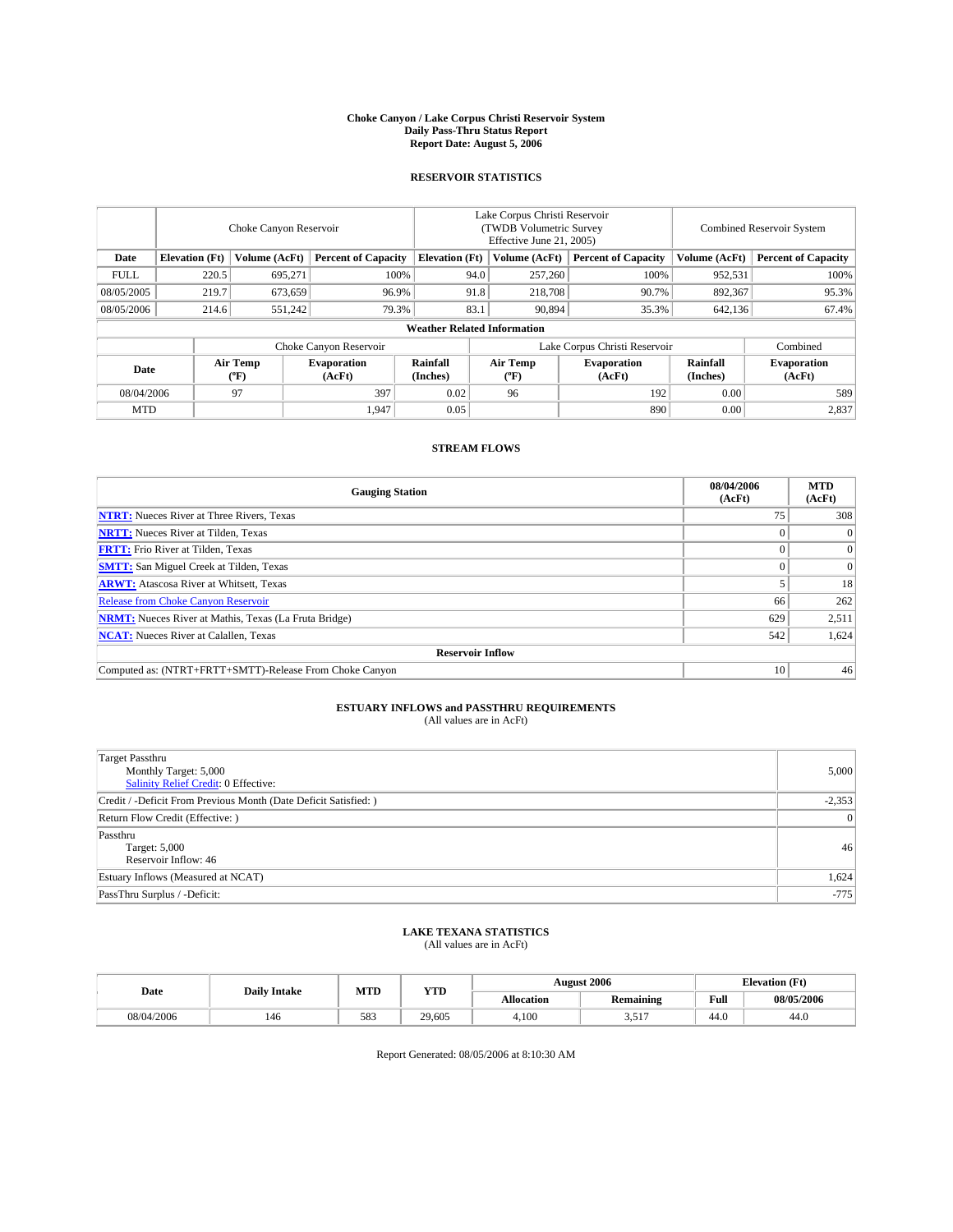#### **Choke Canyon / Lake Corpus Christi Reservoir System Daily Pass-Thru Status Report Report Date: August 6, 2006**

# **RESERVOIR STATISTICS**

|                                                                              | Choke Canyon Reservoir |                                |                              |                                    | Lake Corpus Christi Reservoir<br>(TWDB Volumetric Survey)<br>Effective June 21, 2005) |                  |                               |                      | <b>Combined Reservoir System</b> |  |  |
|------------------------------------------------------------------------------|------------------------|--------------------------------|------------------------------|------------------------------------|---------------------------------------------------------------------------------------|------------------|-------------------------------|----------------------|----------------------------------|--|--|
| <b>Elevation</b> (Ft)<br>Volume (AcFt)<br><b>Percent of Capacity</b><br>Date |                        | <b>Elevation</b> (Ft)          |                              | Volume (AcFt)                      | <b>Percent of Capacity</b>                                                            | Volume (AcFt)    | <b>Percent of Capacity</b>    |                      |                                  |  |  |
| <b>FULL</b>                                                                  | 220.5                  | 695,271                        | 100%                         |                                    | 94.0                                                                                  | 257,260          | 100%                          | 952,531              | 100%                             |  |  |
| 08/06/2005                                                                   | 219.6                  | 673,150                        | 96.8%                        |                                    | 91.8                                                                                  | 218,185          | 90.4%                         | 891,335              | 95.2%                            |  |  |
| 08/06/2006                                                                   | 214.6                  | 550,787                        | 79.2%                        |                                    | 83.1                                                                                  | 90,456           | 35.2%                         | 641,243              | 67.3%                            |  |  |
|                                                                              |                        |                                |                              | <b>Weather Related Information</b> |                                                                                       |                  |                               |                      |                                  |  |  |
|                                                                              |                        |                                | Choke Canyon Reservoir       |                                    |                                                                                       |                  | Lake Corpus Christi Reservoir |                      | Combined                         |  |  |
| Date                                                                         |                        | Air Temp<br>$({}^o\mathrm{F})$ | <b>Evaporation</b><br>(AcFt) | Rainfall<br>(Inches)               |                                                                                       | Air Temp<br>(°F) | <b>Evaporation</b><br>(AcFt)  | Rainfall<br>(Inches) | <b>Evaporation</b><br>(AcFt)     |  |  |
| 98<br>463<br>08/05/2006                                                      |                        | 0.00                           |                              | 97                                 | 268                                                                                   | 0.00             | 731                           |                      |                                  |  |  |
| <b>MTD</b>                                                                   |                        |                                | 2.410                        | 0.05                               |                                                                                       |                  | 1,158                         | 0.00                 | 3,568                            |  |  |

## **STREAM FLOWS**

| <b>Gauging Station</b>                                       | 08/05/2006<br>(AcFt) | <b>MTD</b><br>(AcFt) |
|--------------------------------------------------------------|----------------------|----------------------|
| <b>NTRT:</b> Nueces River at Three Rivers, Texas             |                      | 383                  |
| <b>NRTT:</b> Nueces River at Tilden, Texas                   |                      | $\Omega$             |
| <b>FRTT:</b> Frio River at Tilden, Texas                     |                      |                      |
| <b>SMTT:</b> San Miguel Creek at Tilden, Texas               |                      | $\Omega$             |
| <b>ARWT:</b> Atascosa River at Whitsett, Texas               |                      | 23                   |
| <b>Release from Choke Canyon Reservoir</b>                   | 66                   | 328                  |
| <b>NRMT:</b> Nueces River at Mathis, Texas (La Fruta Bridge) | 441                  | 2,952                |
| <b>NCAT:</b> Nueces River at Calallen, Texas                 | 516                  | 2,140                |
| <b>Reservoir Inflow</b>                                      |                      |                      |
| Computed as: (NTRT+FRTT+SMTT)-Release From Choke Canyon      | 10                   | 56                   |

# **ESTUARY INFLOWS and PASSTHRU REQUIREMENTS**

(All values are in AcFt)

| <b>Target Passthru</b><br>Monthly Target: 5,000<br>Salinity Relief Credit: 0 Effective: | 5,000    |
|-----------------------------------------------------------------------------------------|----------|
| Credit / -Deficit From Previous Month (Date Deficit Satisfied: )                        | $-2,353$ |
| Return Flow Credit (Effective: )                                                        | 0        |
| Passthru<br>Target: 5,000<br>Reservoir Inflow: 56                                       | 56       |
| Estuary Inflows (Measured at NCAT)                                                      | 2,140    |
| PassThru Surplus / -Deficit:                                                            | $-269$   |

### **LAKE TEXANA STATISTICS** (All values are in AcFt)

|  |            | <b>Daily Intake</b> | MTD | <b>YTD</b>              | <b>August 2006</b> |                  |      | <b>Elevation</b> (Ft) |
|--|------------|---------------------|-----|-------------------------|--------------------|------------------|------|-----------------------|
|  | Date       |                     |     |                         | <b>Allocation</b>  | <b>Remaining</b> | Full | 08/06/2006            |
|  | 08/05/2006 | 146                 | 729 | 751<br>29<br>42.<br>791 | 4.100              | $\sim$<br>، ب    | 44.0 | 44.0                  |

Report Generated: 08/06/2006 at 8:16:21 AM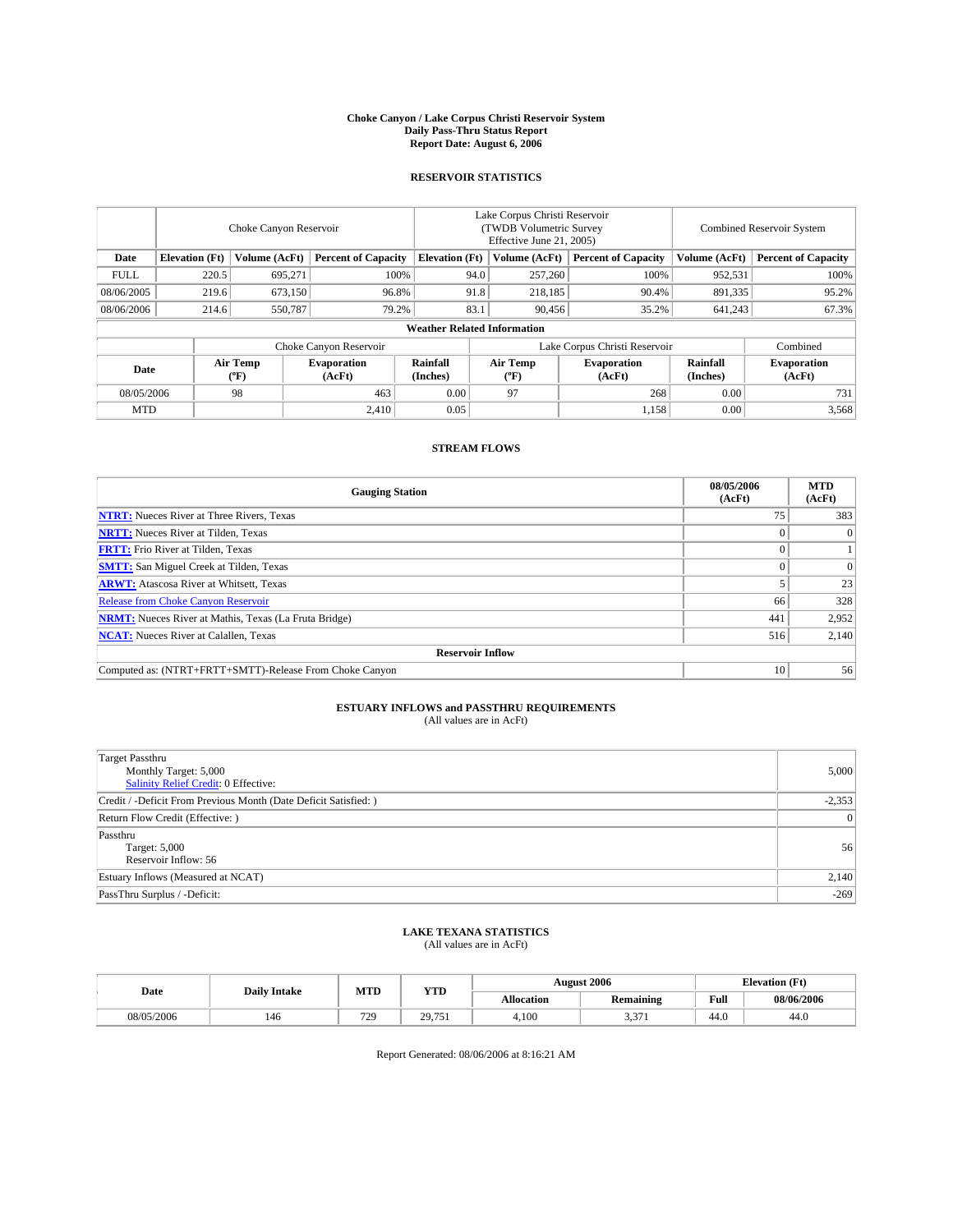#### **Choke Canyon / Lake Corpus Christi Reservoir System Daily Pass-Thru Status Report Report Date: August 7, 2006**

# **RESERVOIR STATISTICS**

|             | Choke Canyon Reservoir             |                                |                              |                       | Lake Corpus Christi Reservoir<br>(TWDB Volumetric Survey)<br>Effective June 21, 2005) |                     |                               |                      | <b>Combined Reservoir System</b> |  |  |  |  |
|-------------|------------------------------------|--------------------------------|------------------------------|-----------------------|---------------------------------------------------------------------------------------|---------------------|-------------------------------|----------------------|----------------------------------|--|--|--|--|
| Date        | <b>Elevation</b> (Ft)              | Volume (AcFt)                  | <b>Percent of Capacity</b>   | <b>Elevation</b> (Ft) |                                                                                       | Volume (AcFt)       | <b>Percent of Capacity</b>    | Volume (AcFt)        | <b>Percent of Capacity</b>       |  |  |  |  |
| <b>FULL</b> | 220.5                              | 695,271                        |                              | 100%                  | 94.0                                                                                  | 257,260             | 100%                          | 952,531              | 100%                             |  |  |  |  |
| 08/07/2005  | 219.6                              | 672,640                        | 96.7%                        |                       | 91.8                                                                                  | 217,488             | 90.2%                         | 890,128              | 95.0%                            |  |  |  |  |
| 08/07/2006  | 214.6                              | 550,333                        | 79.2%                        |                       | 83.1                                                                                  | 90,565              | 35.2%                         | 640,898              | 67.3%                            |  |  |  |  |
|             | <b>Weather Related Information</b> |                                |                              |                       |                                                                                       |                     |                               |                      |                                  |  |  |  |  |
|             |                                    |                                | Choke Canyon Reservoir       |                       |                                                                                       |                     | Lake Corpus Christi Reservoir |                      | Combined                         |  |  |  |  |
| Date        |                                    | Air Temp<br>$({}^o\mathrm{F})$ | <b>Evaporation</b><br>(AcFt) | Rainfall<br>(Inches)  |                                                                                       | Air Temp<br>$(^oF)$ | <b>Evaporation</b><br>(AcFt)  | Rainfall<br>(Inches) | <b>Evaporation</b><br>(AcFt)     |  |  |  |  |
| 08/06/2006  |                                    | 99                             | 410                          | 0.00                  |                                                                                       | 98                  | 191                           | 0.00                 | 601                              |  |  |  |  |
| <b>MTD</b>  |                                    |                                | 2.820                        | 0.05                  |                                                                                       |                     | 1,349                         | 0.00                 | 4,169                            |  |  |  |  |

# **STREAM FLOWS**

| <b>Gauging Station</b>                                       | 08/06/2006<br>(AcFt) | <b>MTD</b><br>(AcFt) |
|--------------------------------------------------------------|----------------------|----------------------|
| <b>NTRT:</b> Nueces River at Three Rivers, Texas             |                      | 459                  |
| <b>NRTT:</b> Nueces River at Tilden, Texas                   |                      | $\Omega$             |
| <b>FRTT:</b> Frio River at Tilden, Texas                     |                      |                      |
| <b>SMTT:</b> San Miguel Creek at Tilden, Texas               |                      | $\Omega$             |
| <b>ARWT:</b> Atascosa River at Whitsett, Texas               |                      | 27                   |
| <b>Release from Choke Canyon Reservoir</b>                   | 66                   | 393                  |
| <b>NRMT:</b> Nueces River at Mathis, Texas (La Fruta Bridge) | 216                  | 3,168                |
| <b>NCAT:</b> Nueces River at Calallen, Texas                 | 375                  | 2,515                |
| <b>Reservoir Inflow</b>                                      |                      |                      |
| Computed as: (NTRT+FRTT+SMTT)-Release From Choke Canyon      | 10                   | 66                   |

# **ESTUARY INFLOWS and PASSTHRU REQUIREMENTS**

(All values are in AcFt)

| <b>Target Passthru</b><br>Monthly Target: 5,000<br><b>Salinity Relief Credit: 0 Effective:</b> | 5,000    |
|------------------------------------------------------------------------------------------------|----------|
| Credit / -Deficit From Previous Month (Date Deficit Satisfied: 08/07/2006)                     | $-2,353$ |
| Return Flow Credit (Effective: 08/07/2006)                                                     | 500      |
| Passthru<br>Target: 5,000<br>Reservoir Inflow: 66                                              | 66       |
| Estuary Inflows (Measured at NCAT)                                                             | 2,515    |
| PassThru Surplus / -Deficit:                                                                   | 0        |

### **LAKE TEXANA STATISTICS** (All values are in AcFt)

|            | <b>Daily Intake</b> | MTD | <b>YTD</b> |                   | <b>August 2006</b>               |      | <b>Elevation</b> (Ft) |
|------------|---------------------|-----|------------|-------------------|----------------------------------|------|-----------------------|
| Date       |                     |     |            | <b>Allocation</b> | Remaining                        | Full | 08/07/2006            |
| 08/06/2006 | 146                 | 875 | 29.897     | 4.100             | $\Delta \Delta \epsilon$<br>---- | 44.0 | 44.0                  |

Report Generated: 08/07/2006 at 8:56:32 AM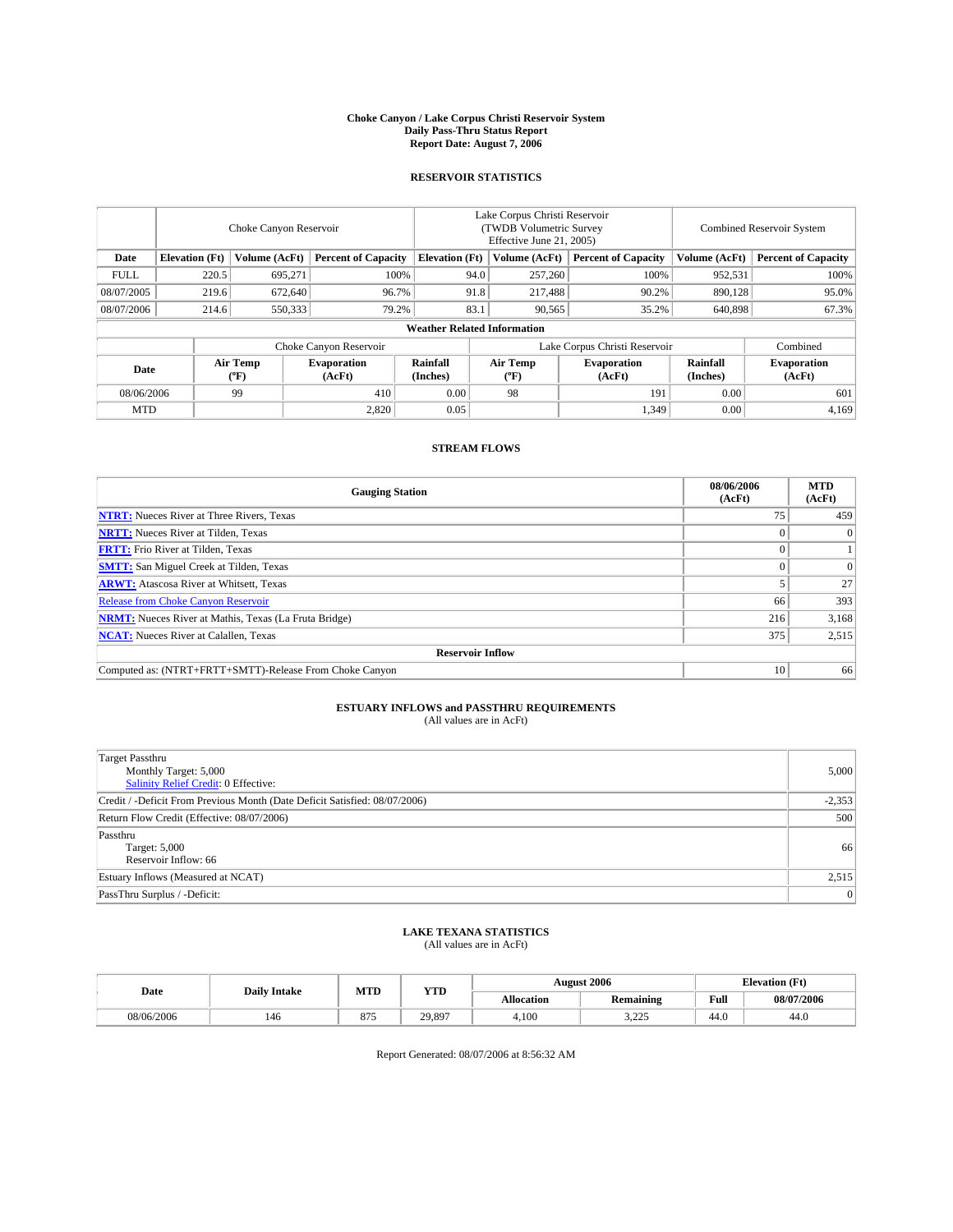#### **Choke Canyon / Lake Corpus Christi Reservoir System Daily Pass-Thru Status Report Report Date: August 8, 2006**

# **RESERVOIR STATISTICS**

|             | Choke Canyon Reservoir             |                                |                              |                       | Lake Corpus Christi Reservoir<br>(TWDB Volumetric Survey<br>Effective June 21, 2005) |                  |                               |                      | <b>Combined Reservoir System</b> |  |  |  |  |
|-------------|------------------------------------|--------------------------------|------------------------------|-----------------------|--------------------------------------------------------------------------------------|------------------|-------------------------------|----------------------|----------------------------------|--|--|--|--|
| Date        | <b>Elevation</b> (Ft)              | Volume (AcFt)                  | <b>Percent of Capacity</b>   | <b>Elevation (Ft)</b> |                                                                                      | Volume (AcFt)    | <b>Percent of Capacity</b>    | Volume (AcFt)        | <b>Percent of Capacity</b>       |  |  |  |  |
| <b>FULL</b> | 220.5                              | 695,271                        | 100%                         |                       | 94.0                                                                                 | 257,260          | 100%                          | 952,531              | 100%                             |  |  |  |  |
| 08/08/2005  | 219.6                              | 672,130                        | 96.7%                        |                       | 91.7                                                                                 | 216,966          | 89.9%                         | 889,096              | 94.9%                            |  |  |  |  |
| 08/08/2006  | 214.5                              | 549,879                        | 79.1%                        |                       | 83.0                                                                                 | 90,346           | 35.1%                         | 640,225              | 67.2%                            |  |  |  |  |
|             | <b>Weather Related Information</b> |                                |                              |                       |                                                                                      |                  |                               |                      |                                  |  |  |  |  |
|             |                                    |                                | Choke Canyon Reservoir       |                       |                                                                                      |                  | Lake Corpus Christi Reservoir |                      | Combined                         |  |  |  |  |
| Date        |                                    | Air Temp<br>$({}^o\mathrm{F})$ | <b>Evaporation</b><br>(AcFt) | Rainfall<br>(Inches)  |                                                                                      | Air Temp<br>(°F) | <b>Evaporation</b><br>(AcFt)  | Rainfall<br>(Inches) | <b>Evaporation</b><br>(AcFt)     |  |  |  |  |
| 08/07/2006  |                                    | 95                             | 369                          | 0.00                  |                                                                                      | 96               | 153                           | 0.00                 | 522                              |  |  |  |  |
| <b>MTD</b>  |                                    |                                | 3.189                        | 0.05                  |                                                                                      |                  | 1,502                         | 0.00                 | 4,691                            |  |  |  |  |

# **STREAM FLOWS**

| <b>Gauging Station</b>                                       | 08/07/2006<br>(AcFt) | <b>MTD</b><br>(AcFt) |
|--------------------------------------------------------------|----------------------|----------------------|
| <b>NTRT:</b> Nueces River at Three Rivers, Texas             |                      | 534                  |
| <b>NRTT:</b> Nueces River at Tilden, Texas                   |                      | $\Omega$             |
| <b>FRTT:</b> Frio River at Tilden, Texas                     |                      |                      |
| <b>SMTT:</b> San Miguel Creek at Tilden, Texas               |                      | $\Omega$             |
| <b>ARWT:</b> Atascosa River at Whitsett, Texas               |                      | 32                   |
| <b>Release from Choke Canyon Reservoir</b>                   | 66                   | 459                  |
| <b>NRMT:</b> Nueces River at Mathis, Texas (La Fruta Bridge) | 216                  | 3,384                |
| <b>NCAT:</b> Nueces River at Calallen, Texas                 | 67                   | 2,582                |
| <b>Reservoir Inflow</b>                                      |                      |                      |
| Computed as: (NTRT+FRTT+SMTT)-Release From Choke Canyon      | 10                   | 76                   |

# **ESTUARY INFLOWS and PASSTHRU REQUIREMENTS**

(All values are in AcFt)

| <b>Target Passthru</b><br>Monthly Target: 5,000<br><b>Salinity Relief Credit: 0 Effective:</b> | 5,000    |
|------------------------------------------------------------------------------------------------|----------|
| Credit / -Deficit From Previous Month (Date Deficit Satisfied: 08/07/2006)                     | $-2,353$ |
| Return Flow Credit (Effective: 08/07/2006)                                                     | 500      |
| Passthru<br>Target: 5,000<br>Reservoir Inflow: 76                                              | 76       |
| Estuary Inflows (Measured at NCAT)                                                             | 2,582    |
| PassThru Surplus / -Deficit:                                                                   | 0        |

### **LAKE TEXANA STATISTICS** (All values are in AcFt)

|  |            | <b>Daily Intake</b> | MTD   | <b>YTD</b> |                   | <b>August 2006</b> |      | <b>Elevation</b> (Ft) |
|--|------------|---------------------|-------|------------|-------------------|--------------------|------|-----------------------|
|  | Date       |                     |       |            | <b>Allocation</b> | Remaining          | Full | 08/08/2006            |
|  | 08/07/2006 | 146                 | 1.022 | 30.043     | 4.100             | 3.078              | 44.0 | 1 K U<br>40.          |

Report Generated: 08/08/2006 at 8:55:57 AM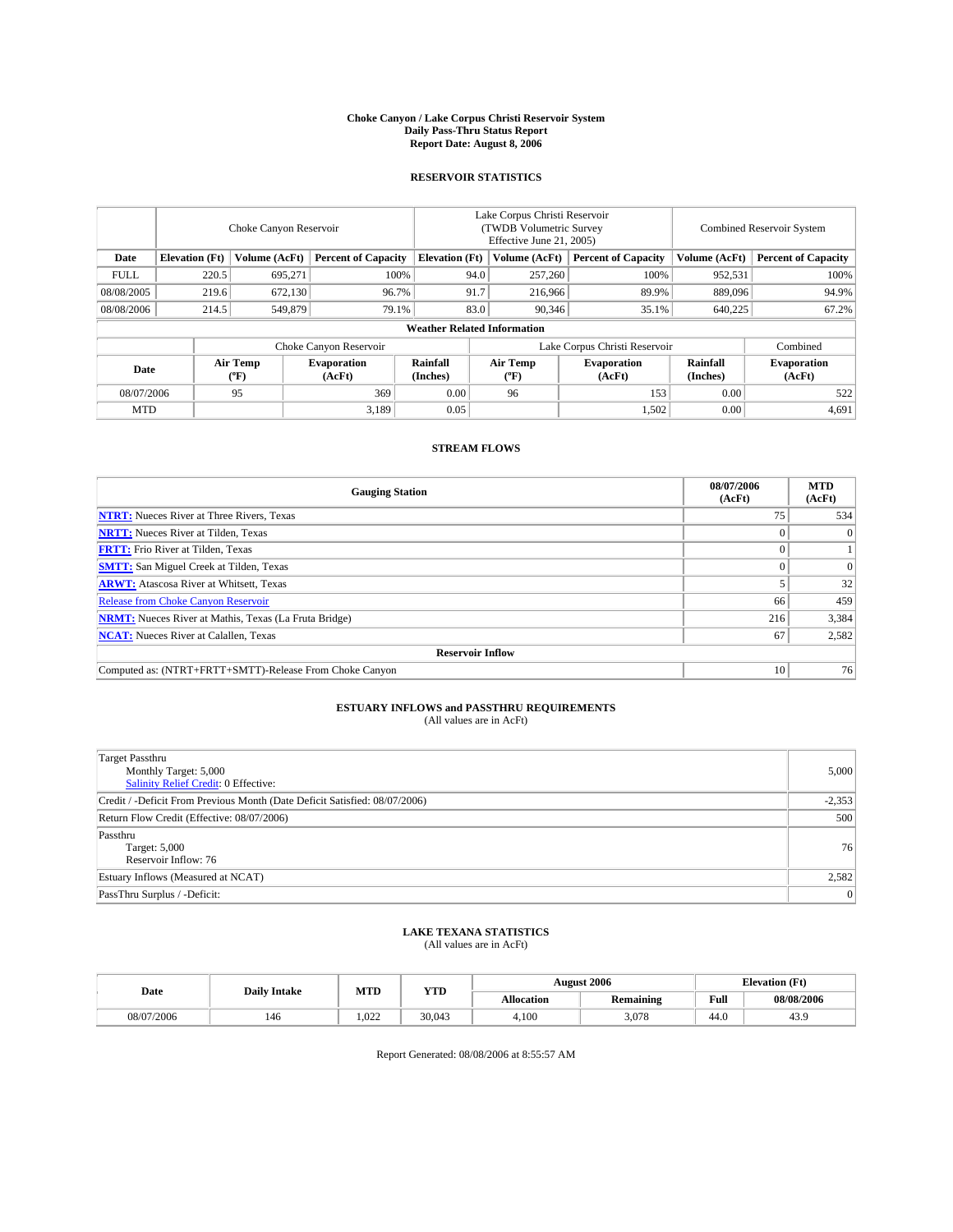#### **Choke Canyon / Lake Corpus Christi Reservoir System Daily Pass-Thru Status Report Report Date: August 9, 2006**

# **RESERVOIR STATISTICS**

|             | Choke Canyon Reservoir             |                                |                              |                       | Lake Corpus Christi Reservoir<br>(TWDB Volumetric Survey)<br>Effective June 21, 2005) |                  |                               |                      | <b>Combined Reservoir System</b> |  |  |  |  |
|-------------|------------------------------------|--------------------------------|------------------------------|-----------------------|---------------------------------------------------------------------------------------|------------------|-------------------------------|----------------------|----------------------------------|--|--|--|--|
| Date        | <b>Elevation</b> (Ft)              | Volume (AcFt)                  | <b>Percent of Capacity</b>   | <b>Elevation</b> (Ft) |                                                                                       | Volume (AcFt)    | <b>Percent of Capacity</b>    | Volume (AcFt)        | <b>Percent of Capacity</b>       |  |  |  |  |
| <b>FULL</b> | 220.5                              | 695,271                        | 100%                         |                       | 94.0                                                                                  | 257,260          | 100%                          | 952,531              | 100%                             |  |  |  |  |
| 08/09/2005  | 219.6                              | 671,625                        | 96.6%                        |                       | 91.7                                                                                  | 215,923          | 89.5%                         | 887,548              | 94.8%                            |  |  |  |  |
| 08/09/2006  | 214.5                              | 549,424                        | 79.0%                        |                       | 83.0                                                                                  | 90,019           | 35.0%                         | 639,443              | 67.1%                            |  |  |  |  |
|             | <b>Weather Related Information</b> |                                |                              |                       |                                                                                       |                  |                               |                      |                                  |  |  |  |  |
|             |                                    |                                | Choke Canyon Reservoir       |                       |                                                                                       |                  | Lake Corpus Christi Reservoir |                      | Combined                         |  |  |  |  |
| Date        |                                    | Air Temp<br>$({}^o\mathrm{F})$ | <b>Evaporation</b><br>(AcFt) | Rainfall<br>(Inches)  |                                                                                       | Air Temp<br>(°F) | <b>Evaporation</b><br>(AcFt)  | Rainfall<br>(Inches) | <b>Evaporation</b><br>(AcFt)     |  |  |  |  |
| 08/08/2006  |                                    | 97                             | 396                          | 0.00                  |                                                                                       | 96               | 330                           | 0.00                 | 726                              |  |  |  |  |
| <b>MTD</b>  |                                    |                                | 3,585                        | 0.05                  |                                                                                       |                  | 1,832                         | 0.00                 | 5,417                            |  |  |  |  |

## **STREAM FLOWS**

| <b>Gauging Station</b>                                       | 08/08/2006<br>(AcFt) | <b>MTD</b><br>(AcFt) |
|--------------------------------------------------------------|----------------------|----------------------|
| <b>NTRT:</b> Nueces River at Three Rivers, Texas             |                      | 611                  |
| <b>NRTT:</b> Nueces River at Tilden, Texas                   |                      | $\Omega$             |
| <b>FRTT:</b> Frio River at Tilden, Texas                     |                      |                      |
| <b>SMTT:</b> San Miguel Creek at Tilden, Texas               |                      | $\Omega$             |
| <b>ARWT:</b> Atascosa River at Whitsett, Texas               |                      | 36                   |
| <b>Release from Choke Canyon Reservoir</b>                   | 66                   | 524                  |
| <b>NRMT:</b> Nueces River at Mathis, Texas (La Fruta Bridge) | 204                  | 3,589                |
| <b>NCAT:</b> Nueces River at Calallen, Texas                 | 20                   | 2,602                |
| <b>Reservoir Inflow</b>                                      |                      |                      |
| Computed as: (NTRT+FRTT+SMTT)-Release From Choke Canyon      | 12                   | 88                   |

# **ESTUARY INFLOWS and PASSTHRU REQUIREMENTS**

(All values are in AcFt)

| <b>Target Passthru</b><br>Monthly Target: 5,000<br><b>Salinity Relief Credit: 0 Effective:</b> | 5,000    |
|------------------------------------------------------------------------------------------------|----------|
| Credit / -Deficit From Previous Month (Date Deficit Satisfied: 08/07/2006)                     | $-2,353$ |
| Return Flow Credit (Effective: 08/07/2006)                                                     | 500      |
| Passthru<br>Target: 5,000<br>Reservoir Inflow: 88                                              | 88       |
| Estuary Inflows (Measured at NCAT)                                                             | 2,602    |
| PassThru Surplus / -Deficit:                                                                   | 0        |

### **LAKE TEXANA STATISTICS** (All values are in AcFt)

|  |            | <b>Daily Intake</b> | MTD  | <b>YTD</b> |                   | <b>August 2006</b> |      | <b>Elevation</b> (Ft) |
|--|------------|---------------------|------|------------|-------------------|--------------------|------|-----------------------|
|  | Date       |                     |      |            | <b>Allocation</b> | Remaining          | Full | 08/09/2006            |
|  | 08/08/2006 | 146                 | .168 | 30.189     | 4.100             | 2.932<br>ے رہے     | 44.0 | 1 K U<br>40.)         |

Report Generated: 08/09/2006 at 8:28:14 AM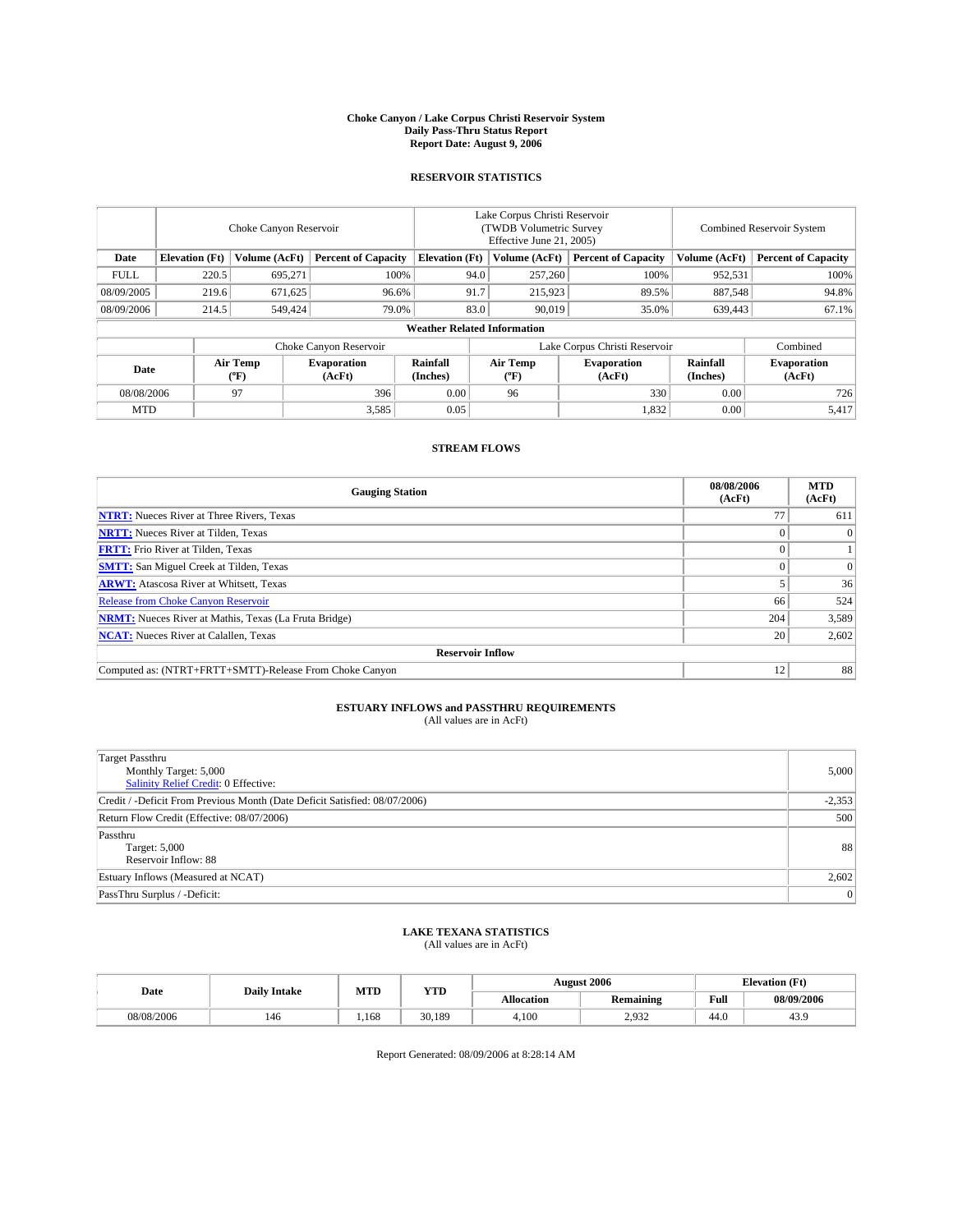#### **Choke Canyon / Lake Corpus Christi Reservoir System Daily Pass-Thru Status Report Report Date: August 10, 2006**

# **RESERVOIR STATISTICS**

|             | Choke Canyon Reservoir |                     |                              |                                    | Lake Corpus Christi Reservoir<br>(TWDB Volumetric Survey)<br>Effective June 21, 2005) |                  |                               |                      | <b>Combined Reservoir System</b> |  |  |
|-------------|------------------------|---------------------|------------------------------|------------------------------------|---------------------------------------------------------------------------------------|------------------|-------------------------------|----------------------|----------------------------------|--|--|
| Date        | <b>Elevation</b> (Ft)  | Volume (AcFt)       | <b>Percent of Capacity</b>   | <b>Elevation</b> (Ft)              |                                                                                       | Volume (AcFt)    | <b>Percent of Capacity</b>    | Volume (AcFt)        | <b>Percent of Capacity</b>       |  |  |
| <b>FULL</b> | 220.5                  | 695,271             | 100%                         |                                    | 94.0                                                                                  | 257,260          | 100%                          | 952,531              | 100%                             |  |  |
| 08/10/2005  | 219.6                  | 671,120             | 96.5%                        |                                    | 91.6                                                                                  | 214,360          | 88.9%                         | 885,480              | 94.6%                            |  |  |
| 08/10/2006  | 214.5                  | 548,747             | 78.9%                        |                                    | 83.0                                                                                  | 89,475           | 34.8%                         | 638,222              | 67.0%                            |  |  |
|             |                        |                     |                              | <b>Weather Related Information</b> |                                                                                       |                  |                               |                      |                                  |  |  |
|             |                        |                     | Choke Canyon Reservoir       |                                    |                                                                                       |                  | Lake Corpus Christi Reservoir |                      | Combined                         |  |  |
| Date        |                        | Air Temp<br>$(^oF)$ | <b>Evaporation</b><br>(AcFt) | Rainfall<br>(Inches)               |                                                                                       | Air Temp<br>(°F) | <b>Evaporation</b><br>(AcFt)  | Rainfall<br>(Inches) | <b>Evaporation</b><br>(AcFt)     |  |  |
| 08/09/2006  |                        | 100                 | 528                          | 0.00                               |                                                                                       | 98               | 266                           | 0.00                 | 794                              |  |  |
| <b>MTD</b>  |                        |                     | 4,113                        | 0.05                               |                                                                                       |                  | 2,098                         | 0.00                 | 6,211                            |  |  |

## **STREAM FLOWS**

| <b>Gauging Station</b>                                       | 08/09/2006<br>(AcFt) | <b>MTD</b><br>(AcFt) |
|--------------------------------------------------------------|----------------------|----------------------|
| <b>NTRT:</b> Nueces River at Three Rivers, Texas             |                      | 687                  |
| <b>NRTT:</b> Nueces River at Tilden, Texas                   |                      | 0                    |
| <b>FRTT:</b> Frio River at Tilden, Texas                     |                      |                      |
| <b>SMTT:</b> San Miguel Creek at Tilden, Texas               |                      | $\Omega$             |
| <b>ARWT:</b> Atascosa River at Whitsett, Texas               |                      | 41                   |
| <b>Release from Choke Canyon Reservoir</b>                   | 66                   | 590                  |
| <b>NRMT:</b> Nueces River at Mathis, Texas (La Fruta Bridge) | 210                  | 3,799                |
| <b>NCAT:</b> Nueces River at Calallen, Texas                 | 14                   | 2,616                |
| <b>Reservoir Inflow</b>                                      |                      |                      |
| Computed as: (NTRT+FRTT+SMTT)-Release From Choke Canyon      | 10                   | 98                   |

# **ESTUARY INFLOWS and PASSTHRU REQUIREMENTS**

(All values are in AcFt)

| <b>Target Passthru</b><br>Monthly Target: 5,000<br><b>Salinity Relief Credit: 0 Effective:</b> | 5,000    |
|------------------------------------------------------------------------------------------------|----------|
| Credit / -Deficit From Previous Month (Date Deficit Satisfied: 08/07/2006)                     | $-2,353$ |
| Return Flow Credit (Effective: 08/07/2006)                                                     | 500      |
| Passthru<br>Target: 5,000<br>Reservoir Inflow: 98                                              | 98       |
| Estuary Inflows (Measured at NCAT)                                                             | 2,616    |
| PassThru Surplus / -Deficit:                                                                   | 0        |

#### **LAKE TEXANA STATISTICS** (All values are in AcFt)

|            | <b>Daily Intake</b> | MTD   | <b>YTD</b> |                   | <b>August 2006</b> |      | <b>Elevation</b> (Ft) |
|------------|---------------------|-------|------------|-------------------|--------------------|------|-----------------------|
| Date       |                     |       |            | <b>Allocation</b> | Remaining          | Full | 08/10/2006            |
| 08/09/2006 | 146                 | 1.314 | 30.335     | 4.100             | 2.786              | 44.0 | 43.9                  |

Report Generated: 08/10/2006 at 8:23:59 AM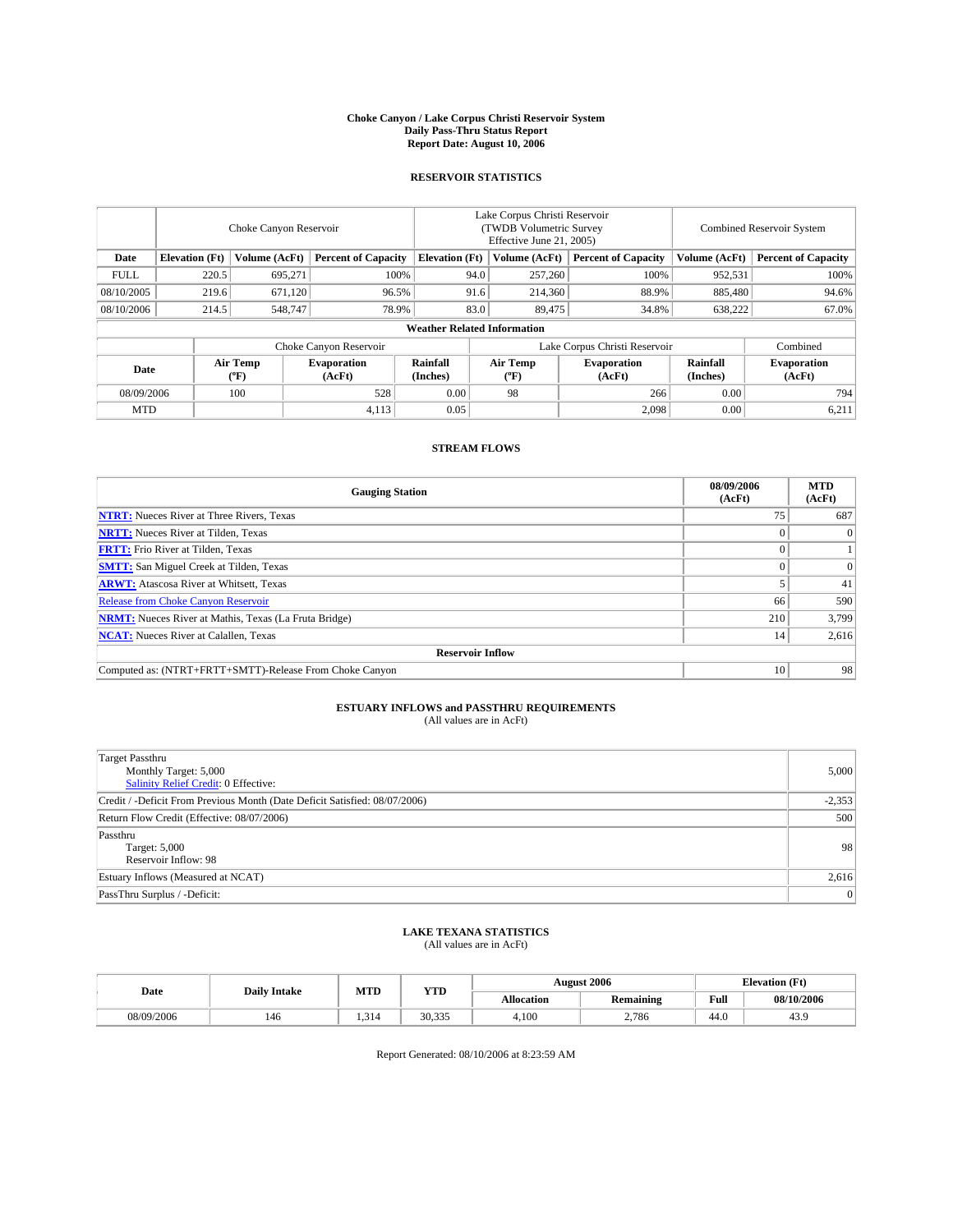#### **Choke Canyon / Lake Corpus Christi Reservoir System Daily Pass-Thru Status Report Report Date: August 11, 2006**

# **RESERVOIR STATISTICS**

| Choke Canyon Reservoir |                                    |                     |                              | Lake Corpus Christi Reservoir<br>(TWDB Volumetric Survey)<br>Effective June 21, 2005) |      |                  |                               | <b>Combined Reservoir System</b> |                              |  |  |  |
|------------------------|------------------------------------|---------------------|------------------------------|---------------------------------------------------------------------------------------|------|------------------|-------------------------------|----------------------------------|------------------------------|--|--|--|
| Date                   | <b>Elevation</b> (Ft)              | Volume (AcFt)       | <b>Percent of Capacity</b>   | <b>Elevation</b> (Ft)                                                                 |      | Volume (AcFt)    | <b>Percent of Capacity</b>    | Volume (AcFt)                    | <b>Percent of Capacity</b>   |  |  |  |
| <b>FULL</b>            | 220.5                              | 695,271             | 100%                         |                                                                                       | 94.0 | 257,260          | 100%                          | 952,531                          | 100%                         |  |  |  |
| 08/11/2005             | 219.5                              | 670,615             | 96.5%                        |                                                                                       | 91.6 | 214,881          | 89.1%                         | 885,496                          | 94.6%                        |  |  |  |
| 08/11/2006             | 214.5                              | 548,072             | 78.8%                        |                                                                                       | 82.9 | 88,609           | 34.4%                         | 636,681                          | 66.8%                        |  |  |  |
|                        | <b>Weather Related Information</b> |                     |                              |                                                                                       |      |                  |                               |                                  |                              |  |  |  |
|                        |                                    |                     | Choke Canyon Reservoir       |                                                                                       |      |                  | Lake Corpus Christi Reservoir |                                  | Combined                     |  |  |  |
| Date                   |                                    | Air Temp<br>$(^oF)$ | <b>Evaporation</b><br>(AcFt) | Rainfall<br>(Inches)                                                                  |      | Air Temp<br>(°F) | <b>Evaporation</b><br>(AcFt)  | Rainfall<br>(Inches)             | <b>Evaporation</b><br>(AcFt) |  |  |  |
| 08/10/2006             |                                    | 100                 | 567                          | 0.00                                                                                  |      | 99               | 251                           | 0.00                             | 818                          |  |  |  |
| <b>MTD</b>             |                                    |                     | 4.680                        | 0.05                                                                                  |      |                  | 2,349                         | 0.00                             | 7,029                        |  |  |  |

# **STREAM FLOWS**

| <b>Gauging Station</b>                                       | 08/10/2006<br>(AcFt) | <b>MTD</b><br>(AcFt) |
|--------------------------------------------------------------|----------------------|----------------------|
| <b>NTRT:</b> Nueces River at Three Rivers, Texas             |                      | 762                  |
| <b>NRTT:</b> Nueces River at Tilden, Texas                   |                      | $\Omega$             |
| <b>FRTT:</b> Frio River at Tilden, Texas                     |                      |                      |
| <b>SMTT:</b> San Miguel Creek at Tilden, Texas               |                      | $\Omega$             |
| <b>ARWT:</b> Atascosa River at Whitsett, Texas               | o                    | 47                   |
| <b>Release from Choke Canyon Reservoir</b>                   | 66                   | 655                  |
| <b>NRMT:</b> Nueces River at Mathis, Texas (La Fruta Bridge) | 208                  | 4,008                |
| <b>NCAT:</b> Nueces River at Calallen, Texas                 | 24                   | 2,640                |
| <b>Reservoir Inflow</b>                                      |                      |                      |
| Computed as: (NTRT+FRTT+SMTT)-Release From Choke Canyon      | 10                   | 108                  |

# **ESTUARY INFLOWS and PASSTHRU REQUIREMENTS**

(All values are in AcFt)

| Target Passthru<br>Monthly Target: 5,000<br>Salinity Relief Credit: 0 Effective: | 5,000    |
|----------------------------------------------------------------------------------|----------|
| Credit / -Deficit From Previous Month (Date Deficit Satisfied: 08/07/2006)       | $-2,353$ |
| Return Flow Credit (Effective: 08/07/2006)                                       | 500      |
| Passthru<br>Target: 5,000<br>Reservoir Inflow: 108                               | 108      |
| Estuary Inflows (Measured at NCAT)                                               | 2,640    |
| PassThru Surplus / -Deficit:                                                     | $\Omega$ |

### **LAKE TEXANA STATISTICS** (All values are in AcFt)

|            | <b>Daily Intake</b> | MTD  | <b>YTD</b> |                   | <b>August 2006</b> |      | <b>Elevation</b> (Ft) |
|------------|---------------------|------|------------|-------------------|--------------------|------|-----------------------|
| Date       |                     |      |            | <b>Allocation</b> | Remaining          | Full | 08/11/2006            |
| 08/10/2006 | 146                 | .459 | 30.481     | 4.100             | 2.641              | 44.0 | 43.8                  |

Report Generated: 08/11/2006 at 8:24:37 AM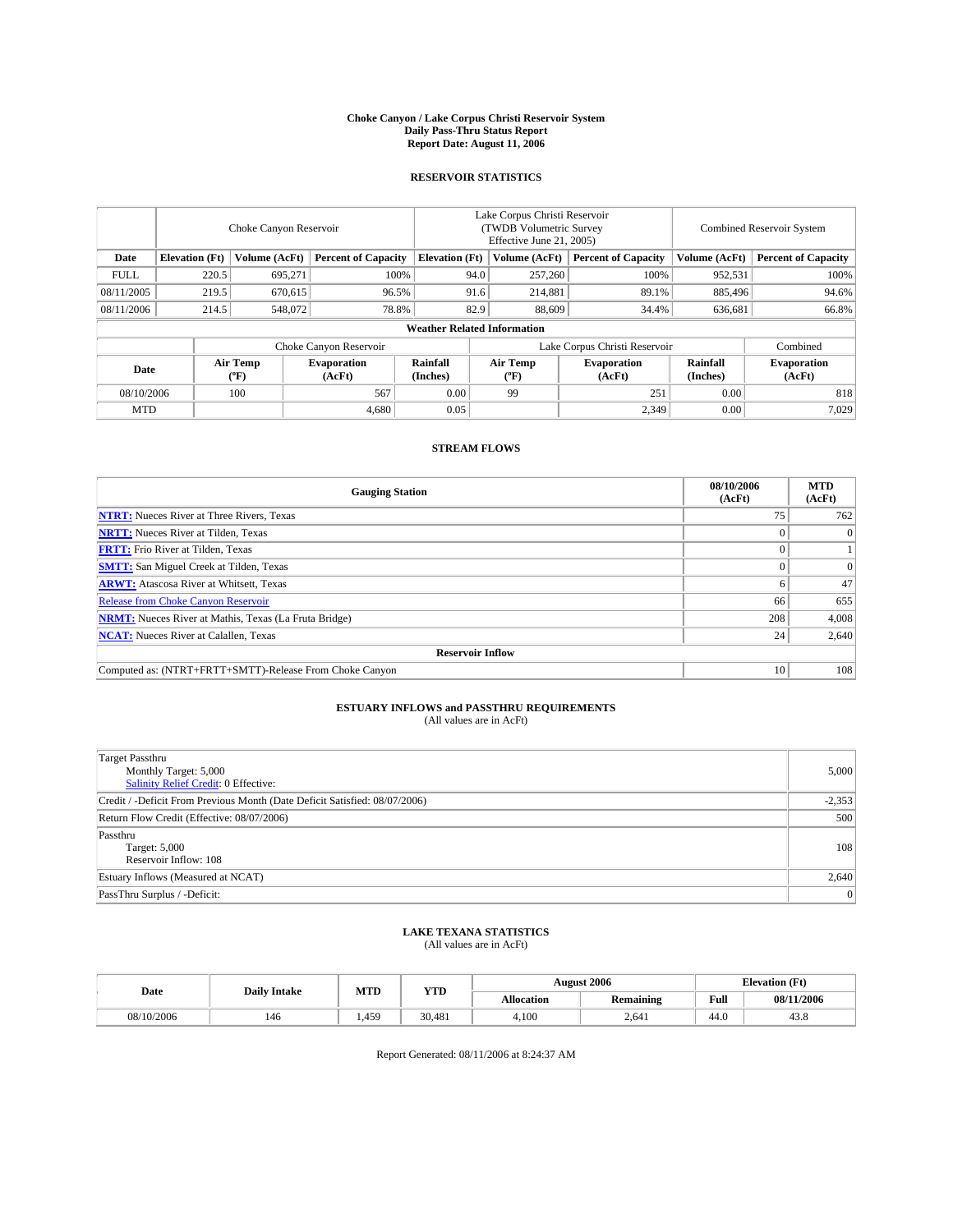#### **Choke Canyon / Lake Corpus Christi Reservoir System Daily Pass-Thru Status Report Report Date: August 12, 2006**

### **RESERVOIR STATISTICS**

|                                                                              | Choke Canyon Reservoir             |                       |                              |                      | Lake Corpus Christi Reservoir<br>(TWDB Volumetric Survey)<br>Effective June 21, 2005) |                  |                               |                      | <b>Combined Reservoir System</b> |  |  |  |  |
|------------------------------------------------------------------------------|------------------------------------|-----------------------|------------------------------|----------------------|---------------------------------------------------------------------------------------|------------------|-------------------------------|----------------------|----------------------------------|--|--|--|--|
| <b>Elevation</b> (Ft)<br>Volume (AcFt)<br><b>Percent of Capacity</b><br>Date |                                    | <b>Elevation</b> (Ft) |                              | Volume (AcFt)        | <b>Percent of Capacity</b>                                                            | Volume (AcFt)    | <b>Percent of Capacity</b>    |                      |                                  |  |  |  |  |
| <b>FULL</b>                                                                  | 220.5                              | 695,271               | 100%                         |                      | 94.0                                                                                  | 257,260          | 100%                          | 952,531              | 100%                             |  |  |  |  |
| 08/12/2005                                                                   | 219.5                              | 670.110               | 96.4%                        |                      | 91.6                                                                                  | 214,187          | 88.8%                         | 884,297              | 94.4%                            |  |  |  |  |
| 08/12/2006                                                                   | 214.4                              | 547,397               | 78.7%                        |                      | 82.8                                                                                  | 88,070           | 34.2%                         | 635,467              | 66.7%                            |  |  |  |  |
|                                                                              | <b>Weather Related Information</b> |                       |                              |                      |                                                                                       |                  |                               |                      |                                  |  |  |  |  |
|                                                                              |                                    |                       | Choke Canyon Reservoir       |                      |                                                                                       |                  | Lake Corpus Christi Reservoir |                      | Combined                         |  |  |  |  |
| Date                                                                         |                                    | Air Temp<br>$(^oF)$   | <b>Evaporation</b><br>(AcFt) | Rainfall<br>(Inches) |                                                                                       | Air Temp<br>(°F) | <b>Evaporation</b><br>(AcFt)  | Rainfall<br>(Inches) | <b>Evaporation</b><br>(AcFt)     |  |  |  |  |
| 08/11/2006                                                                   |                                    | 102                   | 592                          | 0.00                 |                                                                                       | 100              | 282                           | 0.00                 | 874                              |  |  |  |  |
| <b>MTD</b>                                                                   |                                    |                       | 5,272                        | 0.05                 |                                                                                       |                  | 2,631                         | 0.00                 | 7,903                            |  |  |  |  |

## **STREAM FLOWS**

| <b>Gauging Station</b>                                       | 08/11/2006<br>(AcFt) | <b>MTD</b><br>(AcFt) |
|--------------------------------------------------------------|----------------------|----------------------|
| <b>NTRT:</b> Nueces River at Three Rivers, Texas             | 75                   | 838                  |
| <b>NRTT:</b> Nueces River at Tilden, Texas                   |                      | $\Omega$             |
| <b>FRTT:</b> Frio River at Tilden, Texas                     |                      |                      |
| <b>SMTT:</b> San Miguel Creek at Tilden, Texas               |                      | $\Omega$             |
| <b>ARWT:</b> Atascosa River at Whitsett, Texas               |                      | 53                   |
| <b>Release from Choke Canyon Reservoir</b>                   | 66                   | 721                  |
| <b>NRMT:</b> Nueces River at Mathis, Texas (La Fruta Bridge) | 208                  | 4,216                |
| <b>NCAT:</b> Nueces River at Calallen, Texas                 |                      | 2,649                |
| <b>Reservoir Inflow</b>                                      |                      |                      |
| Computed as: (NTRT+FRTT+SMTT)-Release From Choke Canyon      | 10                   | 118                  |

# **ESTUARY INFLOWS and PASSTHRU REQUIREMENTS**

(All values are in AcFt)

| Target Passthru<br>Monthly Target: 5,000<br>Salinity Relief Credit: 0 Effective: | 5,000    |
|----------------------------------------------------------------------------------|----------|
| Credit / -Deficit From Previous Month (Date Deficit Satisfied: 08/07/2006)       | $-2,353$ |
| Return Flow Credit (Effective: 08/07/2006)                                       | 500      |
| Passthru<br>Target: 5,000<br>Reservoir Inflow: 118                               | 118      |
| Estuary Inflows (Measured at NCAT)                                               | 2,649    |
| PassThru Surplus / -Deficit:                                                     | $\Omega$ |

#### **LAKE TEXANA STATISTICS** (All values are in AcFt)

|            | <b>Daily Intake</b> | MTD  | <b>YTD</b> |                   | <b>August 2006</b> |      | <b>Elevation</b> (Ft) |
|------------|---------------------|------|------------|-------------------|--------------------|------|-----------------------|
| Date       |                     |      |            | <b>Allocation</b> | Remaining          | Full | 08/12/2006            |
| 08/11/2006 | 146                 | .605 | 30.627     | 4.100             | 2,495              | 44.0 | 43.8                  |

Report Generated: 08/12/2006 at 8:10:08 AM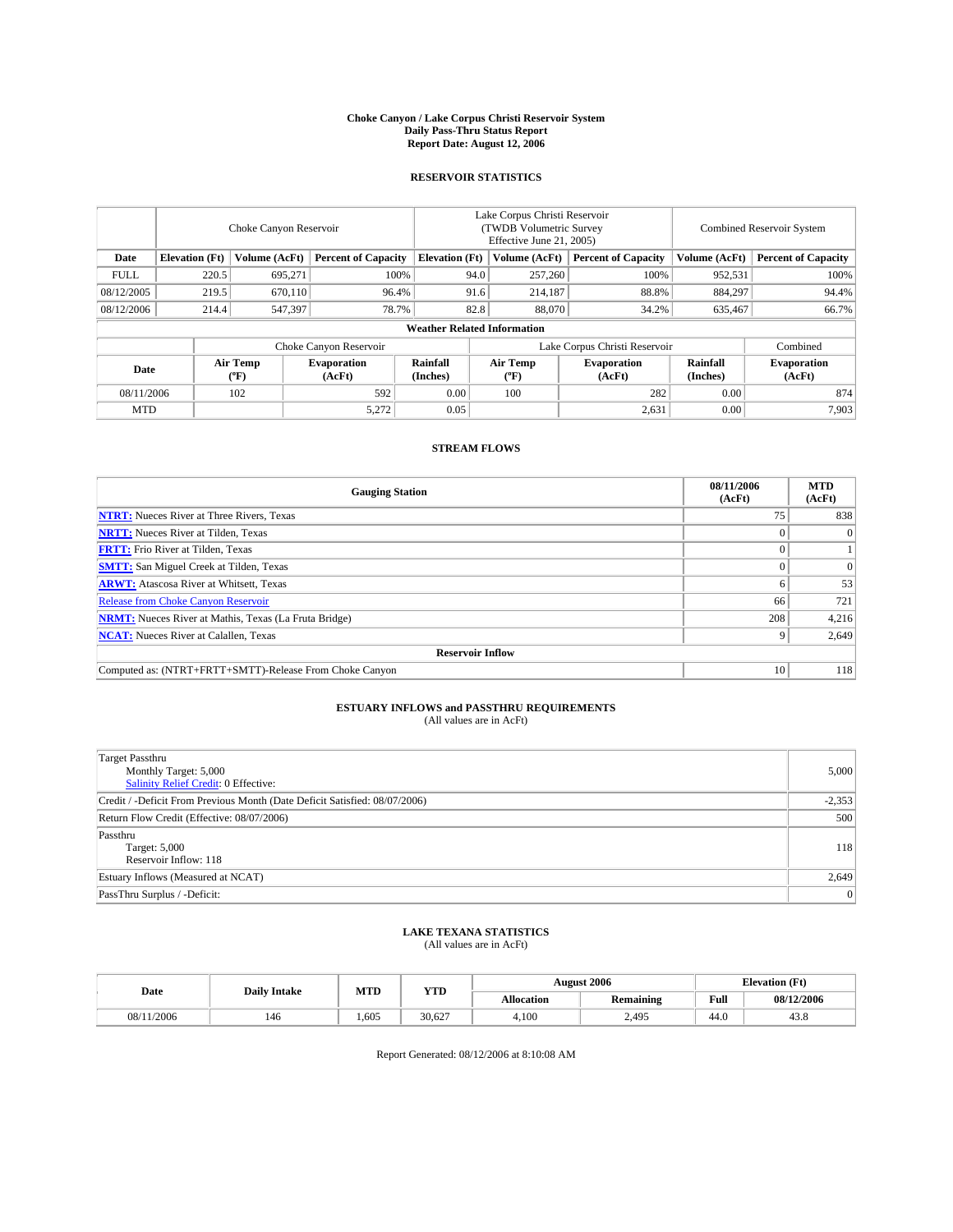#### **Choke Canyon / Lake Corpus Christi Reservoir System Daily Pass-Thru Status Report Report Date: August 13, 2006**

# **RESERVOIR STATISTICS**

|             | Choke Canyon Reservoir             |                     |                              |                       | Lake Corpus Christi Reservoir<br>(TWDB Volumetric Survey)<br>Effective June 21, 2005) |                  |                               |                      | <b>Combined Reservoir System</b> |  |  |  |  |
|-------------|------------------------------------|---------------------|------------------------------|-----------------------|---------------------------------------------------------------------------------------|------------------|-------------------------------|----------------------|----------------------------------|--|--|--|--|
| Date        | <b>Elevation</b> (Ft)              | Volume (AcFt)       | <b>Percent of Capacity</b>   | <b>Elevation</b> (Ft) |                                                                                       | Volume (AcFt)    | <b>Percent of Capacity</b>    | Volume (AcFt)        | <b>Percent of Capacity</b>       |  |  |  |  |
| <b>FULL</b> | 220.5                              | 695,271             | 100%                         |                       | 94.0                                                                                  | 257,260          | 100%                          | 952,531              | 100%                             |  |  |  |  |
| 08/13/2005  | 219.5                              | 669,095             | 96.2%                        |                       | 91.5                                                                                  | 213,320          | 88.4%                         | 882,415              | 94.2%                            |  |  |  |  |
| 08/13/2006  | 214.4                              | 546,722             | 78.6%                        |                       | 82.8                                                                                  | 87,963           | 34.2%                         | 634,685              | 66.6%                            |  |  |  |  |
|             | <b>Weather Related Information</b> |                     |                              |                       |                                                                                       |                  |                               |                      |                                  |  |  |  |  |
|             |                                    |                     | Choke Canyon Reservoir       |                       |                                                                                       |                  | Lake Corpus Christi Reservoir |                      | Combined                         |  |  |  |  |
| Date        |                                    | Air Temp<br>$(^oF)$ | <b>Evaporation</b><br>(AcFt) | Rainfall<br>(Inches)  |                                                                                       | Air Temp<br>(°F) | <b>Evaporation</b><br>(AcFt)  | Rainfall<br>(Inches) | <b>Evaporation</b><br>(AcFt)     |  |  |  |  |
| 08/12/2006  |                                    | 101                 | 539                          | 0.00                  |                                                                                       | 98               | 269                           | 0.00                 | 808                              |  |  |  |  |
| <b>MTD</b>  |                                    |                     | 5,811                        | 0.05                  |                                                                                       |                  | 2,900                         | 0.00                 | 8,711                            |  |  |  |  |

# **STREAM FLOWS**

| <b>Gauging Station</b>                                       | 08/12/2006<br>(AcFt) | <b>MTD</b><br>(AcFt) |
|--------------------------------------------------------------|----------------------|----------------------|
| <b>NTRT:</b> Nueces River at Three Rivers, Texas             |                      | 911                  |
| <b>NRTT:</b> Nueces River at Tilden, Texas                   |                      | $\Omega$             |
| <b>FRTT:</b> Frio River at Tilden, Texas                     |                      |                      |
| <b>SMTT:</b> San Miguel Creek at Tilden, Texas               |                      | $\Omega$             |
| <b>ARWT:</b> Atascosa River at Whitsett, Texas               | o                    | 59                   |
| <b>Release from Choke Canyon Reservoir</b>                   | 66                   | 786                  |
| <b>NRMT:</b> Nueces River at Mathis, Texas (La Fruta Bridge) | 208                  | 4,425                |
| <b>NCAT:</b> Nueces River at Calallen, Texas                 |                      | 2,649                |
| <b>Reservoir Inflow</b>                                      |                      |                      |
| Computed as: (NTRT+FRTT+SMTT)-Release From Choke Canyon      | 8                    | 126                  |

# **ESTUARY INFLOWS and PASSTHRU REQUIREMENTS**

(All values are in AcFt)

| <b>Target Passthru</b><br>Monthly Target: 5,000<br><b>Salinity Relief Credit: 0 Effective:</b> | 5,000    |
|------------------------------------------------------------------------------------------------|----------|
| Credit / -Deficit From Previous Month (Date Deficit Satisfied: 08/07/2006)                     | $-2,353$ |
| Return Flow Credit (Effective: 08/07/2006)                                                     | 500      |
| Passthru<br>Target: 5,000<br>Reservoir Inflow: 126                                             | 126      |
| Estuary Inflows (Measured at NCAT)                                                             | 2,649    |
| PassThru Surplus / -Deficit:                                                                   | 0        |

### **LAKE TEXANA STATISTICS** (All values are in AcFt)

|            | <b>Daily Intake</b> | MTD                            | <b>YTD</b>     |                   | <b>August 2006</b> |      | <b>Elevation</b> (Ft) |
|------------|---------------------|--------------------------------|----------------|-------------------|--------------------|------|-----------------------|
| Date       |                     |                                |                | <b>Allocation</b> | Remaining          | Full | 08/13/2006            |
| 08/12/2006 | 146                 | 75<br>$\overline{\phantom{a}}$ | 30.<br>$- - -$ | 4.100             | 2.349              | 44.0 | 43.8                  |

Report Generated: 08/13/2006 at 8:31:51 AM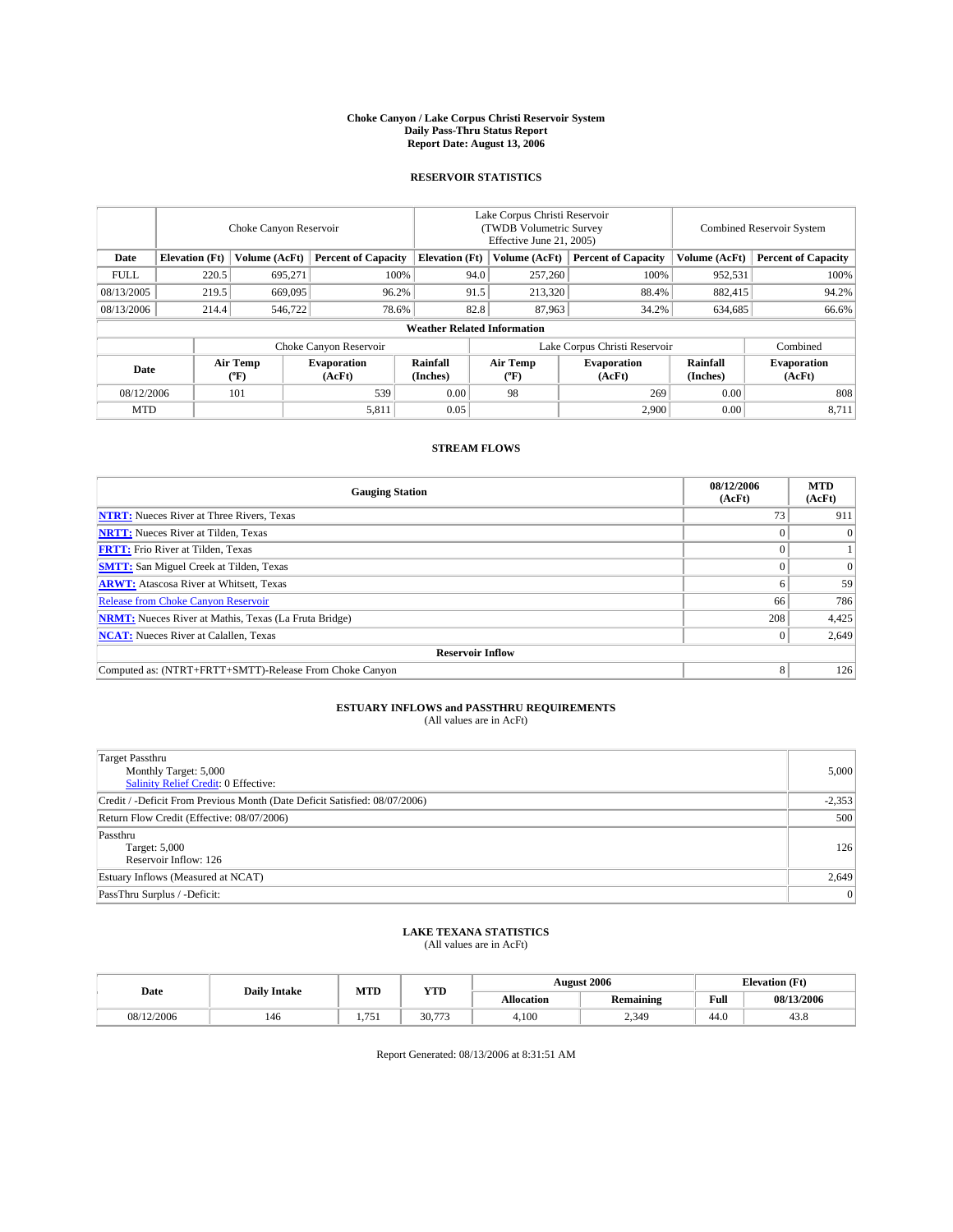#### **Choke Canyon / Lake Corpus Christi Reservoir System Daily Pass-Thru Status Report Report Date: August 14, 2006**

### **RESERVOIR STATISTICS**

|             | Choke Canyon Reservoir             |                     |                              |                       | Lake Corpus Christi Reservoir<br>(TWDB Volumetric Survey)<br>Effective June 21, 2005) |                  |                               |                      | <b>Combined Reservoir System</b> |  |  |  |  |
|-------------|------------------------------------|---------------------|------------------------------|-----------------------|---------------------------------------------------------------------------------------|------------------|-------------------------------|----------------------|----------------------------------|--|--|--|--|
| Date        | <b>Elevation</b> (Ft)              | Volume (AcFt)       | <b>Percent of Capacity</b>   | <b>Elevation</b> (Ft) |                                                                                       | Volume (AcFt)    | <b>Percent of Capacity</b>    | Volume (AcFt)        | <b>Percent of Capacity</b>       |  |  |  |  |
| <b>FULL</b> | 220.5                              | 695,271             | 100%                         |                       | 94.0                                                                                  | 257,260          | 100%                          | 952,531              | 100%                             |  |  |  |  |
| 08/14/2005  | 219.5                              | 669,095             | 96.2%                        |                       | 91.5                                                                                  | 212,974          | 88.3%                         | 882,069              | 94.2%                            |  |  |  |  |
| 08/14/2006  | 214.4                              | 546,047             | 78.5%                        |                       | 82.8                                                                                  | 87,534           | 34.0%                         | 633,581              | 66.5%                            |  |  |  |  |
|             | <b>Weather Related Information</b> |                     |                              |                       |                                                                                       |                  |                               |                      |                                  |  |  |  |  |
|             |                                    |                     | Choke Canyon Reservoir       |                       |                                                                                       |                  | Lake Corpus Christi Reservoir |                      | Combined                         |  |  |  |  |
| Date        |                                    | Air Temp<br>$(^oF)$ | <b>Evaporation</b><br>(AcFt) | Rainfall<br>(Inches)  |                                                                                       | Air Temp<br>(°F) | <b>Evaporation</b><br>(AcFt)  | Rainfall<br>(Inches) | <b>Evaporation</b><br>(AcFt)     |  |  |  |  |
| 08/13/2006  |                                    | 99                  | 526                          | 0.00                  |                                                                                       | 95               | 237                           | 0.00                 | 763                              |  |  |  |  |
| <b>MTD</b>  |                                    |                     | 6,337                        | 0.05                  |                                                                                       |                  | 3,137                         | 0.00                 | 9,474                            |  |  |  |  |

## **STREAM FLOWS**

| <b>Gauging Station</b>                                       | 08/13/2006<br>(AcFt) | <b>MTD</b><br>(AcFt) |
|--------------------------------------------------------------|----------------------|----------------------|
| <b>NTRT:</b> Nueces River at Three Rivers, Texas             |                      | 987                  |
| <b>NRTT:</b> Nueces River at Tilden, Texas                   |                      | $\theta$             |
| <b>FRTT:</b> Frio River at Tilden, Texas                     |                      |                      |
| <b>SMTT:</b> San Miguel Creek at Tilden, Texas               |                      | $\Omega$             |
| <b>ARWT:</b> Atascosa River at Whitsett, Texas               |                      | 64                   |
| <b>Release from Choke Canyon Reservoir</b>                   | 66                   | 852                  |
| <b>NRMT:</b> Nueces River at Mathis, Texas (La Fruta Bridge) | 208                  | 4,633                |
| <b>NCAT:</b> Nueces River at Calallen, Texas                 |                      | 2,649                |
| <b>Reservoir Inflow</b>                                      |                      |                      |
| Computed as: (NTRT+FRTT+SMTT)-Release From Choke Canyon      | 10                   | 136                  |

# **ESTUARY INFLOWS and PASSTHRU REQUIREMENTS**

(All values are in AcFt)

| <b>Target Passthru</b><br>Monthly Target: 5,000<br><b>Salinity Relief Credit: 0 Effective:</b> | 5,000    |
|------------------------------------------------------------------------------------------------|----------|
| Credit / -Deficit From Previous Month (Date Deficit Satisfied: 08/07/2006)                     | $-2,353$ |
| Return Flow Credit (Effective: 08/07/2006)                                                     | 500      |
| Passthru<br>Target: 5,000<br>Reservoir Inflow: 136                                             | 136      |
| Estuary Inflows (Measured at NCAT)                                                             | 2,649    |
| PassThru Surplus / -Deficit:                                                                   | 0        |

#### **LAKE TEXANA STATISTICS** (All values are in AcFt)

|  |            | <b>Daily Intake</b> | MTD   | <b>YTD</b> |            | <b>August 2006</b> |      | <b>Elevation</b> (Ft) |
|--|------------|---------------------|-------|------------|------------|--------------------|------|-----------------------|
|  | Date       |                     |       |            | Allocation | Remaining          | Full | 08/14/2006            |
|  | 08/13/2006 | 146                 | 1.897 | 30.918     | 4.100      | 2.203              | 44.0 | 43.8                  |

Report Generated: 08/14/2006 at 8:19:20 AM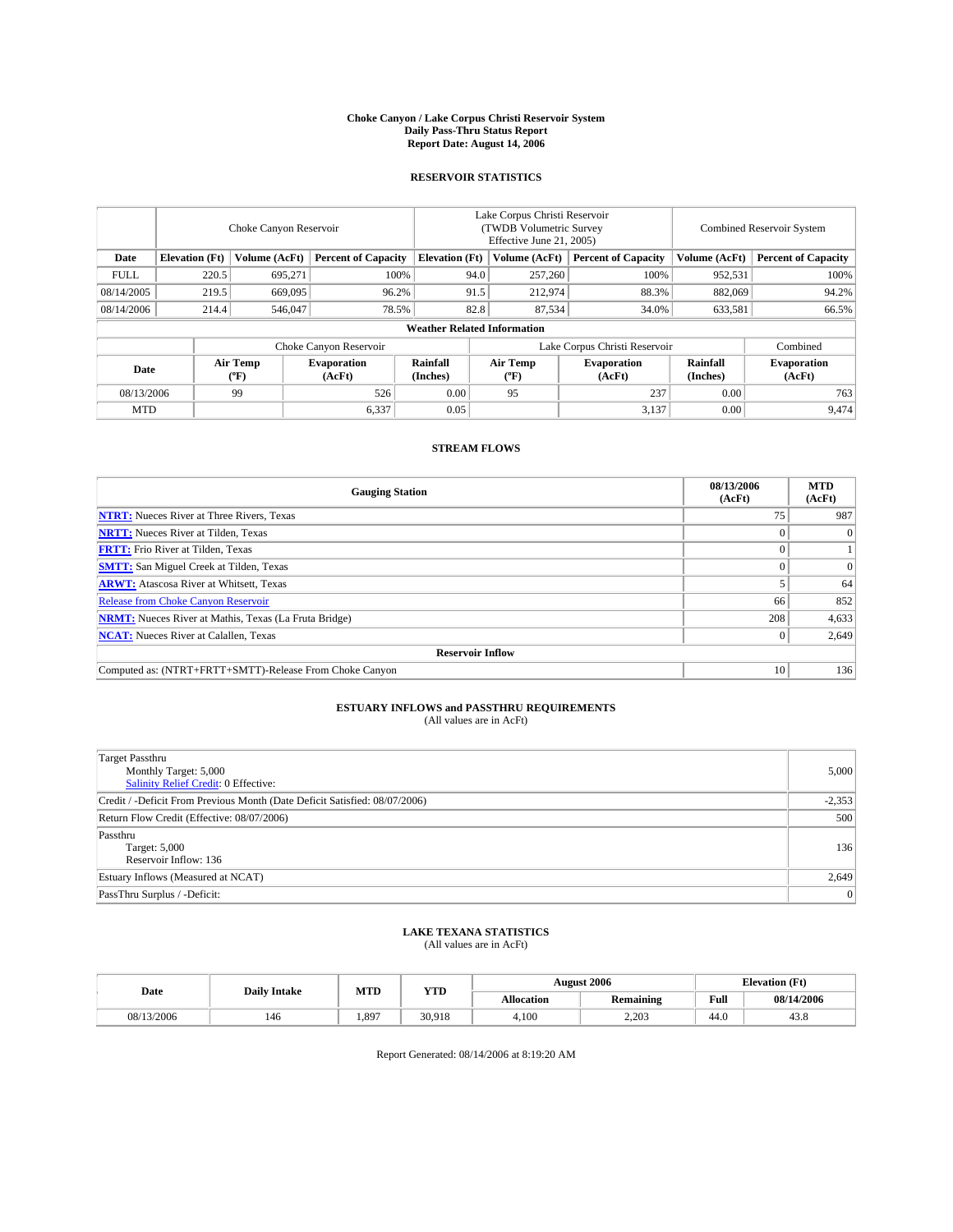#### **Choke Canyon / Lake Corpus Christi Reservoir System Daily Pass-Thru Status Report Report Date: August 15, 2006**

# **RESERVOIR STATISTICS**

| Choke Canyon Reservoir |                                    |                     |                              | Lake Corpus Christi Reservoir<br>(TWDB Volumetric Survey)<br>Effective June 21, 2005) |      |                  |                               | <b>Combined Reservoir System</b> |                              |  |  |  |  |
|------------------------|------------------------------------|---------------------|------------------------------|---------------------------------------------------------------------------------------|------|------------------|-------------------------------|----------------------------------|------------------------------|--|--|--|--|
| Date                   | <b>Elevation</b> (Ft)              | Volume (AcFt)       | <b>Percent of Capacity</b>   | <b>Elevation</b> (Ft)                                                                 |      | Volume (AcFt)    | <b>Percent of Capacity</b>    | Volume (AcFt)                    | <b>Percent of Capacity</b>   |  |  |  |  |
| <b>FULL</b>            | 220.5                              | 695,271             | 100%                         |                                                                                       | 94.0 | 257,260          | 100%                          | 952,531                          | 100%                         |  |  |  |  |
| 08/15/2005             | 219.5                              | 668,841             | 96.2%                        |                                                                                       | 91.5 | 212,455          | 88.1%                         | 881,296                          | 94.1%                        |  |  |  |  |
| 08/15/2006             | 214.3                              | 545,147             | 78.4%                        |                                                                                       | 82.8 | 87,212           | 33.9%                         | 632,359                          | 66.4%                        |  |  |  |  |
|                        | <b>Weather Related Information</b> |                     |                              |                                                                                       |      |                  |                               |                                  |                              |  |  |  |  |
|                        |                                    |                     | Choke Canyon Reservoir       |                                                                                       |      |                  | Lake Corpus Christi Reservoir |                                  | Combined                     |  |  |  |  |
| Date                   |                                    | Air Temp<br>$(^oF)$ | <b>Evaporation</b><br>(AcFt) | Rainfall<br>(Inches)                                                                  |      | Air Temp<br>(°F) | <b>Evaporation</b><br>(AcFt)  | Rainfall<br>(Inches)             | <b>Evaporation</b><br>(AcFt) |  |  |  |  |
| 08/14/2006             |                                    | 101                 | 538                          | 0.00                                                                                  |      | 98               | 199                           | 0.00                             | 737                          |  |  |  |  |
| <b>MTD</b>             |                                    |                     | 6,875                        | 0.05                                                                                  |      |                  | 3,336                         | 0.00                             | 10,211                       |  |  |  |  |

# **STREAM FLOWS**

| <b>Gauging Station</b>                                       | 08/14/2006<br>(AcFt) | <b>MTD</b><br>(AcFt) |
|--------------------------------------------------------------|----------------------|----------------------|
| <b>NTRT:</b> Nueces River at Three Rivers, Texas             |                      | 1,060                |
| <b>NRTT:</b> Nueces River at Tilden, Texas                   |                      | 0                    |
| <b>FRTT:</b> Frio River at Tilden, Texas                     |                      |                      |
| <b>SMTT:</b> San Miguel Creek at Tilden, Texas               |                      | $\Omega$             |
| <b>ARWT:</b> Atascosa River at Whitsett, Texas               |                      | 69                   |
| <b>Release from Choke Canyon Reservoir</b>                   | 66                   | 917                  |
| <b>NRMT:</b> Nueces River at Mathis, Texas (La Fruta Bridge) | 208                  | 4,841                |
| <b>NCAT:</b> Nueces River at Calallen, Texas                 |                      | 2,649                |
| <b>Reservoir Inflow</b>                                      |                      |                      |
| Computed as: (NTRT+FRTT+SMTT)-Release From Choke Canyon      | 8                    | 144                  |

# **ESTUARY INFLOWS and PASSTHRU REQUIREMENTS**

(All values are in AcFt)

| <b>Target Passthru</b><br>Monthly Target: 5,000<br><b>Salinity Relief Credit: 0 Effective:</b> | 5,000    |
|------------------------------------------------------------------------------------------------|----------|
| Credit / -Deficit From Previous Month (Date Deficit Satisfied: 08/07/2006)                     | $-2,353$ |
| Return Flow Credit (Effective: 08/07/2006)                                                     | 500      |
| Passthru<br>Target: 5,000<br>Reservoir Inflow: 144                                             | 144      |
| Estuary Inflows (Measured at NCAT)                                                             | 2,649    |
| PassThru Surplus / -Deficit:                                                                   | 0        |

### **LAKE TEXANA STATISTICS** (All values are in AcFt)

|            | <b>Daily Intake</b> | MTD   | <b>YTD</b> |            | <b>August 2006</b> |      | <b>Elevation</b> (Ft) |
|------------|---------------------|-------|------------|------------|--------------------|------|-----------------------|
| Date       |                     |       |            | Allocation | Remaining          | Full | 08/15/2006            |
| 08/14/2006 | 146                 | 2.043 | 31,064     | 4.100      | 2.057              | 44.0 | 43.0                  |

Report Generated: 08/15/2006 at 8:48:46 AM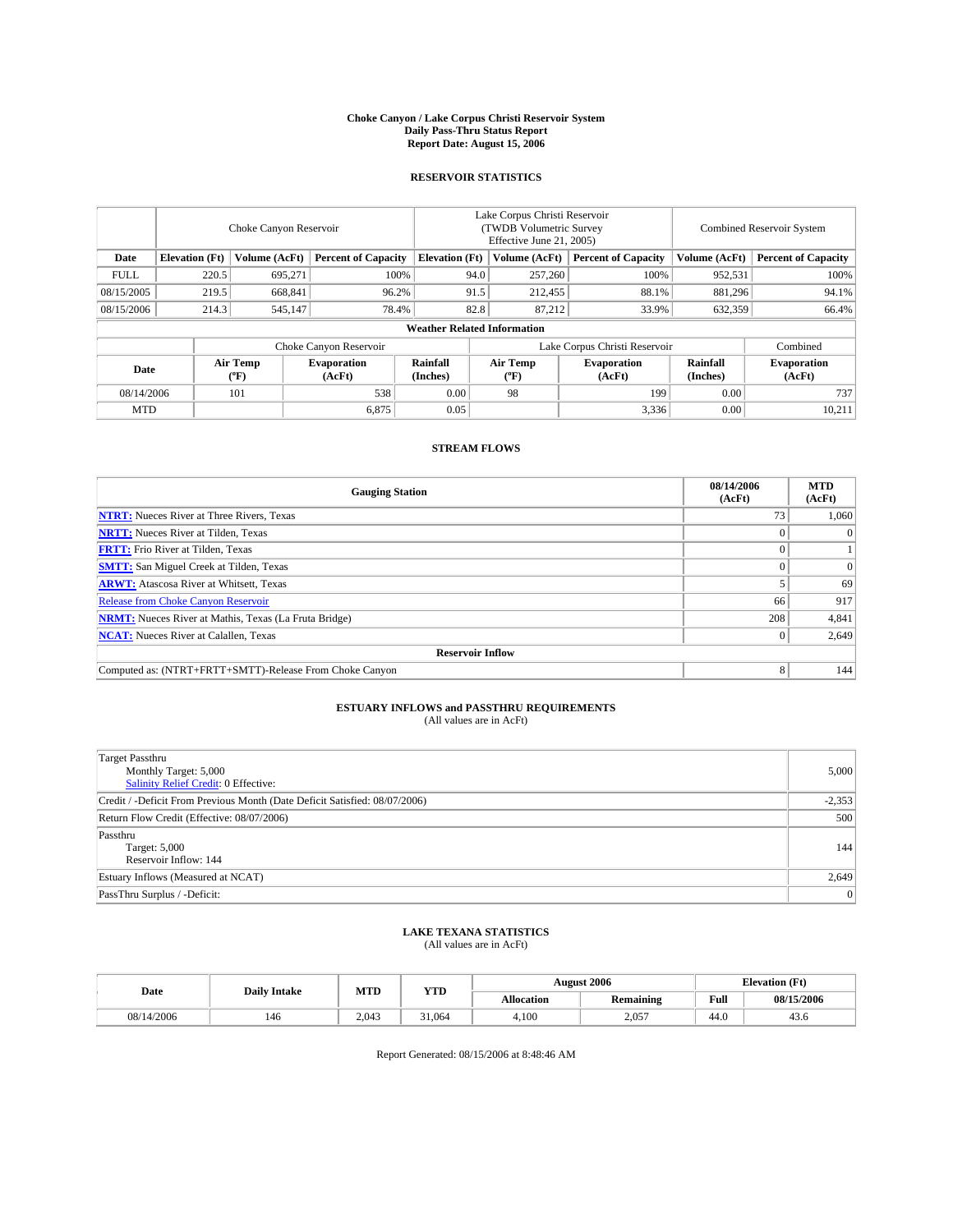#### **Choke Canyon / Lake Corpus Christi Reservoir System Daily Pass-Thru Status Report Report Date: August 16, 2006**

# **RESERVOIR STATISTICS**

|             | Choke Canyon Reservoir             |                     |                              |                       | Lake Corpus Christi Reservoir<br>(TWDB Volumetric Survey)<br>Effective June 21, 2005) |                  |                               | <b>Combined Reservoir System</b> |                              |  |  |
|-------------|------------------------------------|---------------------|------------------------------|-----------------------|---------------------------------------------------------------------------------------|------------------|-------------------------------|----------------------------------|------------------------------|--|--|
| Date        | <b>Elevation</b> (Ft)              | Volume (AcFt)       | <b>Percent of Capacity</b>   | <b>Elevation</b> (Ft) |                                                                                       | Volume (AcFt)    | <b>Percent of Capacity</b>    | Volume (AcFt)                    | <b>Percent of Capacity</b>   |  |  |
| <b>FULL</b> | 220.5                              | 695,271             | 100%                         |                       | 94.0                                                                                  | 257,260          | 100%                          | 952,531                          | 100%                         |  |  |
| 08/16/2005  | 219.5                              | 668,331             | 96.1%                        |                       | 91.5                                                                                  | 212,109          | 87.9%                         | 880,440                          | 94.0%                        |  |  |
| 08/16/2006  | 214.3                              | 544,472             | 78.3%                        |                       | 82.7                                                                                  | 86,892           | 33.8%                         | 631,364                          | 66.3%                        |  |  |
|             | <b>Weather Related Information</b> |                     |                              |                       |                                                                                       |                  |                               |                                  |                              |  |  |
|             |                                    |                     | Choke Canyon Reservoir       |                       |                                                                                       |                  | Lake Corpus Christi Reservoir |                                  | Combined                     |  |  |
| Date        |                                    | Air Temp<br>$(^oF)$ | <b>Evaporation</b><br>(AcFt) | Rainfall<br>(Inches)  |                                                                                       | Air Temp<br>(°F) | <b>Evaporation</b><br>(AcFt)  | Rainfall<br>(Inches)             | <b>Evaporation</b><br>(AcFt) |  |  |
| 08/15/2006  |                                    | 99                  | 472                          | 0.00                  |                                                                                       | 100              | 230                           | 0.00                             | 702                          |  |  |
| <b>MTD</b>  |                                    |                     | 7,347                        | 0.05                  |                                                                                       |                  | 3,566                         | 0.00                             | 10,913                       |  |  |

## **STREAM FLOWS**

| <b>Gauging Station</b>                                       | 08/15/2006<br>(AcFt) | <b>MTD</b><br>(AcFt) |
|--------------------------------------------------------------|----------------------|----------------------|
| <b>NTRT:</b> Nueces River at Three Rivers, Texas             |                      | 1,135                |
| <b>NRTT:</b> Nueces River at Tilden, Texas                   |                      | 0                    |
| <b>FRTT:</b> Frio River at Tilden, Texas                     |                      |                      |
| <b>SMTT:</b> San Miguel Creek at Tilden, Texas               |                      | $\Omega$             |
| <b>ARWT:</b> Atascosa River at Whitsett, Texas               |                      | 74                   |
| <b>Release from Choke Canyon Reservoir</b>                   | 66                   | 983                  |
| <b>NRMT:</b> Nueces River at Mathis, Texas (La Fruta Bridge) | 208                  | 5,050                |
| <b>NCAT:</b> Nueces River at Calallen, Texas                 |                      | 2,649                |
| <b>Reservoir Inflow</b>                                      |                      |                      |
| Computed as: (NTRT+FRTT+SMTT)-Release From Choke Canyon      | 10                   | 154                  |

# **ESTUARY INFLOWS and PASSTHRU REQUIREMENTS**

(All values are in AcFt)

| <b>Target Passthru</b><br>Monthly Target: 5,000<br><b>Salinity Relief Credit: 0 Effective:</b> | 5,000    |
|------------------------------------------------------------------------------------------------|----------|
| Credit / -Deficit From Previous Month (Date Deficit Satisfied: 08/07/2006)                     | $-2,353$ |
| Return Flow Credit (Effective: 08/07/2006)                                                     | 500      |
| Passthru<br>Target: 5,000<br>Reservoir Inflow: 154                                             | 154      |
| Estuary Inflows (Measured at NCAT)                                                             | 2,649    |
| PassThru Surplus / -Deficit:                                                                   | 0        |

### **LAKE TEXANA STATISTICS** (All values are in AcFt)

|  |            | <b>Daily Intake</b> | MTD   | <b>YTD</b>               |            | <b>August 2006</b>                         |      | <b>Elevation</b> (Ft) |
|--|------------|---------------------|-------|--------------------------|------------|--------------------------------------------|------|-----------------------|
|  | Date       |                     |       |                          | Allocation | Remaining                                  | Full | 08/16/2006            |
|  | 08/15/2006 | 146                 | 2.189 | 21<br>211<br>- - - - - - | 4.100      | $^{\Omega}$<br><b>1.</b> <i>1</i> <b>1</b> | 44.0 | 43.0                  |

Report Generated: 08/16/2006 at 8:29:54 AM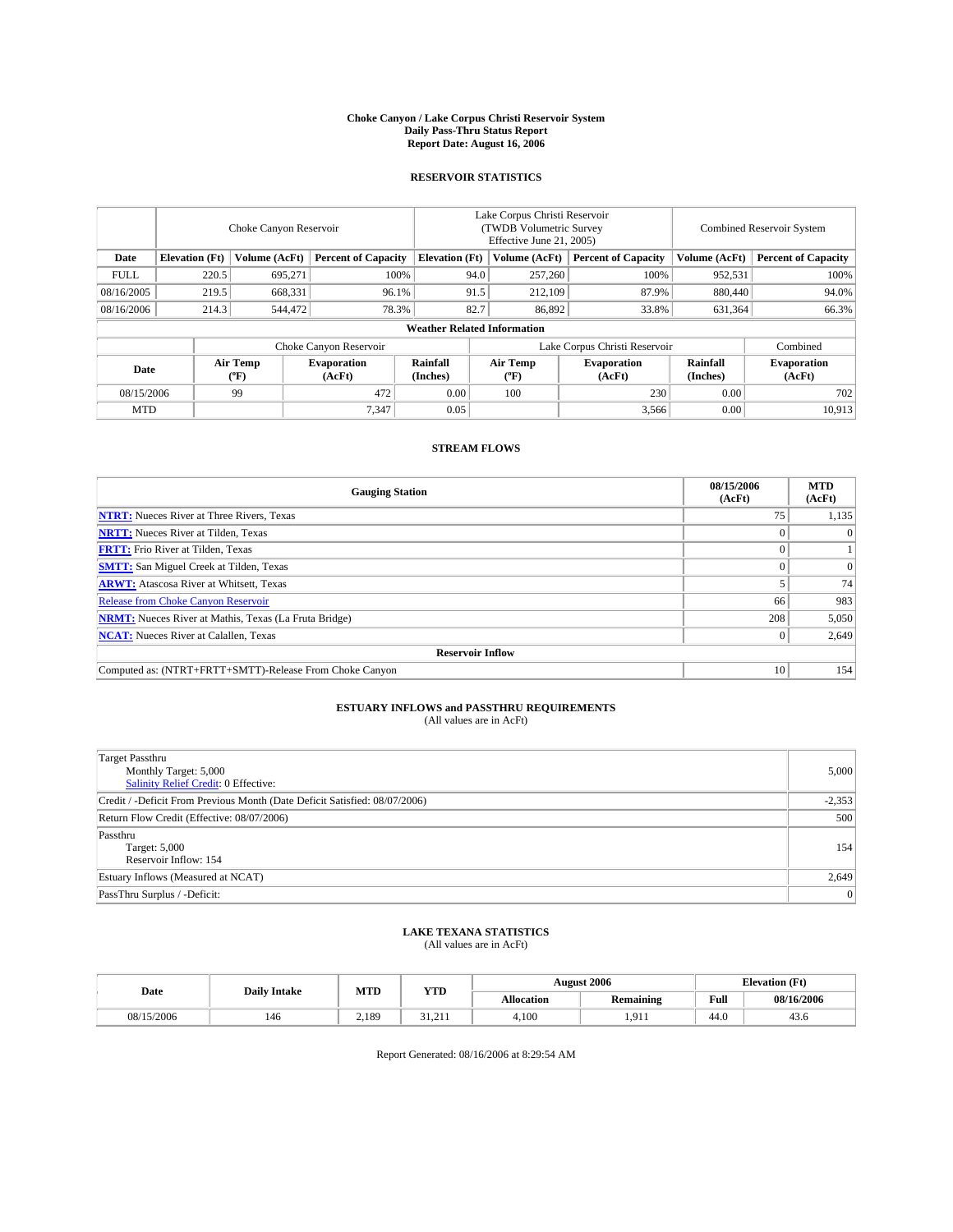#### **Choke Canyon / Lake Corpus Christi Reservoir System Daily Pass-Thru Status Report Report Date: August 17, 2006**

### **RESERVOIR STATISTICS**

|             | Choke Canyon Reservoir             |                     |                              |                       | Lake Corpus Christi Reservoir<br>(TWDB Volumetric Survey)<br>Effective June 21, 2005) |                  |                               | <b>Combined Reservoir System</b> |                              |  |  |
|-------------|------------------------------------|---------------------|------------------------------|-----------------------|---------------------------------------------------------------------------------------|------------------|-------------------------------|----------------------------------|------------------------------|--|--|
| Date        | <b>Elevation</b> (Ft)              | Volume (AcFt)       | <b>Percent of Capacity</b>   | <b>Elevation</b> (Ft) |                                                                                       | Volume (AcFt)    | <b>Percent of Capacity</b>    | Volume (AcFt)                    | <b>Percent of Capacity</b>   |  |  |
| <b>FULL</b> | 220.5                              | 695,271             |                              | 100%                  | 94.0                                                                                  | 257,260          | 100%                          | 952,531                          | 100%                         |  |  |
| 08/17/2005  | 219.4                              | 667,821             | 96.1%                        |                       | 91.4                                                                                  | 211,590          | 87.7%                         | 879,411                          | 93.9%                        |  |  |
| 08/17/2006  | 214.3                              | 543,797             | 78.2%                        |                       | 82.7                                                                                  | 86,466           | 33.6%                         | 630,263                          | 66.2%                        |  |  |
|             | <b>Weather Related Information</b> |                     |                              |                       |                                                                                       |                  |                               |                                  |                              |  |  |
|             |                                    |                     | Choke Canyon Reservoir       |                       |                                                                                       |                  | Lake Corpus Christi Reservoir |                                  | Combined                     |  |  |
| Date        |                                    | Air Temp<br>$(^oF)$ | <b>Evaporation</b><br>(AcFt) | Rainfall<br>(Inches)  |                                                                                       | Air Temp<br>(°F) | <b>Evaporation</b><br>(AcFt)  | Rainfall<br>(Inches)             | <b>Evaporation</b><br>(AcFt) |  |  |
| 08/16/2006  |                                    | 103                 | 616                          | 0.00                  |                                                                                       | 101              | 254                           | 0.00                             | 870                          |  |  |
| <b>MTD</b>  |                                    |                     | 7,963                        | 0.05                  |                                                                                       |                  | 3,820                         | 0.00                             | 11,783                       |  |  |

## **STREAM FLOWS**

| <b>Gauging Station</b>                                       | 08/16/2006<br>(AcFt) | <b>MTD</b><br>(AcFt) |
|--------------------------------------------------------------|----------------------|----------------------|
| <b>NTRT:</b> Nueces River at Three Rivers, Texas             | 62                   | 1,197                |
| <b>NRTT:</b> Nueces River at Tilden, Texas                   | $\Omega$             | $\Omega$             |
| <b>FRTT:</b> Frio River at Tilden, Texas                     |                      |                      |
| <b>SMTT:</b> San Miguel Creek at Tilden, Texas               | $\Omega$             | $\Omega$             |
| <b>ARWT:</b> Atascosa River at Whitsett, Texas               |                      | 79                   |
| <b>Release from Choke Canyon Reservoir</b>                   | 66                   | 1,048                |
| <b>NRMT:</b> Nueces River at Mathis, Texas (La Fruta Bridge) | 210                  | 5,260                |
| <b>NCAT:</b> Nueces River at Calallen, Texas                 | $\Omega$             | 2,649                |
| <b>Reservoir Inflow</b>                                      |                      |                      |
| Computed as: NRTT+FRTT+SMTT+ARWT                             |                      | 159                  |

#### **ESTUARY INFLOWS and PASSTHRU REQUIREMENTS** (All values are in AcFt)

| <b>Target Passthru</b>                                                     |          |
|----------------------------------------------------------------------------|----------|
| Monthly Target: 5,000                                                      | 5,000    |
| Salinity Relief Credit: 0 Effective:                                       |          |
| Credit / -Deficit From Previous Month (Date Deficit Satisfied: 08/07/2006) | $-2,353$ |
| Return Flow Credit (Effective: 08/07/2006)                                 | 500      |
| Passthru                                                                   |          |
| Target: 5,000                                                              | 159      |
| Reservoir Inflow: 159                                                      |          |
| Estuary Inflows (Measured at NCAT)                                         | 2,649    |
| PassThru Surplus / -Deficit:                                               | 0        |

#### **LAKE TEXANA STATISTICS** (All values are in AcFt)

|  |            | <b>Daily Intake</b> | MTD             | <b>YTD</b>                 |                   | <b>August 2006</b> |      | <b>Elevation</b> (Ft) |
|--|------------|---------------------|-----------------|----------------------------|-------------------|--------------------|------|-----------------------|
|  | Date       |                     |                 |                            | <b>Allocation</b> | Remaining          | Full | 08/17/2006            |
|  | 08/16/2006 | 146                 | 2335<br>ر ر د د | 357<br>$^{\circ}$<br>31.33 | 4.100             | 1.765              | 44.0 | т.                    |

Report Generated: 08/17/2006 at 9:09:20 AM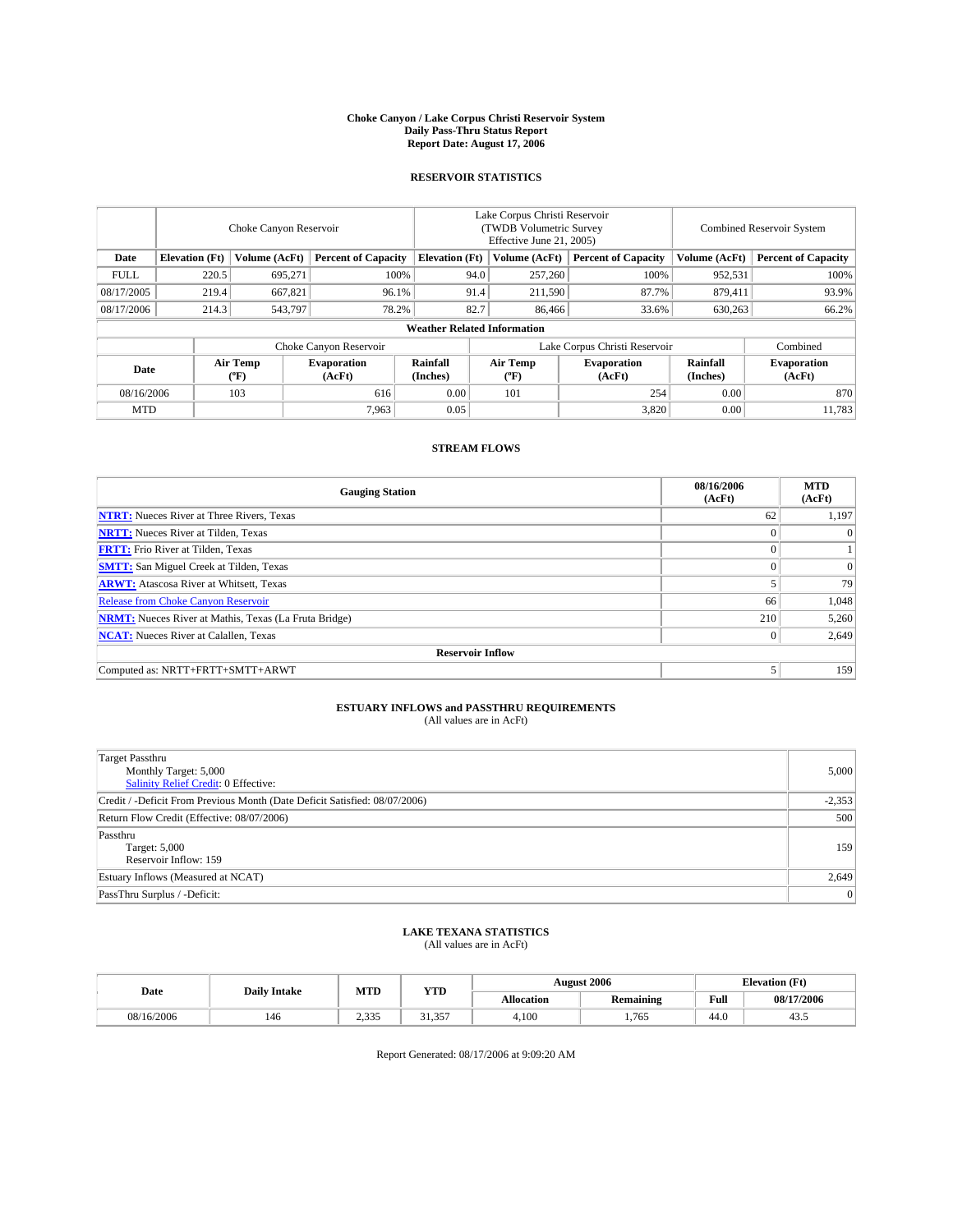#### **Choke Canyon / Lake Corpus Christi Reservoir System Daily Pass-Thru Status Report Report Date: August 18, 2006**

### **RESERVOIR STATISTICS**

|             | Choke Canyon Reservoir                                              |                     |                              |                       | Lake Corpus Christi Reservoir<br>(TWDB Volumetric Survey)<br>Effective June 21, 2005) |                  |                              |                      | <b>Combined Reservoir System</b> |  |  |
|-------------|---------------------------------------------------------------------|---------------------|------------------------------|-----------------------|---------------------------------------------------------------------------------------|------------------|------------------------------|----------------------|----------------------------------|--|--|
| Date        | <b>Elevation</b> (Ft)                                               | Volume (AcFt)       | <b>Percent of Capacity</b>   | <b>Elevation</b> (Ft) |                                                                                       | Volume (AcFt)    | <b>Percent of Capacity</b>   | Volume (AcFt)        | <b>Percent of Capacity</b>       |  |  |
| <b>FULL</b> | 220.5                                                               | 695,271             | 100%                         |                       | 94.0                                                                                  | 257,260          | 100%                         | 952,531              | 100%                             |  |  |
| 08/18/2005  | 219.4                                                               | 667,312             | 96.0%                        |                       | 91.4                                                                                  | 210,899          | 87.4%                        | 878,211              | 93.8%                            |  |  |
| 08/18/2006  | 214.3                                                               | 543,572             | 78.2%                        |                       | 82.7                                                                                  | 86,148           | 33.5%                        | 629,720              | 66.1%                            |  |  |
|             | <b>Weather Related Information</b>                                  |                     |                              |                       |                                                                                       |                  |                              |                      |                                  |  |  |
|             | Lake Corpus Christi Reservoir<br>Combined<br>Choke Canyon Reservoir |                     |                              |                       |                                                                                       |                  |                              |                      |                                  |  |  |
| Date        |                                                                     | Air Temp<br>$(^oF)$ | <b>Evaporation</b><br>(AcFt) | Rainfall<br>(Inches)  |                                                                                       | Air Temp<br>(°F) | <b>Evaporation</b><br>(AcFt) | Rainfall<br>(Inches) | <b>Evaporation</b><br>(AcFt)     |  |  |
| 08/17/2006  |                                                                     | 102                 | 537                          | 0.00                  |                                                                                       | 101              | 229                          | 0.00                 | 766                              |  |  |
| <b>MTD</b>  |                                                                     |                     | 8,500                        | 0.05                  |                                                                                       |                  | 4.049                        | 0.00                 | 12,549                           |  |  |

# **STREAM FLOWS**

| <b>Gauging Station</b>                                       | 08/17/2006<br>(AcFt) | <b>MTD</b><br>(AcFt) |
|--------------------------------------------------------------|----------------------|----------------------|
| <b>NTRT:</b> Nueces River at Three Rivers, Texas             | 64                   | 1,260                |
| <b>NRTT:</b> Nueces River at Tilden, Texas                   | $\Omega$             | $\Omega$             |
| <b>FRTT:</b> Frio River at Tilden, Texas                     | $\theta$             |                      |
| <b>SMTT:</b> San Miguel Creek at Tilden, Texas               | $\Omega$             | $\Omega$             |
| <b>ARWT:</b> Atascosa River at Whitsett, Texas               |                      | 83                   |
| <b>Release from Choke Canyon Reservoir</b>                   | 66                   | 1,114                |
| <b>NRMT:</b> Nueces River at Mathis, Texas (La Fruta Bridge) | 218                  | 5,479                |
| <b>NCAT:</b> Nueces River at Calallen, Texas                 | $\mathbf{0}$         | 2,649                |
| <b>Reservoir Inflow</b>                                      |                      |                      |
| Computed as: NRTT+FRTT+SMTT+ARWT                             | 5                    | 164                  |

#### **ESTUARY INFLOWS and PASSTHRU REQUIREMENTS** (All values are in AcFt)

| <b>Target Passthru</b>                                                     |          |
|----------------------------------------------------------------------------|----------|
| Monthly Target: 5,000                                                      | 5,000    |
| Salinity Relief Credit: 0 Effective:                                       |          |
| Credit / -Deficit From Previous Month (Date Deficit Satisfied: 08/07/2006) | $-2,353$ |
| Return Flow Credit (Effective: 08/07/2006)                                 | 500      |
| Passthru                                                                   |          |
| Target: 5,000                                                              | 164      |
| Reservoir Inflow: 164                                                      |          |
| Estuary Inflows (Measured at NCAT)                                         | 2,649    |
| PassThru Surplus / -Deficit:                                               | 0        |

#### **LAKE TEXANA STATISTICS** (All values are in AcFt)

|            | <b>Daily Intake</b> | MTD   | <b>YTD</b> |            | <b>August 2006</b> |                                         | <b>Elevation</b> (Ft) |
|------------|---------------------|-------|------------|------------|--------------------|-----------------------------------------|-----------------------|
| Date       |                     |       |            | Allocation | Remaining          | Full<br>the contract of the contract of | 08/18/2006            |
| 08/17/2006 | 146                 | 2.481 | 31.503     | 4.100      | 619                | 44.0                                    | د.د+                  |

Report Generated: 08/18/2006 at 8:23:59 AM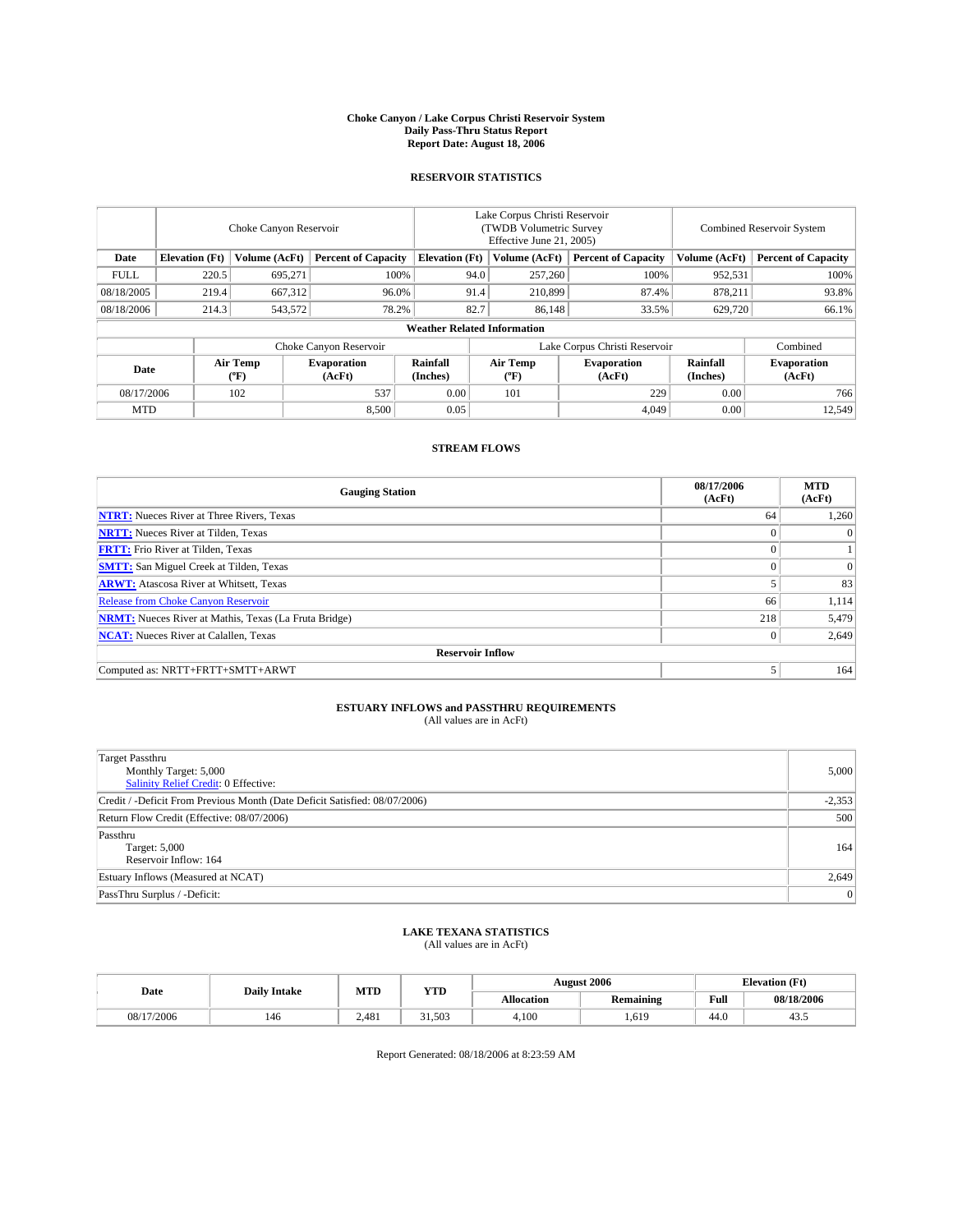#### **Choke Canyon / Lake Corpus Christi Reservoir System Daily Pass-Thru Status Report Report Date: August 19, 2006**

# **RESERVOIR STATISTICS**

|                                                                              | Choke Canyon Reservoir |                       |                              |                                    | Lake Corpus Christi Reservoir<br>(TWDB Volumetric Survey<br>Effective June 21, 2005) |                  |                               |                      | <b>Combined Reservoir System</b> |  |  |
|------------------------------------------------------------------------------|------------------------|-----------------------|------------------------------|------------------------------------|--------------------------------------------------------------------------------------|------------------|-------------------------------|----------------------|----------------------------------|--|--|
| <b>Elevation</b> (Ft)<br>Volume (AcFt)<br><b>Percent of Capacity</b><br>Date |                        | <b>Elevation (Ft)</b> |                              | Volume (AcFt)                      | <b>Percent of Capacity</b>                                                           | Volume (AcFt)    | <b>Percent of Capacity</b>    |                      |                                  |  |  |
| <b>FULL</b>                                                                  | 220.5                  | 695,271               | 100%                         |                                    | 94.0                                                                                 | 257,260          | 100%                          | 952,531              | 100%                             |  |  |
| 08/19/2005                                                                   | 219.4                  | 666,805               | 95.9%                        |                                    | 91.4                                                                                 | 210,554          | 87.3%                         | 877,359              | 93.7%                            |  |  |
| 08/19/2006                                                                   | 214.2                  | 543,122               | 78.1%                        |                                    | 82.6                                                                                 | 85,619           | 33.3%                         | 628,741              | 66.0%                            |  |  |
|                                                                              |                        |                       |                              | <b>Weather Related Information</b> |                                                                                      |                  |                               |                      |                                  |  |  |
|                                                                              |                        |                       | Choke Canyon Reservoir       |                                    |                                                                                      |                  | Lake Corpus Christi Reservoir |                      | Combined                         |  |  |
| Date                                                                         |                        | Air Temp<br>(°F)      | <b>Evaporation</b><br>(AcFt) | Rainfall<br>(Inches)               |                                                                                      | Air Temp<br>(°F) | <b>Evaporation</b><br>(AcFt)  | Rainfall<br>(Inches) | <b>Evaporation</b><br>(AcFt)     |  |  |
| 08/18/2006                                                                   |                        | 99                    | 511                          | 0.00                               |                                                                                      | 97               | 203                           | 0.00                 | 714                              |  |  |
| <b>MTD</b>                                                                   |                        |                       | 9,011                        | 0.05                               |                                                                                      |                  | 4,252                         | 0.00                 | 13,263                           |  |  |

## **STREAM FLOWS**

| <b>Gauging Station</b>                                       | 08/18/2006<br>(AcFt) | <b>MTD</b><br>(AcFt) |
|--------------------------------------------------------------|----------------------|----------------------|
| <b>NTRT:</b> Nueces River at Three Rivers, Texas             | 64                   | 1,324                |
| <b>NRTT:</b> Nueces River at Tilden, Texas                   | $\theta$             | $\Omega$             |
| <b>FRTT:</b> Frio River at Tilden, Texas                     | $\theta$             |                      |
| <b>SMTT:</b> San Miguel Creek at Tilden, Texas               | $\sqrt{ }$           | $\Omega$             |
| <b>ARWT:</b> Atascosa River at Whitsett, Texas               | 5                    | 88                   |
| <b>Release from Choke Canyon Reservoir</b>                   | 66                   | 1,179                |
| <b>NRMT:</b> Nueces River at Mathis, Texas (La Fruta Bridge) | 230                  | 5,709                |
| <b>NCAT:</b> Nueces River at Calallen, Texas                 | $\mathbf{0}$         | 2,649                |
| <b>Reservoir Inflow</b>                                      |                      |                      |
| Computed as: NRTT+FRTT+SMTT+ARWT                             | 5                    | 168                  |

#### **ESTUARY INFLOWS and PASSTHRU REQUIREMENTS** (All values are in AcFt)

| <b>Target Passthru</b><br>Monthly Target: 5,000<br>Salinity Relief Credit: 0 Effective: | 5,000    |
|-----------------------------------------------------------------------------------------|----------|
| Credit / -Deficit From Previous Month (Date Deficit Satisfied: 08/07/2006)              | $-2,353$ |
| Return Flow Credit (Effective: 08/07/2006)                                              | 500      |
| Passthru<br>Target: 5,000<br>Reservoir Inflow: 168                                      | 168      |
| Estuary Inflows (Measured at NCAT)                                                      | 2,649    |
| PassThru Surplus / -Deficit:                                                            | 0        |

#### **LAKE TEXANA STATISTICS** (All values are in AcFt)

|            | <b>Daily Intake</b> | MTD   | <b>YTD</b> |            | <b>August 2006</b> | <b>Elevation</b> (Ft) |            |
|------------|---------------------|-------|------------|------------|--------------------|-----------------------|------------|
| Date       |                     |       |            | Allocation | Remaining          | Full<br>$\sim$ $\sim$ | 08/19/2006 |
| 08/18/2006 | 146                 | 2.627 | 31.649     | 4.100      | 472                | 44.0                  | 43.4       |

Report Generated: 08/19/2006 at 8:07:25 AM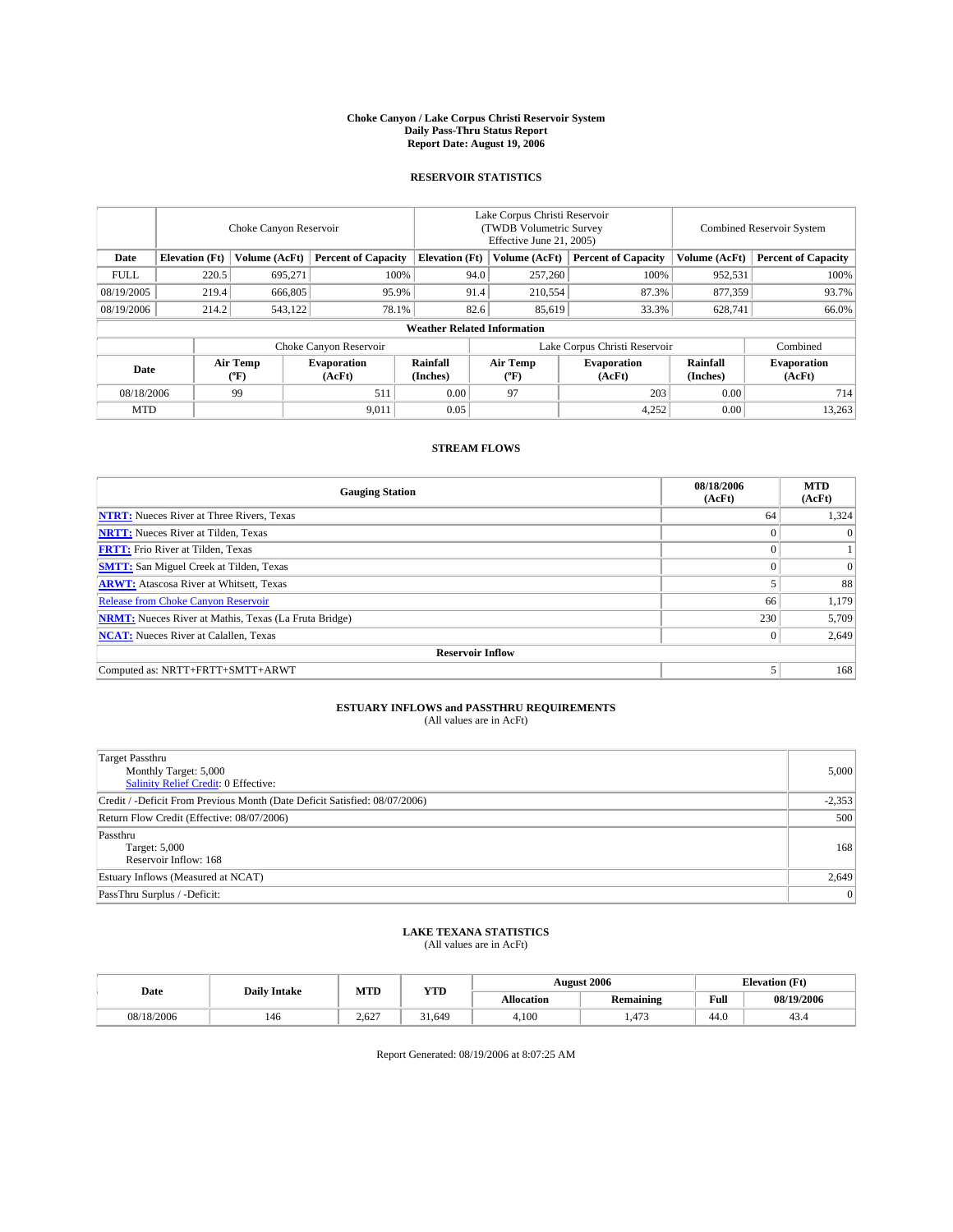#### **Choke Canyon / Lake Corpus Christi Reservoir System Daily Pass-Thru Status Report Report Date: August 20, 2006**

### **RESERVOIR STATISTICS**

|                                                                              | Choke Canyon Reservoir |                       |                              |                                    | Lake Corpus Christi Reservoir<br>(TWDB Volumetric Survey<br>Effective June 21, 2005) |                  |                               |                      | <b>Combined Reservoir System</b> |  |  |
|------------------------------------------------------------------------------|------------------------|-----------------------|------------------------------|------------------------------------|--------------------------------------------------------------------------------------|------------------|-------------------------------|----------------------|----------------------------------|--|--|
| <b>Elevation</b> (Ft)<br>Volume (AcFt)<br><b>Percent of Capacity</b><br>Date |                        | <b>Elevation (Ft)</b> |                              | Volume (AcFt)                      | <b>Percent of Capacity</b>                                                           | Volume (AcFt)    | <b>Percent of Capacity</b>    |                      |                                  |  |  |
| <b>FULL</b>                                                                  | 220.5                  | 695,271               |                              | 100%                               | 94.0                                                                                 | 257,260          | 100%                          | 952,531              | 100%                             |  |  |
| 08/20/2005                                                                   | 219.4                  | 666,300               | 95.8%                        |                                    | 91.3                                                                                 | 210,036          | 87.1%                         | 876,336              | 93.6%                            |  |  |
| 08/20/2006                                                                   | 214.2                  | 542,447               | 78.0%                        |                                    | 82.6                                                                                 | 85,408           | 33.2%                         | 627,855              | 65.9%                            |  |  |
|                                                                              |                        |                       |                              | <b>Weather Related Information</b> |                                                                                      |                  |                               |                      |                                  |  |  |
|                                                                              |                        |                       | Choke Canyon Reservoir       |                                    |                                                                                      |                  | Lake Corpus Christi Reservoir |                      | Combined                         |  |  |
| Date                                                                         |                        | Air Temp<br>(°F)      | <b>Evaporation</b><br>(AcFt) | Rainfall<br>(Inches)               |                                                                                      | Air Temp<br>(°F) | <b>Evaporation</b><br>(AcFt)  | Rainfall<br>(Inches) | <b>Evaporation</b><br>(AcFt)     |  |  |
| 379<br>08/19/2006<br>97                                                      |                        | 0.00                  |                              | 96                                 | 160                                                                                  | 0.00             | 539                           |                      |                                  |  |  |
| <b>MTD</b>                                                                   |                        |                       | 9,390                        | 0.05                               |                                                                                      |                  | 4,412                         | 0.00                 | 13,802                           |  |  |

## **STREAM FLOWS**

| <b>Gauging Station</b>                                       | 08/19/2006<br>(AcFt) | <b>MTD</b><br>(AcFt) |
|--------------------------------------------------------------|----------------------|----------------------|
| <b>NTRT:</b> Nueces River at Three Rivers, Texas             | 64                   | 1,388                |
| <b>NRTT:</b> Nueces River at Tilden, Texas                   | $\Omega$             | $\Omega$             |
| <b>FRTT:</b> Frio River at Tilden, Texas                     | $\theta$             |                      |
| <b>SMTT:</b> San Miguel Creek at Tilden, Texas               | $\Omega$             | $\Omega$             |
| <b>ARWT:</b> Atascosa River at Whitsett, Texas               |                      | 93                   |
| <b>Release from Choke Canyon Reservoir</b>                   | 66                   | 1,245                |
| <b>NRMT:</b> Nueces River at Mathis, Texas (La Fruta Bridge) | 262                  | 5,971                |
| <b>NCAT:</b> Nueces River at Calallen, Texas                 | $\mathbf{0}$         | 2,649                |
| <b>Reservoir Inflow</b>                                      |                      |                      |
| Computed as: NRTT+FRTT+SMTT+ARWT                             | 5                    | 173                  |

#### **ESTUARY INFLOWS and PASSTHRU REQUIREMENTS** (All values are in AcFt)

| <b>Target Passthru</b><br>Monthly Target: 5,000<br>Salinity Relief Credit: 0 Effective: | 5,000    |
|-----------------------------------------------------------------------------------------|----------|
| Credit / -Deficit From Previous Month (Date Deficit Satisfied: 08/07/2006)              | $-2,353$ |
| Return Flow Credit (Effective: 08/07/2006)                                              | 500      |
| Passthru<br>Target: 5,000<br>Reservoir Inflow: 173                                      | 173      |
| Estuary Inflows (Measured at NCAT)                                                      | 2,649    |
| PassThru Surplus / -Deficit:                                                            | 0        |

#### **LAKE TEXANA STATISTICS** (All values are in AcFt)

|  |            |     | MTD<br><b>YTD</b><br><b>Daily Intake</b> |        |                   | <b>August 2006</b> | <b>Elevation</b> (Ft) |            |
|--|------------|-----|------------------------------------------|--------|-------------------|--------------------|-----------------------|------------|
|  | Date       |     |                                          |        | <b>Allocation</b> | Remaining          | Full                  | 08/20/2006 |
|  | 08/19/2006 | 146 | 5.77<br><u>.</u>                         | 31.795 | 4.100             | 1.326              | 44.0                  | 43.4       |

Report Generated: 08/20/2006 at 8:13:10 AM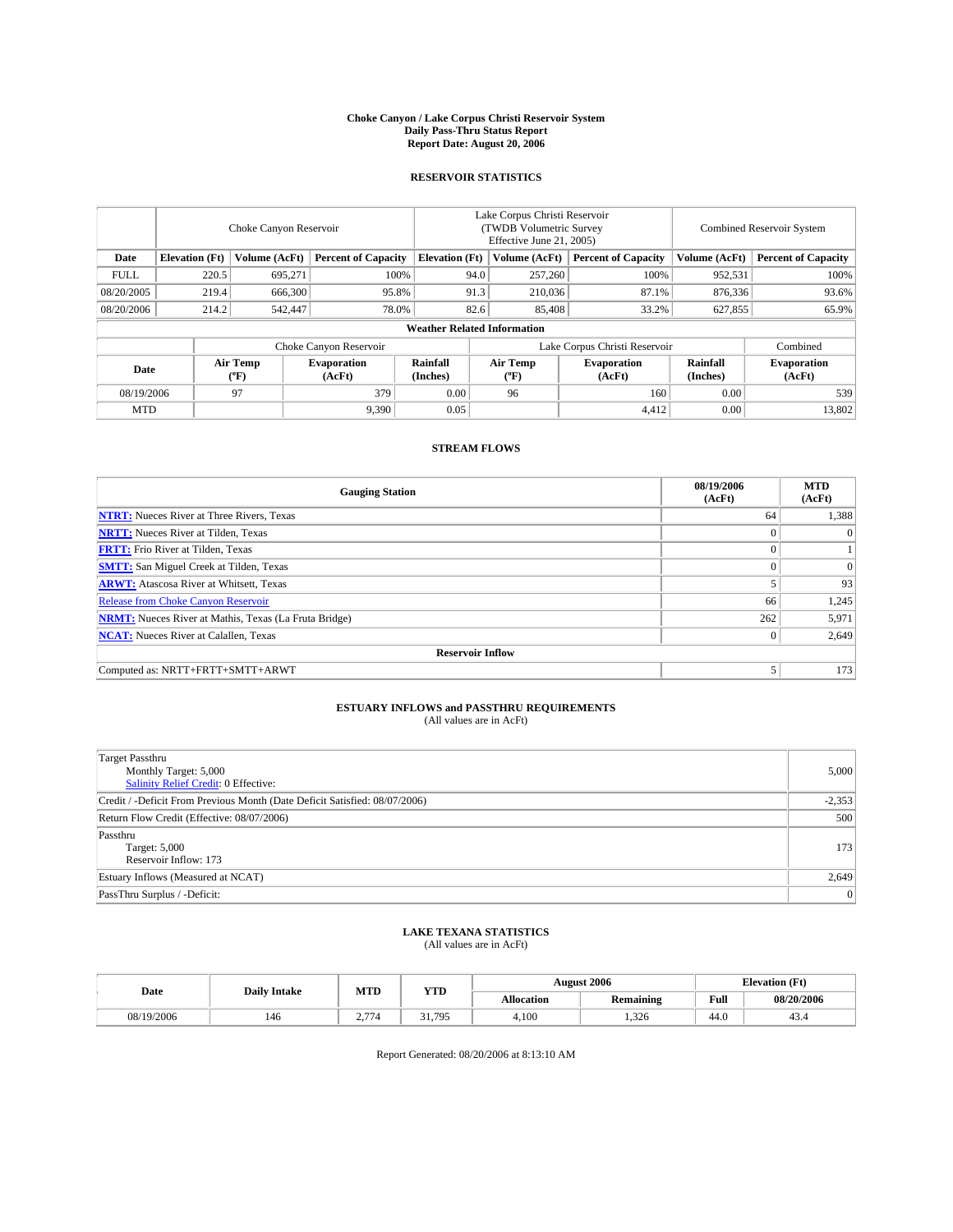#### **Choke Canyon / Lake Corpus Christi Reservoir System Daily Pass-Thru Status Report Report Date: August 21, 2006**

### **RESERVOIR STATISTICS**

|                                                                              | Choke Canyon Reservoir |                       |                              |                                    | Lake Corpus Christi Reservoir<br>(TWDB Volumetric Survey<br>Effective June 21, 2005) |                  |                               |                      | <b>Combined Reservoir System</b> |  |  |
|------------------------------------------------------------------------------|------------------------|-----------------------|------------------------------|------------------------------------|--------------------------------------------------------------------------------------|------------------|-------------------------------|----------------------|----------------------------------|--|--|
| <b>Elevation</b> (Ft)<br>Volume (AcFt)<br><b>Percent of Capacity</b><br>Date |                        | <b>Elevation (Ft)</b> |                              | Volume (AcFt)                      | <b>Percent of Capacity</b>                                                           | Volume (AcFt)    | <b>Percent of Capacity</b>    |                      |                                  |  |  |
| <b>FULL</b>                                                                  | 220.5                  | 695,271               |                              | 100%                               | 94.0                                                                                 | 257,260          | 100%                          | 952,531              | 100%                             |  |  |
| 08/21/2005                                                                   | 219.4                  | 665,795               | 95.8%                        |                                    | 91.3                                                                                 | 209,347          | 86.8%                         | 875,142              | 93.4%                            |  |  |
| 08/21/2006                                                                   | 214.2                  | 541,997               | 78.0%                        |                                    | 82.5                                                                                 | 84,882           | 33.0%                         | 626,879              | 65.8%                            |  |  |
|                                                                              |                        |                       |                              | <b>Weather Related Information</b> |                                                                                      |                  |                               |                      |                                  |  |  |
|                                                                              |                        |                       | Choke Canyon Reservoir       |                                    |                                                                                      |                  | Lake Corpus Christi Reservoir |                      | Combined                         |  |  |
| Date                                                                         |                        | Air Temp<br>(°F)      | <b>Evaporation</b><br>(AcFt) | Rainfall<br>(Inches)               |                                                                                      | Air Temp<br>(°F) | <b>Evaporation</b><br>(AcFt)  | Rainfall<br>(Inches) | <b>Evaporation</b><br>(AcFt)     |  |  |
| 471<br>08/20/2006<br>101                                                     |                        | 0.00                  |                              | 100                                | 226                                                                                  | 0.00             | 697                           |                      |                                  |  |  |
| <b>MTD</b>                                                                   |                        |                       | 9,861                        | 0.05                               |                                                                                      |                  | 4,638                         | 0.00                 | 14,499                           |  |  |

## **STREAM FLOWS**

| <b>Gauging Station</b>                                       | 08/20/2006<br>(AcFt) | <b>MTD</b><br>(AcFt) |
|--------------------------------------------------------------|----------------------|----------------------|
| <b>NTRT:</b> Nueces River at Three Rivers, Texas             | 64                   | 1,451                |
| <b>NRTT:</b> Nueces River at Tilden, Texas                   | $\Omega$             | $\Omega$             |
| <b>FRTT:</b> Frio River at Tilden, Texas                     | $\Omega$             |                      |
| <b>SMTT:</b> San Miguel Creek at Tilden, Texas               | $\Omega$             | $\Omega$             |
| <b>ARWT:</b> Atascosa River at Whitsett, Texas               |                      | 98                   |
| <b>Release from Choke Canyon Reservoir</b>                   | 66                   | 1,310                |
| <b>NRMT:</b> Nueces River at Mathis, Texas (La Fruta Bridge) | 274                  | 6,245                |
| <b>NCAT:</b> Nueces River at Calallen, Texas                 | $\theta$             | 2,649                |
| <b>Reservoir Inflow</b>                                      |                      |                      |
| Computed as: NRTT+FRTT+SMTT+ARWT                             |                      | 178                  |

#### **ESTUARY INFLOWS and PASSTHRU REQUIREMENTS** (All values are in AcFt)

| <b>Target Passthru</b><br>Monthly Target: 5,000<br>Salinity Relief Credit: 0 Effective: | 5,000    |
|-----------------------------------------------------------------------------------------|----------|
| Credit / -Deficit From Previous Month (Date Deficit Satisfied: 08/07/2006)              | $-2,353$ |
| Return Flow Credit (Effective: 08/07/2006)                                              | 500      |
| Passthru<br>Target: 5,000<br>Reservoir Inflow: 178                                      | 178      |
| Estuary Inflows (Measured at NCAT)                                                      | 2,649    |
| PassThru Surplus / -Deficit:                                                            | 0        |

#### **LAKE TEXANA STATISTICS** (All values are in AcFt)

|  |            | MTD<br><b>Daily Intake</b> |       | <b>YTD</b> |            | <b>August 2006</b> |                       | <b>Elevation</b> (Ft) |
|--|------------|----------------------------|-------|------------|------------|--------------------|-----------------------|-----------------------|
|  | Date       |                            |       |            | Allocation | Remaining          | Full<br>$\sim$ $\sim$ | 08/21/2006            |
|  | 08/20/2006 | 146                        | 2.920 | 31.941     | 4.100      | ,180               | 44.0                  | 43.4                  |

Report Generated: 08/21/2006 at 8:08:43 AM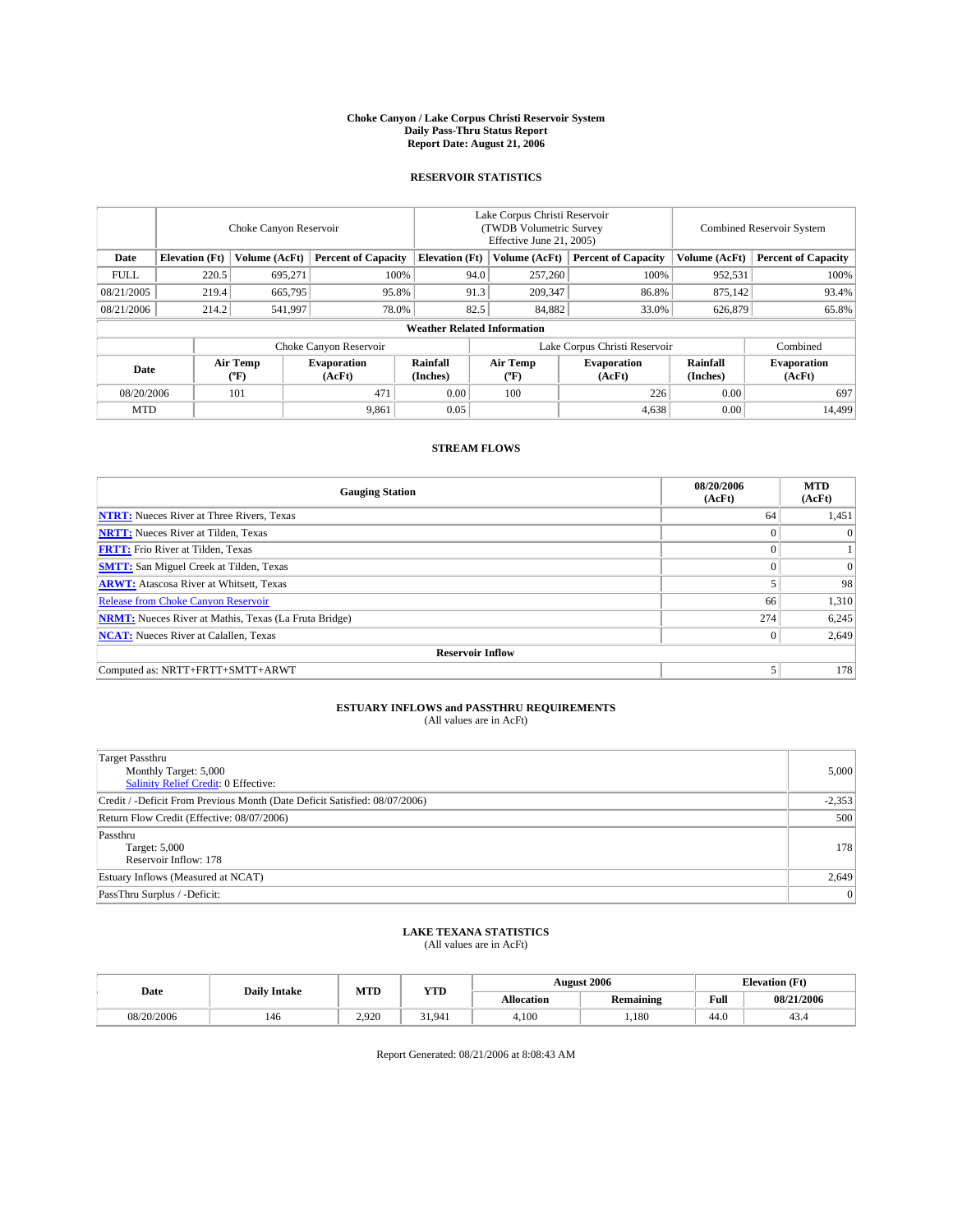#### **Choke Canyon / Lake Corpus Christi Reservoir System Daily Pass-Thru Status Report Report Date: August 22, 2006**

### **RESERVOIR STATISTICS**

|             | Choke Canyon Reservoir |                  |                              |                                    | Lake Corpus Christi Reservoir<br>(TWDB Volumetric Survey<br>Effective June 21, 2005) |                  |                               | <b>Combined Reservoir System</b> |                              |  |
|-------------|------------------------|------------------|------------------------------|------------------------------------|--------------------------------------------------------------------------------------|------------------|-------------------------------|----------------------------------|------------------------------|--|
| Date        | <b>Elevation</b> (Ft)  | Volume (AcFt)    | <b>Percent of Capacity</b>   | <b>Elevation</b> (Ft)              |                                                                                      | Volume (AcFt)    | <b>Percent of Capacity</b>    | Volume (AcFt)                    | <b>Percent of Capacity</b>   |  |
| <b>FULL</b> | 220.5                  | 695,271          |                              | 100%                               | 94.0                                                                                 | 257,260          | 100%                          | 952,531                          | 100%                         |  |
| 08/22/2005  | 219.3                  | 665,037          | 95.7%                        |                                    | 91.3                                                                                 | 208,830          | 86.6%                         | 873,867                          | 93.3%                        |  |
| 08/22/2006  | 214.2                  | 541,772          | 77.9%                        |                                    | 82.5                                                                                 | 84,672           | 32.9%                         | 626,444                          | 65.8%                        |  |
|             |                        |                  |                              | <b>Weather Related Information</b> |                                                                                      |                  |                               |                                  |                              |  |
|             |                        |                  | Choke Canyon Reservoir       |                                    |                                                                                      |                  | Lake Corpus Christi Reservoir |                                  | Combined                     |  |
| Date        |                        | Air Temp<br>(°F) | <b>Evaporation</b><br>(AcFt) | Rainfall<br>(Inches)               |                                                                                      | Air Temp<br>(°F) | <b>Evaporation</b><br>(AcFt)  | Rainfall<br>(Inches)             | <b>Evaporation</b><br>(AcFt) |  |
| 08/21/2006  |                        | 100              | 392                          | 0.05                               |                                                                                      | 97               | 189                           | 0.02                             | 581                          |  |
| <b>MTD</b>  |                        |                  | 10,253                       | 0.10                               |                                                                                      |                  | 4,827                         | 0.02                             | 15,080                       |  |

# **STREAM FLOWS**

| <b>Gauging Station</b>                                       | 08/21/2006<br>(AcFt) | <b>MTD</b><br>(AcFt) |
|--------------------------------------------------------------|----------------------|----------------------|
| <b>NTRT:</b> Nueces River at Three Rivers, Texas             | 64                   | 1,515                |
| <b>NRTT:</b> Nueces River at Tilden, Texas                   | $\Omega$             | $\Omega$             |
| <b>FRTT:</b> Frio River at Tilden, Texas                     | $\theta$             |                      |
| <b>SMTT:</b> San Miguel Creek at Tilden, Texas               | $\Omega$             | $\Omega$             |
| <b>ARWT:</b> Atascosa River at Whitsett, Texas               |                      | 102                  |
| <b>Release from Choke Canyon Reservoir</b>                   | 66                   | 1,376                |
| <b>NRMT:</b> Nueces River at Mathis, Texas (La Fruta Bridge) | 272                  | 6,517                |
| <b>NCAT:</b> Nueces River at Calallen, Texas                 | 4                    | 2,653                |
| <b>Reservoir Inflow</b>                                      |                      |                      |
| Computed as: NRTT+FRTT+SMTT+ARWT                             | 5                    | 183                  |

#### **ESTUARY INFLOWS and PASSTHRU REQUIREMENTS** (All values are in AcFt)

| <b>Target Passthru</b><br>Monthly Target: 5,000<br>Salinity Relief Credit: 0 Effective: | 5,000    |
|-----------------------------------------------------------------------------------------|----------|
| Credit / -Deficit From Previous Month (Date Deficit Satisfied: 08/07/2006)              | $-2,353$ |
| Return Flow Credit (Effective: 08/07/2006)                                              | 500      |
| Passthru<br>Target: 5,000<br>Reservoir Inflow: 183                                      | 183      |
| Estuary Inflows (Measured at NCAT)                                                      | 2,653    |
| PassThru Surplus / -Deficit:                                                            | 0        |

#### **LAKE TEXANA STATISTICS** (All values are in AcFt)

|  |            | <b>Daily Intake</b> | MTD   | <b>YTD</b> | <b>August 2006</b> |           |      | <b>Elevation</b> (Ft) |
|--|------------|---------------------|-------|------------|--------------------|-----------|------|-----------------------|
|  | Date       |                     |       |            | <b>Allocation</b>  | Remaining | Full | 08/22/2006            |
|  | 08/21/2006 | 146                 | 3.066 | 32,088     | 4.100              | 1.034     | 44.0 | т.                    |

Report Generated: 08/22/2006 at 9:43:38 AM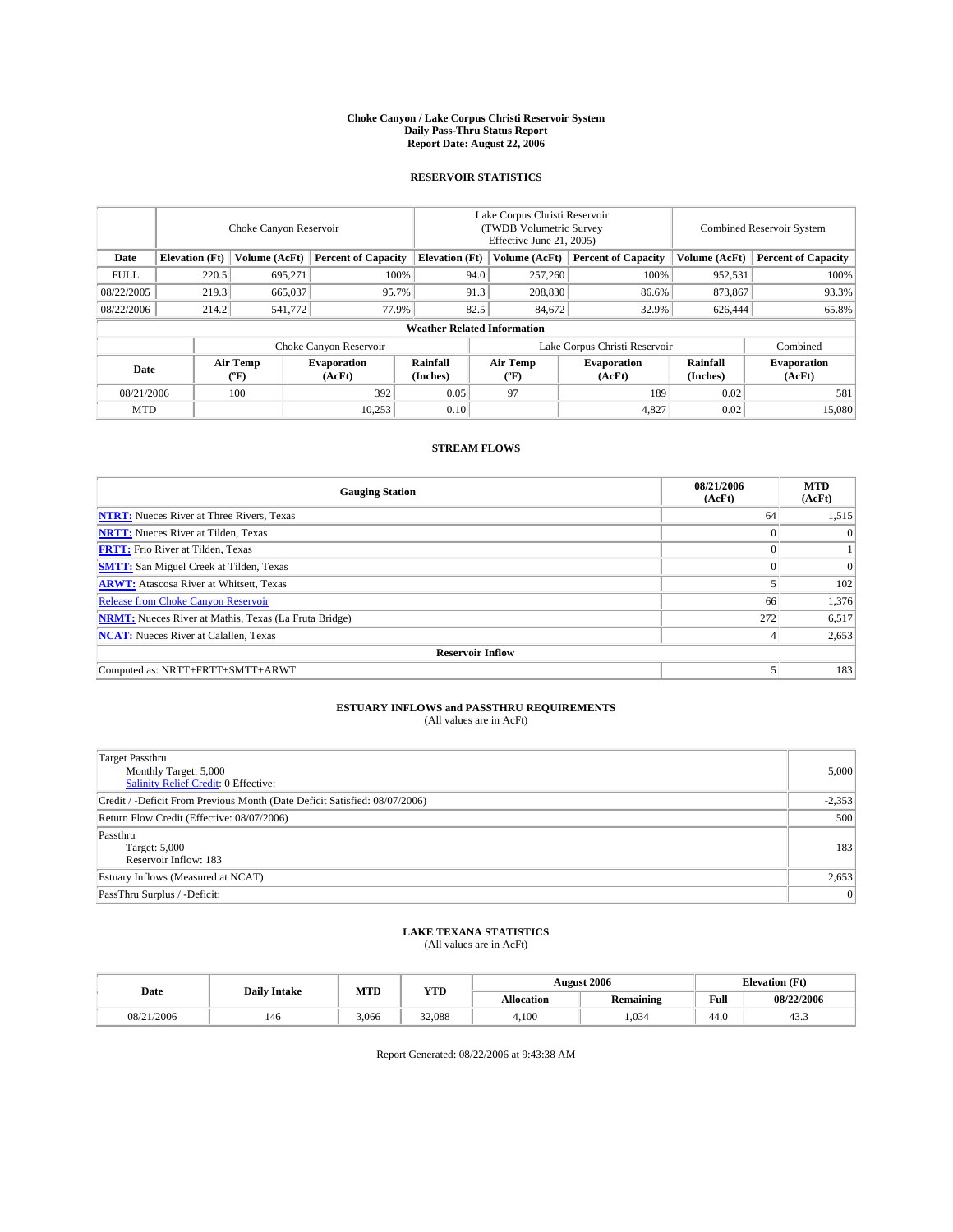#### **Choke Canyon / Lake Corpus Christi Reservoir System Daily Pass-Thru Status Report Report Date: August 23, 2006**

# **RESERVOIR STATISTICS**

|             | Choke Canyon Reservoir             |                  |                              |                       | Lake Corpus Christi Reservoir<br>(TWDB Volumetric Survey<br>Effective June 21, 2005) |                  |                               | <b>Combined Reservoir System</b> |                              |  |  |
|-------------|------------------------------------|------------------|------------------------------|-----------------------|--------------------------------------------------------------------------------------|------------------|-------------------------------|----------------------------------|------------------------------|--|--|
| Date        | <b>Elevation</b> (Ft)              | Volume (AcFt)    | <b>Percent of Capacity</b>   | <b>Elevation</b> (Ft) |                                                                                      | Volume (AcFt)    | <b>Percent of Capacity</b>    | Volume (AcFt)                    | <b>Percent of Capacity</b>   |  |  |
| <b>FULL</b> | 220.5                              | 695,271          | 100%                         |                       | 94.0                                                                                 | 257,260          | 100%                          | 952,531                          | 100%                         |  |  |
| 08/23/2005  | 219.3                              | 664,279          | 95.5%                        |                       | 91.2                                                                                 | 208,141          | 86.3%                         | 872,420                          | 93.2%                        |  |  |
| 08/23/2006  | 214.2                              | 541,322          | 77.9%                        |                       | 82.5                                                                                 | 84,253           | 32.8%                         | 625,575                          | 65.7%                        |  |  |
|             | <b>Weather Related Information</b> |                  |                              |                       |                                                                                      |                  |                               |                                  |                              |  |  |
|             |                                    |                  | Choke Canyon Reservoir       |                       |                                                                                      |                  | Lake Corpus Christi Reservoir |                                  | Combined                     |  |  |
| Date        |                                    | Air Temp<br>(°F) | <b>Evaporation</b><br>(AcFt) | Rainfall<br>(Inches)  |                                                                                      | Air Temp<br>(°F) | <b>Evaporation</b><br>(AcFt)  | Rainfall<br>(Inches)             | <b>Evaporation</b><br>(AcFt) |  |  |
| 08/22/2006  |                                    | 100              | 483                          | 0.01                  |                                                                                      | 97               | 231                           | 0.00                             | 714                          |  |  |
| <b>MTD</b>  |                                    |                  | 10.736                       | 0.11                  |                                                                                      |                  | 5,058                         | 0.02                             | 15,794                       |  |  |

# **STREAM FLOWS**

| <b>Gauging Station</b>                                       | 08/22/2006<br>(AcFt) | <b>MTD</b><br>(AcFt) |
|--------------------------------------------------------------|----------------------|----------------------|
| <b>NTRT:</b> Nueces River at Three Rivers, Texas             | 66                   | 1,580                |
| <b>NRTT:</b> Nueces River at Tilden, Texas                   |                      | 0                    |
| <b>FRTT:</b> Frio River at Tilden, Texas                     |                      |                      |
| <b>SMTT:</b> San Miguel Creek at Tilden, Texas               |                      | $\Omega$             |
| <b>ARWT:</b> Atascosa River at Whitsett, Texas               |                      | 107                  |
| <b>Release from Choke Canyon Reservoir</b>                   | 66                   | 1,441                |
| <b>NRMT:</b> Nueces River at Mathis, Texas (La Fruta Bridge) | 274                  | 6,791                |
| <b>NCAT:</b> Nueces River at Calallen, Texas                 |                      | 2,660                |
| <b>Reservoir Inflow</b>                                      |                      |                      |
| Computed as: (NTRT+FRTT+SMTT)-Release From Choke Canyon      | 0                    | 183                  |

# **ESTUARY INFLOWS and PASSTHRU REQUIREMENTS**

(All values are in AcFt)

| <b>Target Passthru</b><br>Monthly Target: 5,000<br><b>Salinity Relief Credit: 0 Effective:</b> | 5,000    |
|------------------------------------------------------------------------------------------------|----------|
| Credit / -Deficit From Previous Month (Date Deficit Satisfied: 08/07/2006)                     | $-2,353$ |
| Return Flow Credit (Effective: 08/07/2006)                                                     | 500      |
| Passthru<br>Target: 5,000<br>Reservoir Inflow: 183                                             | 183      |
| Estuary Inflows (Measured at NCAT)                                                             | 2,660    |
| PassThru Surplus / -Deficit:                                                                   | 0        |

### **LAKE TEXANA STATISTICS** (All values are in AcFt)

|  |            | <b>Daily Intake</b> | MTD             | <b>YTD</b>       |                   | <b>August 2006</b> |      | <b>Elevation</b> (Ft) |
|--|------------|---------------------|-----------------|------------------|-------------------|--------------------|------|-----------------------|
|  | Date       |                     |                 |                  | <b>Allocation</b> | Remaining          | Full | 08/23/2006            |
|  | 08/22/2006 | 146                 | 2212<br>ے دے ۔د | 32.23<br>ر رے دے | 4.100             | 888                | 44.0 | ر                     |

Report Generated: 08/23/2006 at 8:13:13 AM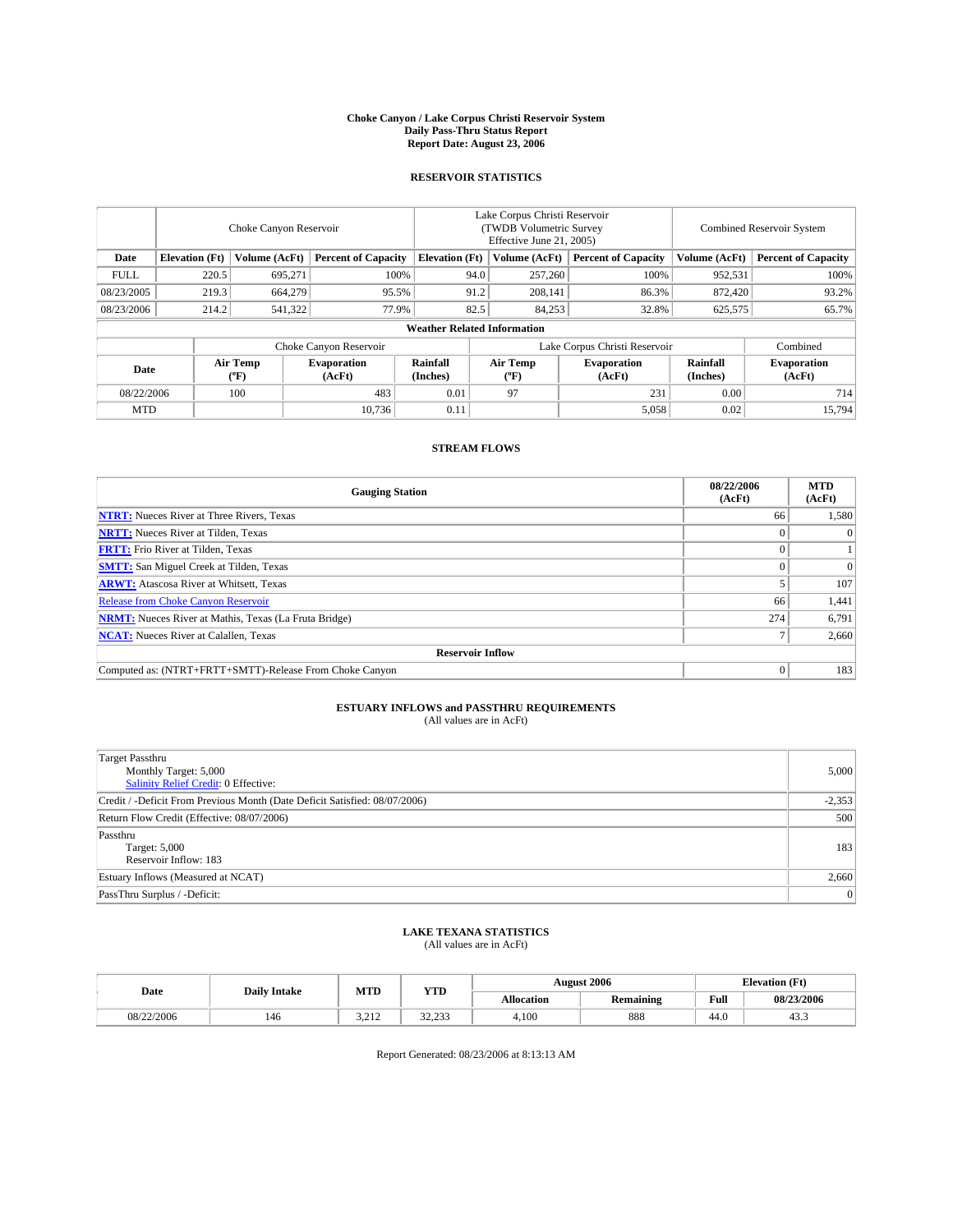#### **Choke Canyon / Lake Corpus Christi Reservoir System Daily Pass-Thru Status Report Report Date: August 24, 2006**

# **RESERVOIR STATISTICS**

|             | Choke Canyon Reservoir             |                     |                              |                       | Lake Corpus Christi Reservoir<br>(TWDB Volumetric Survey)<br>Effective June 21, 2005) |                  |                               | <b>Combined Reservoir System</b> |                              |  |  |  |
|-------------|------------------------------------|---------------------|------------------------------|-----------------------|---------------------------------------------------------------------------------------|------------------|-------------------------------|----------------------------------|------------------------------|--|--|--|
| Date        | <b>Elevation</b> (Ft)              | Volume (AcFt)       | <b>Percent of Capacity</b>   | <b>Elevation</b> (Ft) |                                                                                       | Volume (AcFt)    | <b>Percent of Capacity</b>    | Volume (AcFt)                    | <b>Percent of Capacity</b>   |  |  |  |
| <b>FULL</b> | 220.5                              | 695,271             | 100%                         |                       | 94.0                                                                                  | 257,260          | 100%                          | 952,531                          | 100%                         |  |  |  |
| 08/24/2005  | 219.3                              | 663,774             | 95.5%                        |                       | 91.2                                                                                  | 207,109          | 85.9%                         | 870,883                          | 93.0%                        |  |  |  |
| 08/24/2006  | 214.1                              | 540,647             | 77.8%                        |                       | 82.4                                                                                  | 83,628           | 32.5%                         | 624,275                          | 65.5%                        |  |  |  |
|             | <b>Weather Related Information</b> |                     |                              |                       |                                                                                       |                  |                               |                                  |                              |  |  |  |
|             |                                    |                     | Choke Canyon Reservoir       |                       |                                                                                       |                  | Lake Corpus Christi Reservoir |                                  | Combined                     |  |  |  |
| Date        |                                    | Air Temp<br>$(^oF)$ | <b>Evaporation</b><br>(AcFt) | Rainfall<br>(Inches)  |                                                                                       | Air Temp<br>(°F) | <b>Evaporation</b><br>(AcFt)  | Rainfall<br>(Inches)             | <b>Evaporation</b><br>(AcFt) |  |  |  |
| 08/23/2006  |                                    | 100                 | 444                          | 0.00                  |                                                                                       | 101              | 139                           | 0.10                             | 583                          |  |  |  |
| <b>MTD</b>  |                                    |                     | 11.180                       | 0.11                  |                                                                                       |                  | 5,197                         | 0.12                             | 16,377                       |  |  |  |

## **STREAM FLOWS**

| <b>Gauging Station</b>                                       | 08/23/2006<br>(AcFt) | <b>MTD</b><br>(AcFt) |
|--------------------------------------------------------------|----------------------|----------------------|
| <b>NTRT:</b> Nueces River at Three Rivers, Texas             | 67                   | 1,648                |
| <b>NRTT:</b> Nueces River at Tilden, Texas                   |                      | $\theta$             |
| <b>FRTT:</b> Frio River at Tilden, Texas                     |                      |                      |
| <b>SMTT:</b> San Miguel Creek at Tilden, Texas               |                      | $\Omega$             |
| <b>ARWT:</b> Atascosa River at Whitsett, Texas               |                      | 112                  |
| <b>Release from Choke Canyon Reservoir</b>                   | 66                   | 1,507                |
| <b>NRMT:</b> Nueces River at Mathis, Texas (La Fruta Bridge) | 274                  | 7,065                |
| <b>NCAT:</b> Nueces River at Calallen, Texas                 |                      | 2,660                |
| <b>Reservoir Inflow</b>                                      |                      |                      |
| Computed as: (NTRT+FRTT+SMTT)-Release From Choke Canyon      |                      | 185                  |

# **ESTUARY INFLOWS and PASSTHRU REQUIREMENTS**

(All values are in AcFt)

| <b>Target Passthru</b><br>Monthly Target: 5,000<br><b>Salinity Relief Credit: 0 Effective:</b> | 5,000    |
|------------------------------------------------------------------------------------------------|----------|
| Credit / -Deficit From Previous Month (Date Deficit Satisfied: 08/07/2006)                     | $-2,353$ |
| Return Flow Credit (Effective: 08/07/2006)                                                     | 500      |
| Passthru<br>Target: 5,000<br>Reservoir Inflow: 185                                             | 185      |
| Estuary Inflows (Measured at NCAT)                                                             | 2,660    |
| PassThru Surplus / -Deficit:                                                                   | 0        |

### **LAKE TEXANA STATISTICS** (All values are in AcFt)

|            | <b>Daily Intake</b> | MTD   | <b>YTD</b>           |            | <b>August 2006</b> |                       | <b>Elevation</b> (Ft) |
|------------|---------------------|-------|----------------------|------------|--------------------|-----------------------|-----------------------|
| Date       |                     |       |                      | Allocation | <b>Remaining</b>   | Full<br>$\sim$ $\sim$ | 08/24/2006            |
| 08/23/2006 | 146                 | 3.358 | 32.370<br>۰ نوم کرد. | 4.100      | 742                | 44.0                  | д.<br>ر               |

Report Generated: 08/24/2006 at 8:50:19 AM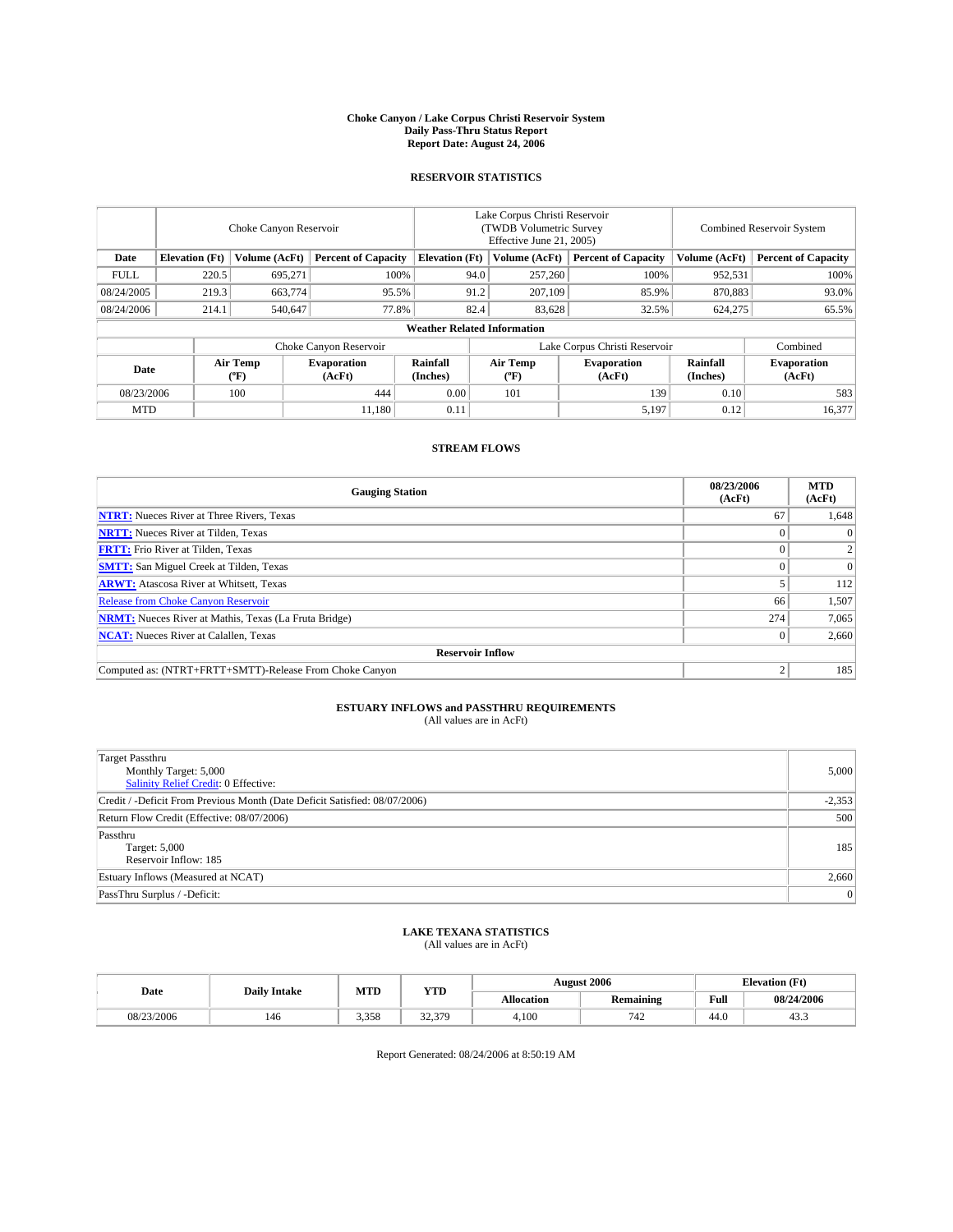#### **Choke Canyon / Lake Corpus Christi Reservoir System Daily Pass-Thru Status Report Report Date: August 25, 2006**

# **RESERVOIR STATISTICS**

|                                                                              | Choke Canyon Reservoir |                       |                              |                      | Lake Corpus Christi Reservoir<br>(TWDB Volumetric Survey<br>Effective June 21, 2005) |                                    |                               |                      | <b>Combined Reservoir System</b> |  |  |
|------------------------------------------------------------------------------|------------------------|-----------------------|------------------------------|----------------------|--------------------------------------------------------------------------------------|------------------------------------|-------------------------------|----------------------|----------------------------------|--|--|
| <b>Elevation</b> (Ft)<br>Volume (AcFt)<br><b>Percent of Capacity</b><br>Date |                        | <b>Elevation (Ft)</b> |                              | Volume (AcFt)        | <b>Percent of Capacity</b>                                                           | Volume (AcFt)                      | <b>Percent of Capacity</b>    |                      |                                  |  |  |
| <b>FULL</b>                                                                  | 220.5                  | 695,271               |                              | 100%                 | 94.0                                                                                 | 257,260                            | 100%                          | 952,531              | 100%                             |  |  |
| 08/25/2005                                                                   | 219.3                  | 663,269               |                              | 95.4%                | 91.1                                                                                 | 206,594                            | 85.6%                         | 869,863              | 92.9%                            |  |  |
| 08/25/2006                                                                   | 214.1                  | 540,197               |                              | 77.7%                | 82.3                                                                                 | 82,901                             | 32.2%                         | 623,098              | 65.4%                            |  |  |
|                                                                              |                        |                       |                              |                      |                                                                                      | <b>Weather Related Information</b> |                               |                      |                                  |  |  |
|                                                                              |                        |                       | Choke Canyon Reservoir       |                      |                                                                                      |                                    | Lake Corpus Christi Reservoir |                      | Combined                         |  |  |
| Date                                                                         |                        | Air Temp<br>(°F)      | <b>Evaporation</b><br>(AcFt) | Rainfall<br>(Inches) |                                                                                      | Air Temp<br>(°F)                   | <b>Evaporation</b><br>(AcFt)  | Rainfall<br>(Inches) | <b>Evaporation</b><br>(AcFt)     |  |  |
| 08/24/2006                                                                   |                        | 101                   | 574                          | 0.00                 |                                                                                      | 100                                | 175                           | 0.00                 | 749                              |  |  |
| <b>MTD</b>                                                                   |                        |                       | 11,754                       | 0.11                 |                                                                                      |                                    | 5,372                         | 0.12                 | 17,126                           |  |  |

## **STREAM FLOWS**

| <b>Gauging Station</b>                                       | 08/24/2006<br>(AcFt) | <b>MTD</b><br>(AcFt) |
|--------------------------------------------------------------|----------------------|----------------------|
| <b>NTRT:</b> Nueces River at Three Rivers, Texas             |                      | 1,719                |
| <b>NRTT:</b> Nueces River at Tilden, Texas                   |                      | 0                    |
| <b>FRTT:</b> Frio River at Tilden, Texas                     |                      | $\overline{c}$       |
| <b>SMTT:</b> San Miguel Creek at Tilden, Texas               |                      | $\Omega$             |
| <b>ARWT:</b> Atascosa River at Whitsett, Texas               |                      | 117                  |
| <b>Release from Choke Canyon Reservoir</b>                   | 66                   | 1,572                |
| <b>NRMT:</b> Nueces River at Mathis, Texas (La Fruta Bridge) | 274                  | 7,339                |
| <b>NCAT:</b> Nueces River at Calallen, Texas                 |                      | 2,662                |
| <b>Reservoir Inflow</b>                                      |                      |                      |
| Computed as: (NTRT+FRTT+SMTT)-Release From Choke Canyon      | 6                    | 191                  |

# **ESTUARY INFLOWS and PASSTHRU REQUIREMENTS**

(All values are in AcFt)

| <b>Target Passthru</b><br>Monthly Target: 5,000<br>Salinity Relief Credit: 0 Effective: | 5,000    |
|-----------------------------------------------------------------------------------------|----------|
| Credit / -Deficit From Previous Month (Date Deficit Satisfied: 08/07/2006)              | $-2,353$ |
| Return Flow Credit (Effective: 08/07/2006)                                              | 500      |
| Passthru<br>Target: 5,000<br>Reservoir Inflow: 191                                      | 191      |
| Estuary Inflows (Measured at NCAT)                                                      | 2,662    |
| PassThru Surplus / -Deficit:                                                            | 0        |

### **LAKE TEXANA STATISTICS** (All values are in AcFt)

|            | <b>Daily Intake</b> | MTD   | <b>YTD</b>                      | <b>August 2006</b> |                  |      | <b>Elevation</b> (Ft) |
|------------|---------------------|-------|---------------------------------|--------------------|------------------|------|-----------------------|
| Date       |                     |       |                                 | <b>Allocation</b>  | <b>Remaining</b> | Full | 08/25/2006            |
| 08/24/2006 | 146                 | 3.503 | $\mathcal{L}$<br>555<br>رے دے د | 4.100              | 597              | 44.0 | 43.2                  |

Report Generated: 08/25/2006 at 8:12:06 AM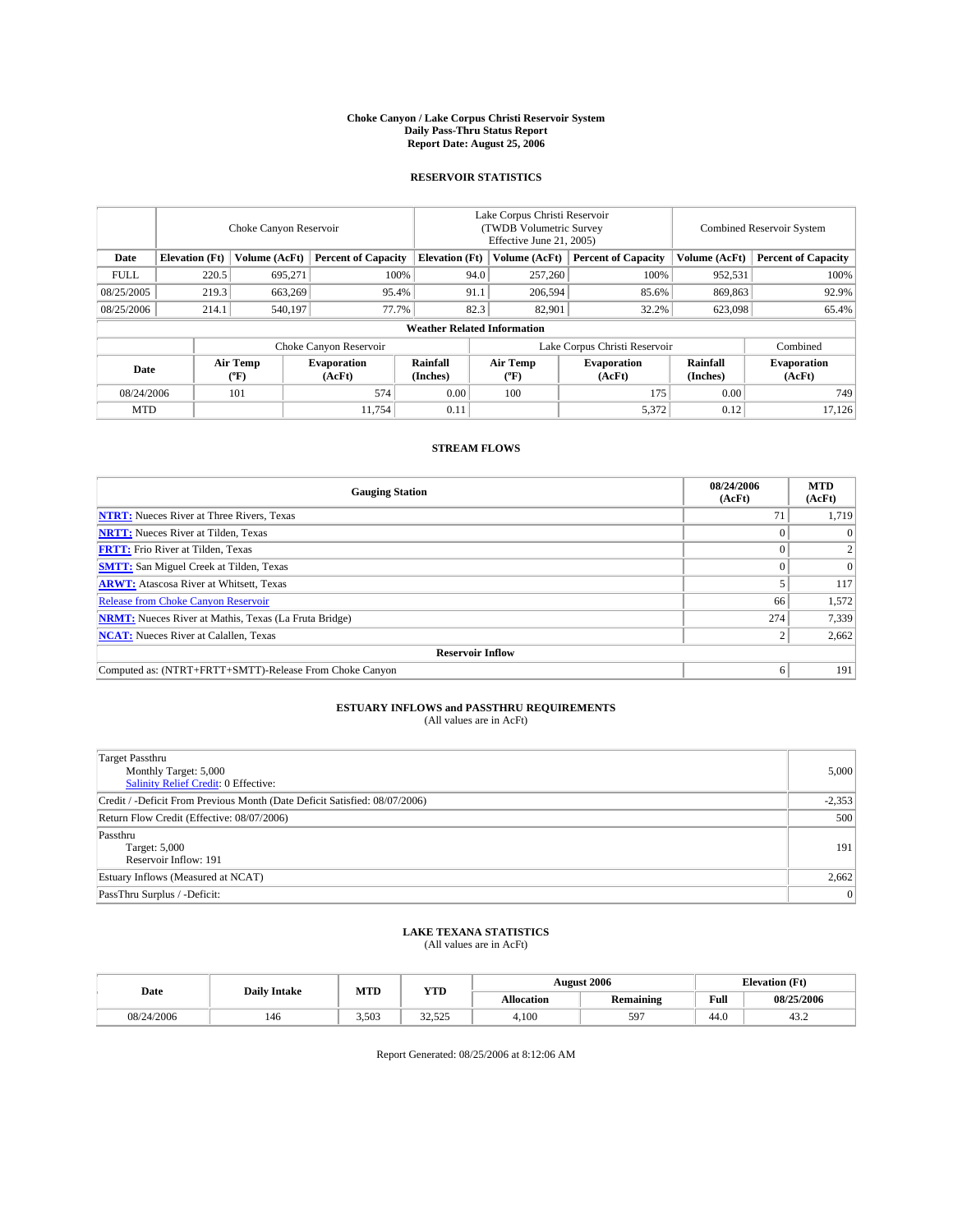#### **Choke Canyon / Lake Corpus Christi Reservoir System Daily Pass-Thru Status Report Report Date: August 26, 2006**

# **RESERVOIR STATISTICS**

|                                                                              | Choke Canyon Reservoir |                       |                              |                                    | Lake Corpus Christi Reservoir<br>(TWDB Volumetric Survey<br>Effective June 21, 2005) |                  |                               |                      | <b>Combined Reservoir System</b> |  |  |
|------------------------------------------------------------------------------|------------------------|-----------------------|------------------------------|------------------------------------|--------------------------------------------------------------------------------------|------------------|-------------------------------|----------------------|----------------------------------|--|--|
| <b>Elevation</b> (Ft)<br>Volume (AcFt)<br><b>Percent of Capacity</b><br>Date |                        | <b>Elevation (Ft)</b> |                              | Volume (AcFt)                      | <b>Percent of Capacity</b>                                                           | Volume (AcFt)    | <b>Percent of Capacity</b>    |                      |                                  |  |  |
| <b>FULL</b>                                                                  | 220.5                  | 695,271               |                              | 100%                               | 94.0                                                                                 | 257,260          | 100%                          | 952,531              | 100%                             |  |  |
| 08/26/2005                                                                   | 219.2                  | 662,764               | 95.3%                        |                                    | 91.1                                                                                 | 206,251          | 85.5%                         | 869,015              | 92.8%                            |  |  |
| 08/26/2006                                                                   | 214.1                  | 539,752               | 77.6%                        |                                    | 82.3                                                                                 | 82,488           | 32.1%                         | 622,240              | 65.3%                            |  |  |
|                                                                              |                        |                       |                              | <b>Weather Related Information</b> |                                                                                      |                  |                               |                      |                                  |  |  |
|                                                                              |                        |                       | Choke Canyon Reservoir       |                                    |                                                                                      |                  | Lake Corpus Christi Reservoir |                      | Combined                         |  |  |
| Date                                                                         |                        | Air Temp<br>(°F)      | <b>Evaporation</b><br>(AcFt) | Rainfall<br>(Inches)               |                                                                                      | Air Temp<br>(°F) | <b>Evaporation</b><br>(AcFt)  | Rainfall<br>(Inches) | <b>Evaporation</b><br>(AcFt)     |  |  |
| 08/25/2006                                                                   |                        | 103                   | 639                          | 0.00                               |                                                                                      | 100              | 264                           | 0.00                 | 903                              |  |  |
| <b>MTD</b>                                                                   |                        |                       | 12,393                       | 0.11                               |                                                                                      |                  | 5,636                         | 0.12                 | 18,029                           |  |  |

## **STREAM FLOWS**

| <b>Gauging Station</b>                                       | 08/25/2006<br>(AcFt) | <b>MTD</b><br>(AcFt) |
|--------------------------------------------------------------|----------------------|----------------------|
| <b>NTRT:</b> Nueces River at Three Rivers, Texas             | 69                   | 1,788                |
| <b>NRTT:</b> Nueces River at Tilden, Texas                   |                      | $\theta$             |
| <b>FRTT:</b> Frio River at Tilden, Texas                     |                      |                      |
| <b>SMTT:</b> San Miguel Creek at Tilden, Texas               |                      | $\Omega$             |
| <b>ARWT:</b> Atascosa River at Whitsett, Texas               |                      | 121                  |
| Release from Choke Canyon Reservoir                          | 66                   | 1,638                |
| <b>NRMT:</b> Nueces River at Mathis, Texas (La Fruta Bridge) | 272                  | 7,610                |
| <b>NCAT:</b> Nueces River at Calallen, Texas                 | 13                   | 2,676                |
| <b>Reservoir Inflow</b>                                      |                      |                      |
| Computed as: (NTRT+FRTT+SMTT)-Release From Choke Canyon      |                      | 195                  |

# **ESTUARY INFLOWS and PASSTHRU REQUIREMENTS**

(All values are in AcFt)

| <b>Target Passthru</b><br>Monthly Target: 5,000<br><b>Salinity Relief Credit: 0 Effective:</b> | 5,000    |
|------------------------------------------------------------------------------------------------|----------|
| Credit / -Deficit From Previous Month (Date Deficit Satisfied: 08/07/2006)                     | $-2,353$ |
| Return Flow Credit (Effective: 08/07/2006)                                                     | 500      |
| Passthru<br>Target: 5,000<br>Reservoir Inflow: 195                                             | 195      |
| Estuary Inflows (Measured at NCAT)                                                             | 2,676    |
| PassThru Surplus / -Deficit:                                                                   | 0        |

#### **LAKE TEXANA STATISTICS** (All values are in AcFt)

|  |            | <b>Daily Intake</b> | MTD   | <b>YTD</b> | <b>August 2006</b> |           |      | <b>Elevation</b> (Ft) |
|--|------------|---------------------|-------|------------|--------------------|-----------|------|-----------------------|
|  | Date       |                     |       |            | <b>Allocation</b>  | Remaining | Full | 08/26/2006            |
|  | 08/25/2006 | 146                 | 3.649 | 32.671     | 4.100              | د 45      | 44.0 | ے . د                 |

Report Generated: 08/26/2006 at 7:57:03 AM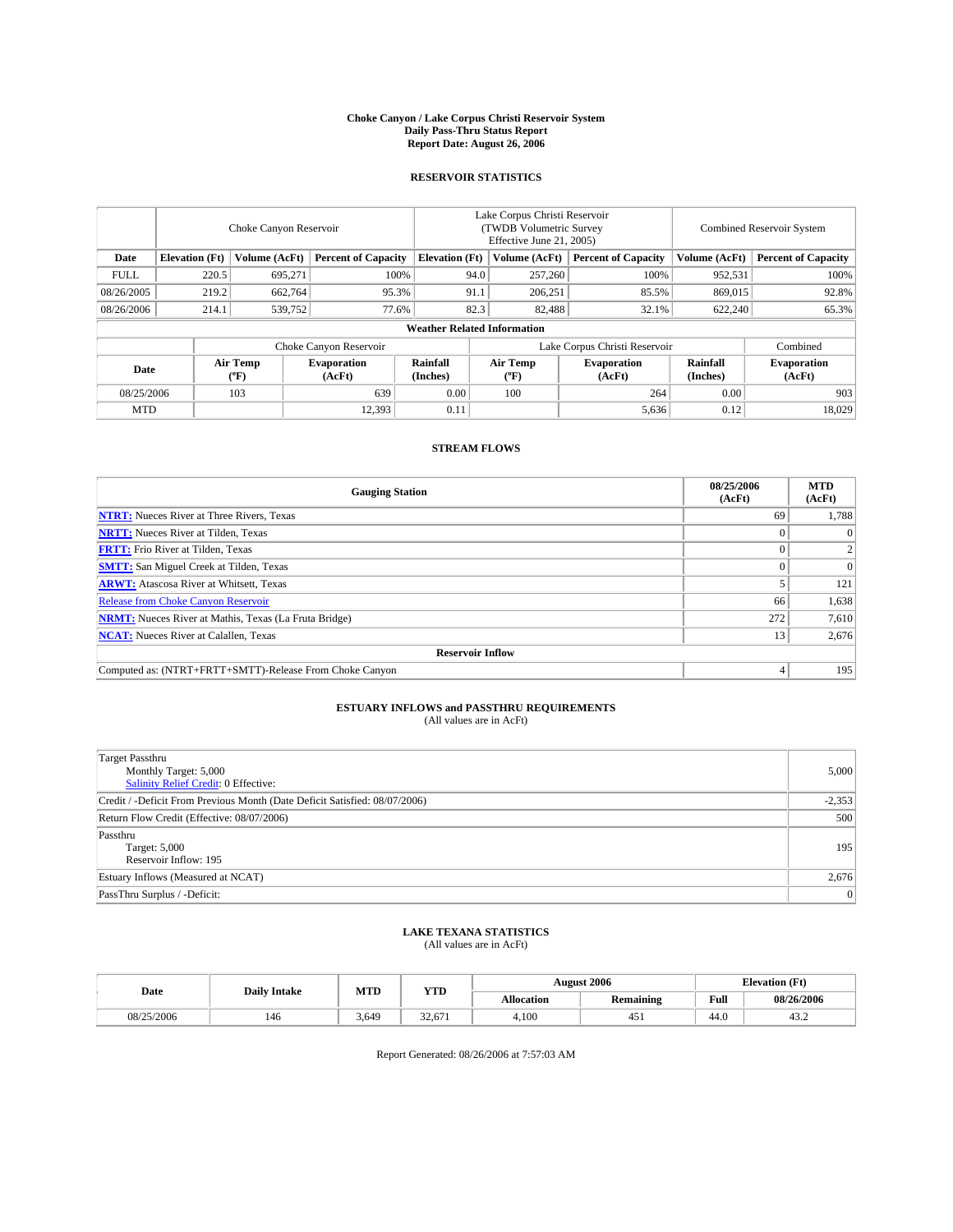#### **Choke Canyon / Lake Corpus Christi Reservoir System Daily Pass-Thru Status Report Report Date: August 27, 2006**

# **RESERVOIR STATISTICS**

|                                                                              | Choke Canyon Reservoir |                       |                              |                                    | Lake Corpus Christi Reservoir<br>(TWDB Volumetric Survey)<br>Effective June 21, 2005) |                  |                               |                      | <b>Combined Reservoir System</b> |  |  |
|------------------------------------------------------------------------------|------------------------|-----------------------|------------------------------|------------------------------------|---------------------------------------------------------------------------------------|------------------|-------------------------------|----------------------|----------------------------------|--|--|
| <b>Elevation</b> (Ft)<br>Volume (AcFt)<br><b>Percent of Capacity</b><br>Date |                        | <b>Elevation</b> (Ft) |                              | Volume (AcFt)                      | <b>Percent of Capacity</b>                                                            | Volume (AcFt)    | <b>Percent of Capacity</b>    |                      |                                  |  |  |
| <b>FULL</b>                                                                  | 220.5                  | 695,271               | 100%                         |                                    | 94.0                                                                                  | 257,260          | 100%                          | 952,531              | 100%                             |  |  |
| 08/27/2005                                                                   | 219.2                  | 662,259               | 95.3%                        |                                    | 91.0                                                                                  | 204,879          | 84.9%                         | 867,138              | 92.6%                            |  |  |
| 08/27/2006                                                                   | 214.0                  | 538,861               | 77.5%                        |                                    | 82.3                                                                                  | 82,076           | 31.9%                         | 620,937              | 65.2%                            |  |  |
|                                                                              |                        |                       |                              | <b>Weather Related Information</b> |                                                                                       |                  |                               |                      |                                  |  |  |
|                                                                              |                        |                       | Choke Canyon Reservoir       |                                    |                                                                                       |                  | Lake Corpus Christi Reservoir |                      | Combined                         |  |  |
| Date                                                                         |                        | Air Temp<br>$(^oF)$   | <b>Evaporation</b><br>(AcFt) | Rainfall<br>(Inches)               |                                                                                       | Air Temp<br>(°F) | <b>Evaporation</b><br>(AcFt)  | Rainfall<br>(Inches) | <b>Evaporation</b><br>(AcFt)     |  |  |
| 101<br>586<br>08/26/2006                                                     |                        | 0.00                  |                              | 97                                 | 240                                                                                   | 0.00             | 826                           |                      |                                  |  |  |
| <b>MTD</b>                                                                   |                        |                       | 12.979                       | 0.11                               |                                                                                       |                  | 5,876                         | 0.12                 | 18,855                           |  |  |

# **STREAM FLOWS**

| <b>Gauging Station</b>                                       | 08/26/2006<br>(AcFt) | <b>MTD</b><br>(AcFt) |
|--------------------------------------------------------------|----------------------|----------------------|
| <b>NTRT:</b> Nueces River at Three Rivers, Texas             | 69                   | 1,858                |
| <b>NRTT:</b> Nueces River at Tilden, Texas                   |                      | $\theta$             |
| <b>FRTT:</b> Frio River at Tilden, Texas                     |                      |                      |
| <b>SMTT:</b> San Miguel Creek at Tilden, Texas               |                      | $\Omega$             |
| <b>ARWT:</b> Atascosa River at Whitsett, Texas               |                      | 126                  |
| <b>Release from Choke Canyon Reservoir</b>                   | 66                   | 1,703                |
| <b>NRMT:</b> Nueces River at Mathis, Texas (La Fruta Bridge) | 272                  | 7,882                |
| <b>NCAT:</b> Nueces River at Calallen, Texas                 | 18                   | 2,694                |
| <b>Reservoir Inflow</b>                                      |                      |                      |
| Computed as: (NTRT+FRTT+SMTT)-Release From Choke Canyon      |                      | 199                  |

# **ESTUARY INFLOWS and PASSTHRU REQUIREMENTS**

(All values are in AcFt)

| <b>Target Passthru</b><br>Monthly Target: 5,000<br><b>Salinity Relief Credit: 0 Effective:</b> | 5,000    |
|------------------------------------------------------------------------------------------------|----------|
| Credit / -Deficit From Previous Month (Date Deficit Satisfied: 08/07/2006)                     | $-2,353$ |
| Return Flow Credit (Effective: 08/07/2006)                                                     | 500      |
| Passthru<br>Target: 5,000<br>Reservoir Inflow: 199                                             | 199      |
| Estuary Inflows (Measured at NCAT)                                                             | 2,694    |
| PassThru Surplus / -Deficit:                                                                   | 0        |

### **LAKE TEXANA STATISTICS** (All values are in AcFt)

|  |            | <b>Daily Intake</b> | MTD   | <b>YTD</b>                     | <b>August 2006</b> |           |      | <b>Elevation</b> (Ft) |
|--|------------|---------------------|-------|--------------------------------|--------------------|-----------|------|-----------------------|
|  | Date       |                     |       |                                | <b>Allocation</b>  | Remaining | Full | 08/27/2006            |
|  | 08/26/2006 | 146                 | 3.795 | $\sim$<br>017<br><i>JL</i> .01 | 4.100              | 305       | 44.0 | ے . د                 |

Report Generated: 08/27/2006 at 8:13:07 AM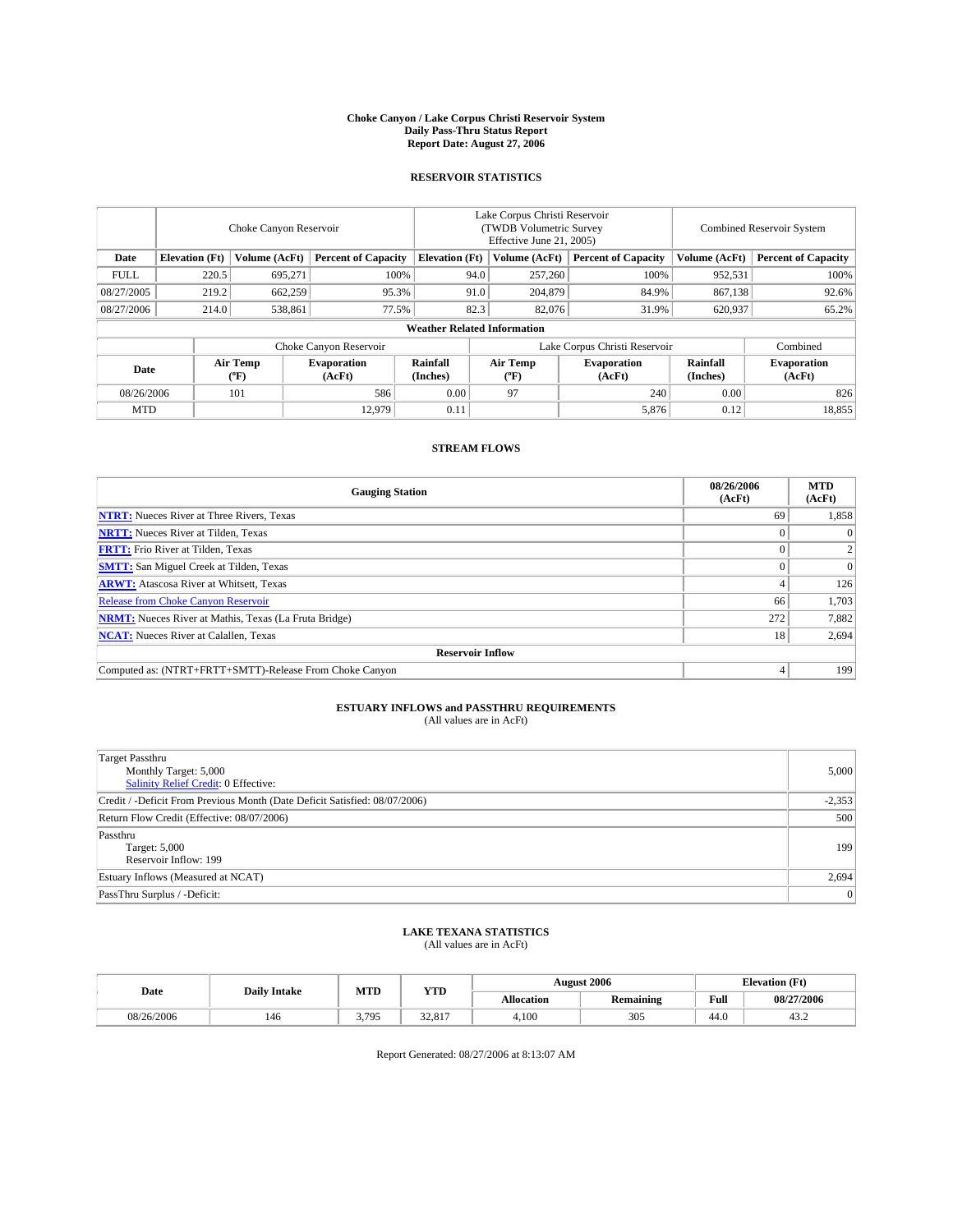#### **Choke Canyon / Lake Corpus Christi Reservoir System Daily Pass-Thru Status Report Report Date: August 28, 2006**

# **RESERVOIR STATISTICS**

|                             | Choke Canyon Reservoir |                              |                            |                                    | Lake Corpus Christi Reservoir<br>(TWDB Volumetric Survey)<br>Effective June 21, 2005) |                              |                               | <b>Combined Reservoir System</b> |                            |  |
|-----------------------------|------------------------|------------------------------|----------------------------|------------------------------------|---------------------------------------------------------------------------------------|------------------------------|-------------------------------|----------------------------------|----------------------------|--|
| Date                        | <b>Elevation</b> (Ft)  | Volume (AcFt)                | <b>Percent of Capacity</b> | <b>Elevation</b> (Ft)              |                                                                                       | Volume (AcFt)                | <b>Percent of Capacity</b>    | Volume (AcFt)                    | <b>Percent of Capacity</b> |  |
| <b>FULL</b>                 | 220.5                  | 695,271                      | 100%                       |                                    | 94.0                                                                                  | 257,260                      | 100%                          | 952,531                          | 100%                       |  |
| 08/28/2005                  | 219.2                  | 661,754                      | 95.2%                      |                                    | 91.0                                                                                  | 203,680                      | 84.4%                         | 865,434                          | 92.4%                      |  |
| 08/28/2006                  | 214.0                  | 538,194                      | 77.4%                      |                                    | 82.2                                                                                  | 81,461                       | 31.7%                         | 619,655                          | 65.1%                      |  |
|                             |                        |                              |                            | <b>Weather Related Information</b> |                                                                                       |                              |                               |                                  |                            |  |
|                             |                        |                              | Choke Canyon Reservoir     |                                    |                                                                                       |                              | Lake Corpus Christi Reservoir |                                  | Combined                   |  |
| Air Temp<br>Date<br>$(^oF)$ |                        | <b>Evaporation</b><br>(AcFt) | Rainfall<br>(Inches)       |                                    | Air Temp<br>(°F)                                                                      | <b>Evaporation</b><br>(AcFt) | Rainfall<br>(Inches)          | <b>Evaporation</b><br>(AcFt)     |                            |  |
| 08/27/2006                  |                        | 102                          | 585                        | 0.00                               |                                                                                       | 99                           | 191                           | 0.00                             | 776                        |  |
| <b>MTD</b>                  |                        |                              | 13,564                     | 0.11                               |                                                                                       |                              | 6,067                         | 0.12                             | 19,631                     |  |

## **STREAM FLOWS**

| <b>Gauging Station</b>                                       | 08/27/2006<br>(AcFt) | <b>MTD</b><br>(AcFt) |
|--------------------------------------------------------------|----------------------|----------------------|
| <b>NTRT:</b> Nueces River at Three Rivers, Texas             | 69                   | 1,927                |
| <b>NRTT:</b> Nueces River at Tilden, Texas                   |                      | 0                    |
| <b>FRTT:</b> Frio River at Tilden, Texas                     |                      | $\overline{c}$       |
| <b>SMTT:</b> San Miguel Creek at Tilden, Texas               |                      | $\Omega$             |
| <b>ARWT:</b> Atascosa River at Whitsett, Texas               |                      | 130                  |
| <b>Release from Choke Canyon Reservoir</b>                   | 66                   | 1,769                |
| <b>NRMT:</b> Nueces River at Mathis, Texas (La Fruta Bridge) | 260                  | 8,142                |
| <b>NCAT:</b> Nueces River at Calallen, Texas                 | 26                   | 2,719                |
| <b>Reservoir Inflow</b>                                      |                      |                      |
| Computed as: (NTRT+FRTT+SMTT)-Release From Choke Canyon      |                      | 203                  |

# **ESTUARY INFLOWS and PASSTHRU REQUIREMENTS**

(All values are in AcFt)

| <b>Target Passthru</b><br>Monthly Target: 5,000<br><b>Salinity Relief Credit: 0 Effective:</b> | 5,000    |
|------------------------------------------------------------------------------------------------|----------|
| Credit / -Deficit From Previous Month (Date Deficit Satisfied: 08/07/2006)                     | $-2,353$ |
| Return Flow Credit (Effective: 08/07/2006)                                                     | 500      |
| Passthru<br>Target: 5,000<br>Reservoir Inflow: 203                                             | 203      |
| Estuary Inflows (Measured at NCAT)                                                             | 2,719    |
| PassThru Surplus / -Deficit:                                                                   | 0        |

### **LAKE TEXANA STATISTICS** (All values are in AcFt)

| Date       | <b>Daily Intake</b> | MTD   | <b>YTD</b> |                   | <b>August 2006</b> | <b>Elevation</b> (Ft) |            |
|------------|---------------------|-------|------------|-------------------|--------------------|-----------------------|------------|
|            |                     |       |            | <b>Allocation</b> | <b>Remaining</b>   | Full                  | 08/28/2006 |
| 08/27/2006 | 146                 | 3.941 | 32.963     | 4.100             | 159                | 44.0                  | 43.2       |

Report Generated: 08/28/2006 at 8:18:46 AM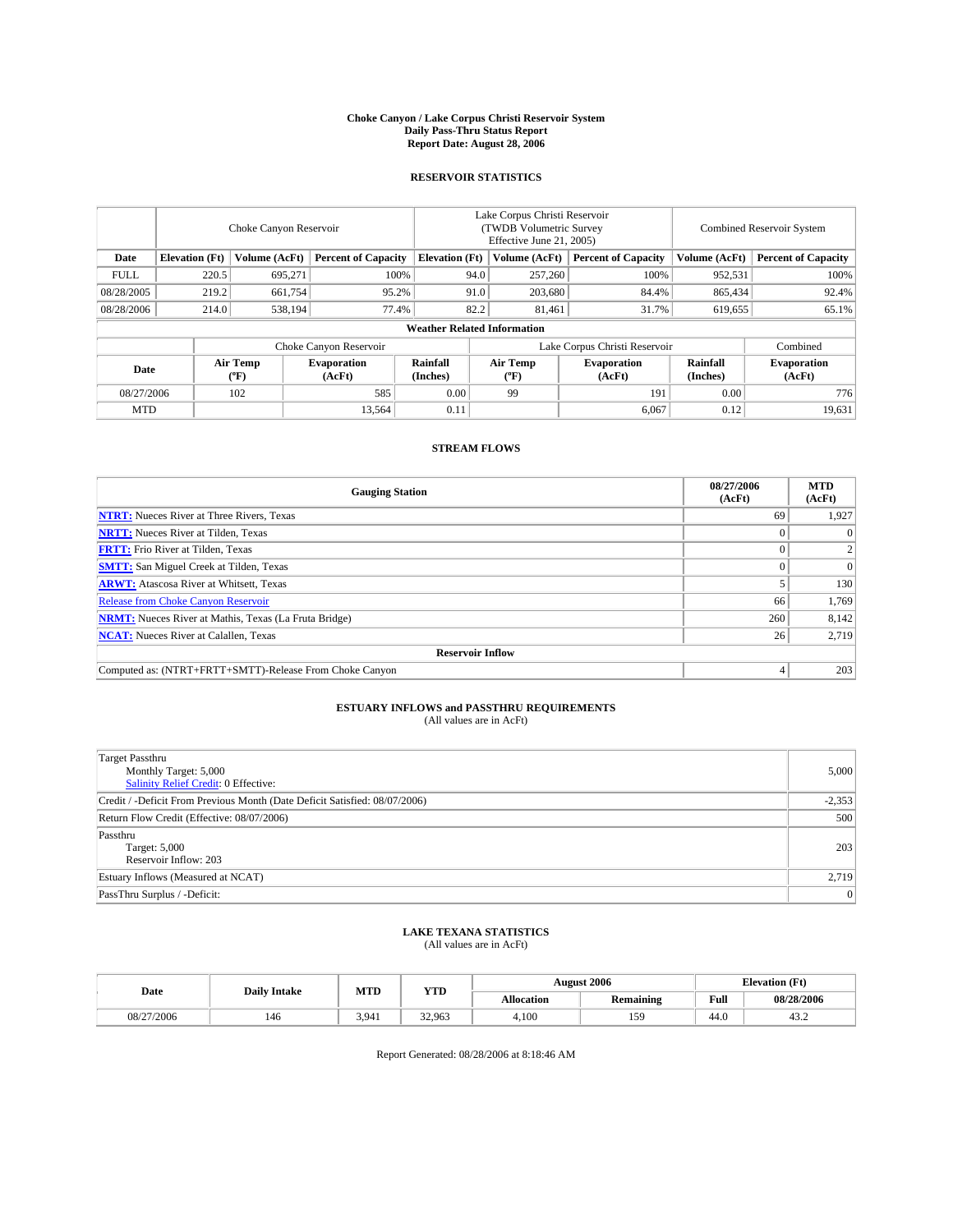#### **Choke Canyon / Lake Corpus Christi Reservoir System Daily Pass-Thru Status Report Report Date: August 29, 2006**

### **RESERVOIR STATISTICS**

|             | Choke Canyon Reservoir           |                  |                              |                                    | Lake Corpus Christi Reservoir<br>(TWDB Volumetric Survey<br>Effective June 21, 2005) |                                |      |                               | <b>Combined Reservoir System</b> |                              |  |
|-------------|----------------------------------|------------------|------------------------------|------------------------------------|--------------------------------------------------------------------------------------|--------------------------------|------|-------------------------------|----------------------------------|------------------------------|--|
| Date        | <b>Elevation</b><br>(Ft)         | Volume<br>(AcFt) | Percent of<br>Capacity       | <b>Elevation</b><br>(Ft)           |                                                                                      | Volume<br>(AcFt)               |      | Percent of<br>Capacity        | Volume<br>(AcFt)                 | Percent of<br>Capacity       |  |
| <b>FULL</b> | 220.5                            | 695,271          |                              | 100%                               | 94.0<br>257,260                                                                      |                                | 100% | 952,531                       | 100%                             |                              |  |
| 08/29/2005  | 219.2                            | 661,249          |                              | 95.1%                              | 91.0                                                                                 | 203,338                        |      | 84.3%                         | 864,587                          | 92.3%                        |  |
| 08/29/2006  | 214.0                            | 537,526          |                              | 77.3%                              | 82.2                                                                                 | 81,256                         |      | 31.6%                         | 618,782                          | 65.0%                        |  |
|             |                                  |                  |                              | <b>Weather Related Information</b> |                                                                                      |                                |      |                               |                                  |                              |  |
|             |                                  |                  | Choke Canyon Reservoir       |                                    |                                                                                      |                                |      | Lake Corpus Christi Reservoir |                                  | Combined                     |  |
| Date        | <b>Air Temp</b><br>$(^{\circ}F)$ |                  | <b>Evaporation</b><br>(AcFt) | Rainfall<br>(Inches)               |                                                                                      | Air Temp<br>$({}^o\mathrm{F})$ |      | <b>Evaporation</b><br>(AcFt)  | Rainfall<br>(Inches)             | <b>Evaporation</b><br>(AcFt) |  |
| 08/28/2006  | 103                              |                  | 624                          | 0.00                               |                                                                                      | 101                            |      | 232                           | 0.00                             | 856                          |  |
| MTD         |                                  |                  | 14,188                       | 0.11                               |                                                                                      |                                |      | 6,299                         | 0.12                             | 20,487                       |  |

### **STREAM FLOWS**

| <b>Gauging Station</b>                                       | 08/28/2006<br>(AcFt) | <b>MTD</b><br>(AcFt) |
|--------------------------------------------------------------|----------------------|----------------------|
| <b>NTRT:</b> Nueces River at Three Rivers, Texas             | 73                   | 2.001                |
| <b>NRTT:</b> Nueces River at Tilden, Texas                   | 0                    | $\Omega$             |
| <b>FRTT:</b> Frio River at Tilden, Texas                     | $\Omega$             | $\overline{2}$       |
| <b>SMTT:</b> San Miguel Creek at Tilden, Texas               | $\Omega$             | $\Omega$             |
| <b>ARWT:</b> Atascosa River at Whitsett, Texas               |                      | 135                  |
| <b>Release from Choke Canyon Reservoir</b>                   | 66                   | 1,834                |
| <b>NRMT:</b> Nueces River at Mathis, Texas (La Fruta Bridge) | 246                  | 8,389                |
| <b>NCAT:</b> Nueces River at Calallen, Texas                 | 13                   | 2,732                |
| <b>Reservoir Inflow</b>                                      |                      |                      |
| Computed as: (NTRT+FRTT+SMTT)-Release From Choke Canyon      | 8                    | 211                  |

#### **ESTUARY INFLOWS and PASSTHRU REQUIREMENTS** (All values are in AcFt)

| <b>Target Passthru</b><br>Monthly Target: 5,000<br>Salinity Relief Credit: 0 Effective: | 5,000    |
|-----------------------------------------------------------------------------------------|----------|
| Credit / -Deficit From Previous Month (Date Deficit Satisfied: 08/07/2006)              | $-2,353$ |
| Return Flow Credit (Effective: 08/07/2006)                                              | 500      |
| Passthru<br>Target: 5,000<br>Reservoir Inflow: 211                                      | 211      |
| Estuary Inflows (Measured at NCAT)                                                      | 2,732    |
| PassThru Surplus / -Deficit:                                                            | $\Omega$ |

# **LAKE TEXANA STATISTICS**

(All values are in AcFt)

| Date       | <b>Daily Intake</b> | <b>MTD</b> | <b>YTD</b> |                   | <b>August 2006</b> | <b>Elevation</b> (Ft) |            |
|------------|---------------------|------------|------------|-------------------|--------------------|-----------------------|------------|
|            |                     |            |            | <b>Allocation</b> | Remaining          | Full                  | 08/29/2006 |
| 08/28/2006 | 146                 | 4.087      | 33.109     | 4.100             |                    | 44.0                  | 43.1       |

Report Generated: 08/29/2006 at 8:37:43 AM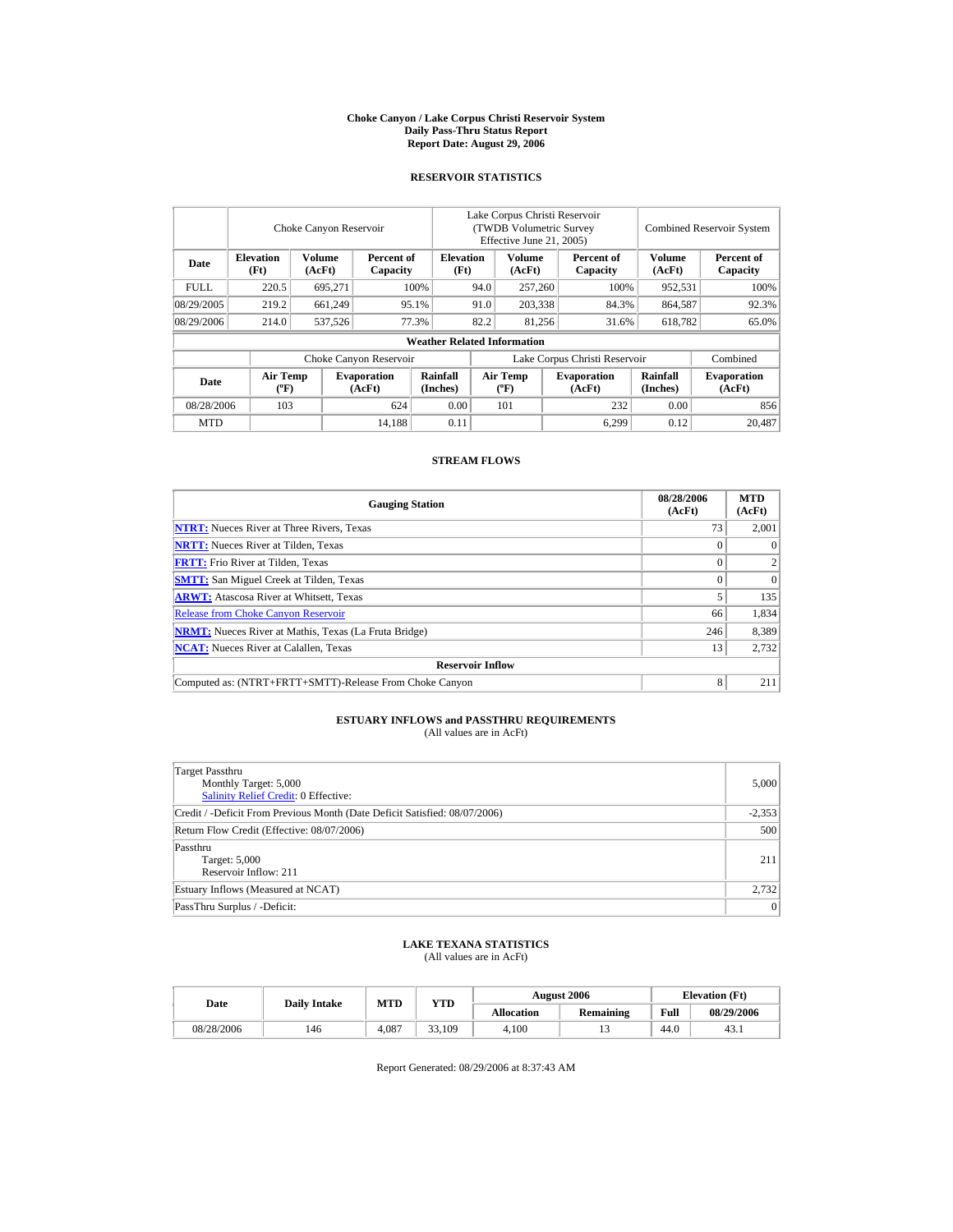#### **Choke Canyon / Lake Corpus Christi Reservoir System Daily Pass-Thru Status Report Report Date: August 30, 2006**

# **RESERVOIR STATISTICS**

|             |                                | Choke Canyon Reservoir |                              |                                    | Lake Corpus Christi Reservoir<br>(TWDB Volumetric Survey)<br>Effective June 21, 2005) |                           |                  |                              |                      | <b>Combined Reservoir System</b> |  |  |
|-------------|--------------------------------|------------------------|------------------------------|------------------------------------|---------------------------------------------------------------------------------------|---------------------------|------------------|------------------------------|----------------------|----------------------------------|--|--|
| Date        | <b>Elevation</b><br>(Ft)       | Volume<br>(AcFt)       | Percent of<br>Capacity       | <b>Elevation</b><br>(Ft)           |                                                                                       | <b>Volume</b><br>(AcFt)   |                  | Percent of<br>Capacity       | Volume<br>(AcFt)     | Percent of<br>Capacity           |  |  |
| <b>FULL</b> | 220.5                          | 695,271                |                              | 100%                               | 94.0                                                                                  | 257,260                   |                  | 100%                         | 952,531              | 100%                             |  |  |
| 08/30/2005  | 219.2                          | 660,744                |                              | 95.0%                              | 91.0                                                                                  |                           | 204,023<br>84.6% |                              | 864,767              | 92.3%                            |  |  |
| 08/30/2006  | 214.0                          | 536,858                |                              | 77.2%                              | 82.2                                                                                  |                           | 81,052<br>31.5%  |                              | 617.910              | 64.9%                            |  |  |
|             |                                |                        |                              | <b>Weather Related Information</b> |                                                                                       |                           |                  |                              |                      |                                  |  |  |
|             |                                |                        | Choke Canyon Reservoir       |                                    | Lake Corpus Christi Reservoir                                                         |                           |                  |                              |                      | Combined                         |  |  |
| Date        | Air Temp<br>$({}^o\mathrm{F})$ |                        | <b>Evaporation</b><br>(AcFt) | Rainfall<br>(Inches)               |                                                                                       | Air Temp<br>$(^{\circ}F)$ |                  | <b>Evaporation</b><br>(AcFt) | Rainfall<br>(Inches) | <b>Evaporation</b><br>(AcFt)     |  |  |
| 08/29/2006  | 100                            |                        | 519                          | 0.00                               |                                                                                       | 100                       |                  | 226                          | 0.00                 | 745                              |  |  |
| <b>MTD</b>  |                                |                        | 14.707                       | 0.11                               |                                                                                       |                           |                  | 6,525                        | 0.12                 | 21,232                           |  |  |

# **STREAM FLOWS**

| <b>Gauging Station</b>                                       | 08/29/2006<br>(AcFt) | <b>MTD</b><br>(AcFt) |
|--------------------------------------------------------------|----------------------|----------------------|
| <b>NTRT:</b> Nueces River at Three Rivers, Texas             | 73                   | 2,074                |
| <b>NRTT:</b> Nueces River at Tilden, Texas                   |                      | $\Omega$             |
| <b>FRTT:</b> Frio River at Tilden, Texas                     |                      |                      |
| <b>SMTT:</b> San Miguel Creek at Tilden, Texas               | 0                    | $\Omega$             |
| <b>ARWT:</b> Atascosa River at Whitsett, Texas               |                      | 140                  |
| <b>Release from Choke Canyon Reservoir</b>                   | 66                   | 1,900                |
| <b>NRMT:</b> Nueces River at Mathis, Texas (La Fruta Bridge) | 244                  | 8,633                |
| <b>NCAT:</b> Nueces River at Calallen, Texas                 |                      | 2,736                |
| <b>Reservoir Inflow</b>                                      |                      |                      |
| Computed as: (NTRT+FRTT+SMTT)-Release From Choke Canyon      | 9                    | 220                  |

#### **ESTUARY INFLOWS and PASSTHRU REQUIREMENTS** (All values are in AcFt)

| Target Passthru<br>Monthly Target: 5,000<br>Salinity Relief Credit: 0 Effective: | 5,000          |
|----------------------------------------------------------------------------------|----------------|
| Credit / -Deficit From Previous Month (Date Deficit Satisfied: 08/07/2006)       | $-2,353$       |
| Return Flow Credit (Effective: 08/07/2006)                                       | 500            |
| Passthru<br>Target: 5,000<br>Reservoir Inflow: 220                               | 220            |
| Estuary Inflows (Measured at NCAT)                                               | 2,736          |
| PassThru Surplus / -Deficit:                                                     | $\overline{0}$ |

#### **LAKE TEXANA STATISTICS** (All values are in AcFt)

| Date       | <b>Daily Intake</b> | MTD   | <b>YTD</b> |            | <b>August 2006</b> | <b>Elevation</b> (Ft) |            |
|------------|---------------------|-------|------------|------------|--------------------|-----------------------|------------|
|            |                     |       |            | Allocation | <b>Remaining</b>   | Full                  | 08/30/2006 |
| 08/29/2006 | 146                 | 4.233 | 33.255     | 4.100      | $-133$             | 44.0                  | 43.0       |

Report Generated: 08/30/2006 at 8:36:07 AM